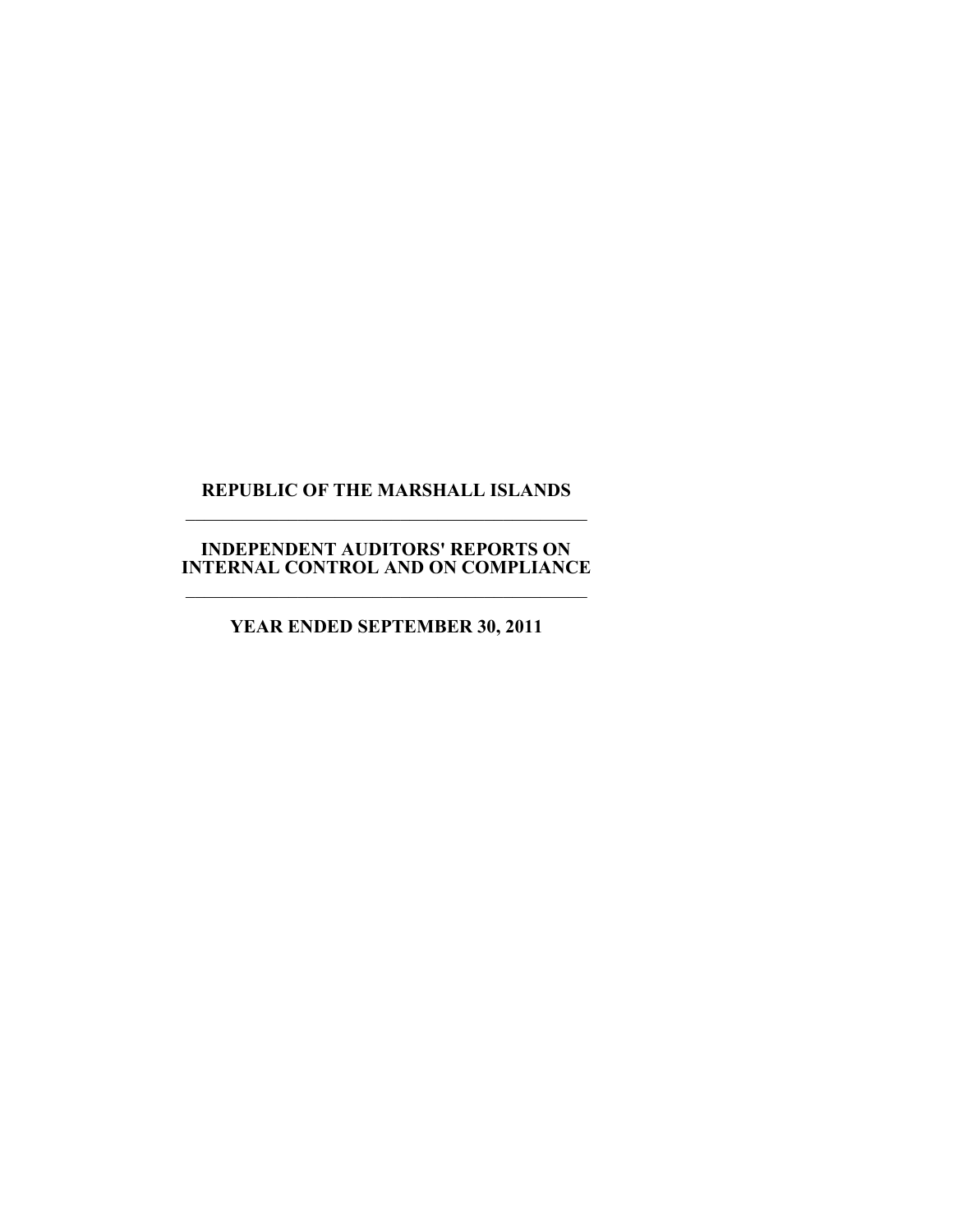# **Deloitte.**

Deloitte & Touche LLP 361 South Marine Corps Drive Tamuning, GU 96913-3911 USA Tel: (671)646-3884 Fax: (671)649-4932 www.deloitte.com

#### **INDEPENDENT AUDITORS' REPORT ON INTERNAL CONTROL OVER FINANCIAL REPORTING AND ON COMPLIANCE AND OTHER MATTERS BASED ON AN AUDIT OF FINANCIAL STATEMENTS PERFORMED IN ACCORDANCE WITH**  *GOVERNMENT AUDITING STANDARDS*

His Excellency Christopher J. Loeak President Republic of the Marshall Islands:

We have audited the financial statements of the governmental activities, the aggregate discretely presented component units, each major fund, and the aggregate remaining fund information of the Republic of the Marshall Islands (RepMar) as of and for the year ended September 30, 2011, which collectively comprise RepMar's basic financial statements and have issued our report thereon dated February 8, 2013. Our report includes an explanatory paragraph concerning the correction of an error, a reference to other auditors, and a reference for the adoption of a new accounting standard. We conducted our audit in accordance with auditing standards generally accepted in the United States of America and the standards applicable to financial audits contained in *Government Auditing Standards*, issued by the Comptroller General of the United States. Other auditors audited the financial statements of the Marshall Islands National Telecommunications Authority, as described in our report on RepMar's financial statements. This report does not include the results of the other auditors' testing of internal control over financial reporting or compliance and other matters that is reported on separately by those other auditors.

For purposes of this report, our consideration of internal control over financial reporting and our tests of compliance with certain provisions of laws, regulations, contracts and grant agreements, and other matters did not include the Marshall Islands Scholarship, Grant and Loan Board, the Health Care Revenue Fund, the Marshall Islands Health Fund, the Nuclear Claims Tribunal, the Marshall Islands Social Security Administration, and the discretely presented component units, which were all audited by us, with the exception of the Marshall Islands National Telecommunications Authority, as discussed above. We have issued separate reports on our consideration of internal control over financial reporting and our tests of compliance with certain provisions of laws, regulations, contracts, and grant agreements, and other matters for the entities that were audited by us. Other auditors issued a separate report on their consideration of internal control over financial reporting and their tests of compliance with certain provisions of laws, regulations, contracts, and grant agreements, and other matters for the Marshall Islands National Telecommunications Authority. The findings, if any, included in those reports are not included herein.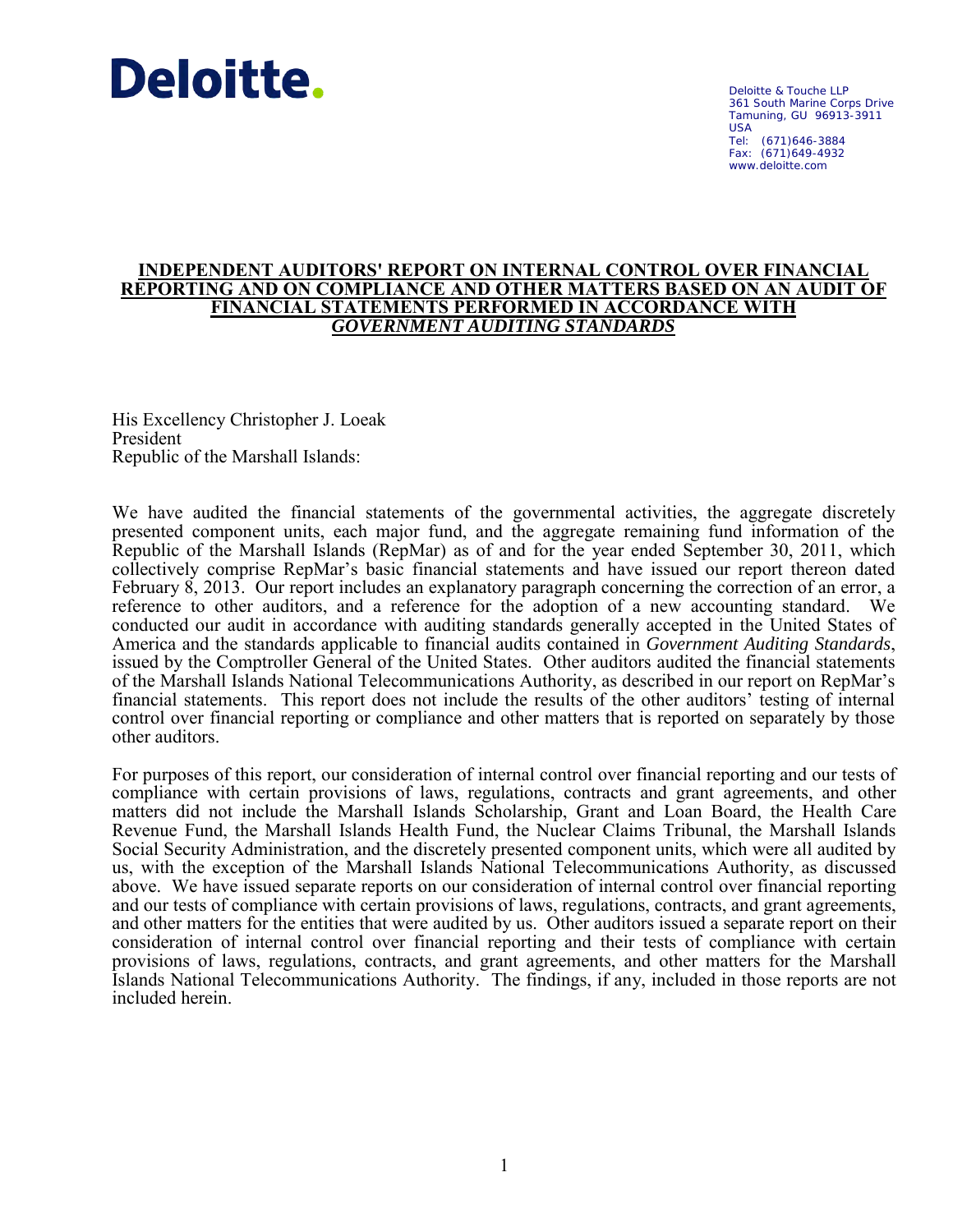#### Internal Control Over Financial Reporting

Management of RepMar is responsible for establishing and maintaining effective internal control over financial reporting. In planning and performing our audit, we considered RepMar's internal control over financial reporting as a basis for designing our auditing procedures for the purpose of expressing our opinions on the financial statements, but not for the purpose of expressing an opinion on the effectiveness of RepMar's internal control over financial reporting. Accordingly, we do not express an opinion on the effectiveness of RepMar's internal control over financial reporting.

Our consideration of internal control over financial reporting was for the limited purpose described in the preceding paragraph and was not designed to identify all deficiencies in internal control over financial reporting that might be significant deficiencies or material weaknesses and therefore, there can be no assurance that all deficiencies, significant deficiencies, or material weaknesses have been identified. However, as described in the accompanying Schedule of Findings and Questioned Costs (pages 12 through 38), we identified certain deficiencies in internal control over financial reporting that we consider to be material weaknesses.

A *deficiency in internal control* exists when the design or operation of a control does not allow management or employees, in the normal course of performing their assigned functions, to prevent, or detect and correct misstatements on a timely basis. A *material weakness* is a deficiency, or a combination of deficiencies, in internal control such that there is a reasonable possibility that a material misstatement of the entity's financial statements will not be prevented, or detected and corrected on a timely basis. We consider the deficiencies described in the accompanying Schedule of Findings and Questioned Costs as items 2011-01, 2011-03 through 2011-06, and 2011-09 through 2011-14 to be material weaknesses.

#### Compliance and Other Matters

As part of obtaining reasonable assurance about whether RepMar's financial statements are free of material misstatement, we performed tests of its compliance with certain provisions of laws, regulations, contracts, and grant agreements, noncompliance with which could have a direct and material effect on the determination of financial statement amounts. However, providing an opinion on compliance with those provisions was not an objective of our audit, and accordingly, we do not express such an opinion. The results of our tests disclosed instances of noncompliance or other matters that are required to be reported under *Government Auditing Standards* and which are described in the accompanying Schedule of Findings and Questioned Costs as items 2011-04, 2011-05 and 2011-09.

We noted certain matters that we reported to management of RepMar in a separate letter dated February 8, 2013.

RepMar's responses to the findings identified in our audit are described in the accompanying Schedule of Findings and Questioned Costs. We did not audit RepMar's responses and, accordingly, we express no opinion on them.

This report is intended solely for the information and use of management, others within the entity, the Honorable Members of the Nitijela, federal awarding agencies, and the cognizant audit and other federal agencies and is not intended to be and should not be used by anyone other than these specified parties.

eloite Nachell

February 8, 2013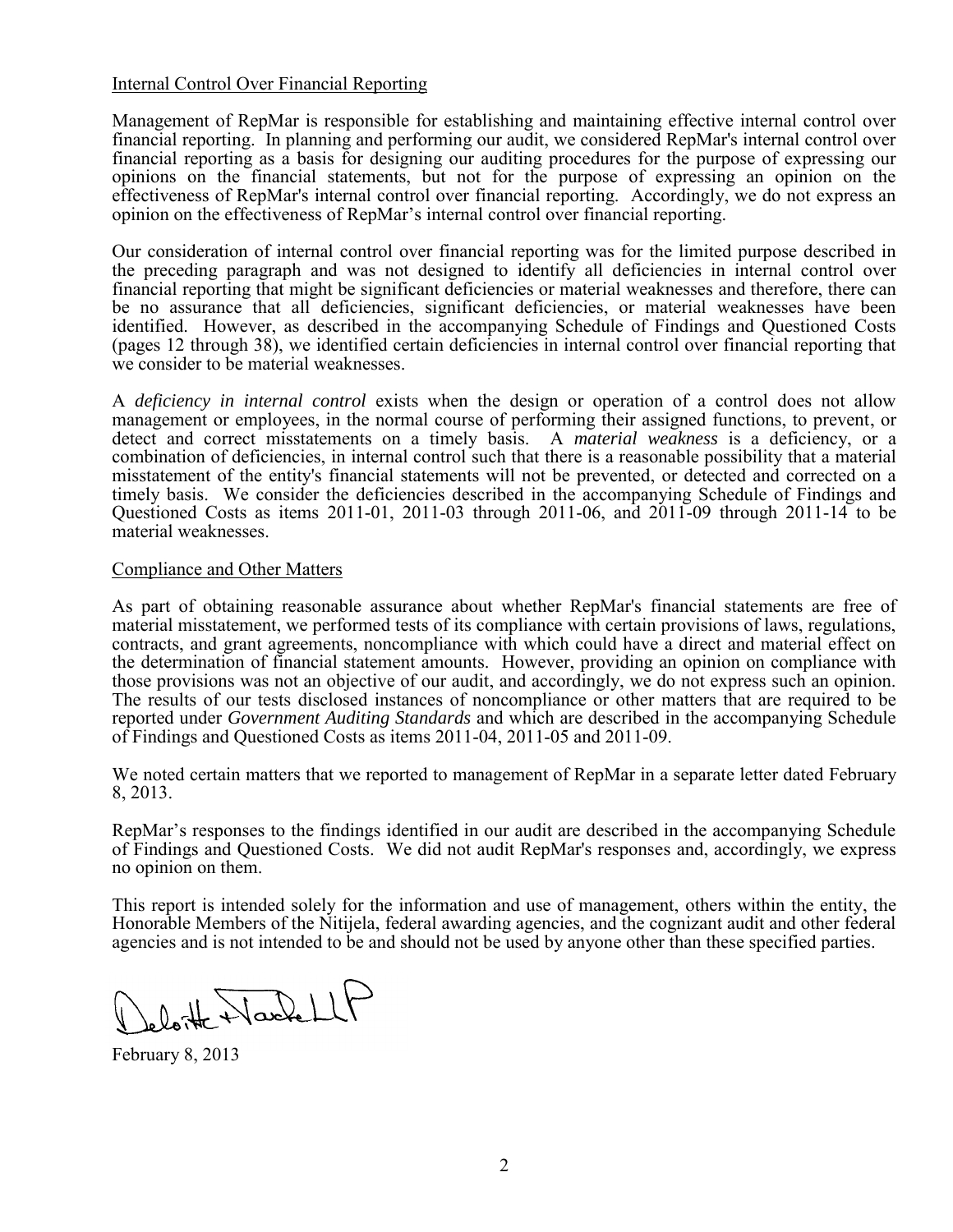# **Deloitte.**

Deloitte & Touche LLP 361 South Marine Corps Drive Tamuning, GU 96913-3911 USA Tel: (671)646-3884 Fax: (671)649-4932 www.deloitte.com

#### **INDEPENDENT AUDITORS' REPORT ON COMPLIANCE WITH REQUIREMENTS THAT COULD HAVE A DIRECT AND MATERIAL EFFECT ON EACH MAJOR PROGRAM AND ON INTERNAL CONTROL OVER COMPLIANCE IN ACCORDANCE WITH OMB CIRCULAR A-133 AND ONTHE SCHEDULE OF EXPENDITURES OF FEDERAL AWARDS**

His Excellency Christopher J. Loeak President Republic of the Marshall Islands:

#### Compliance

We have audited the Republic of the Marshall Islands' (RepMar) compliance with the types of compliance requirements described in the *OMB Circular A-133 Compliance Supplement* that could have a direct and material effect on each of RepMar's major federal programs for the year ended September 30, 2011. RepMar's major federal programs are identified in the summary of auditors' results section of the accompanying Schedule of Findings and Questioned Costs (pages 12 through 38). Compliance with the requirements of laws, regulations, contracts, and grants applicable to each of its major federal programs is the responsibility of RepMar's management. Our responsibility is to express an opinion on RepMar's compliance based on our audit.

As discussed in Note 2b to the Schedule of Expenditures of Federal Awards, RepMar's basic financial statements include the operations of certain entities whose federal awards are not included in the Schedule of Expenditures of Federal Awards for the year ended September 30, 2011. Our audit, described below, did not include the operations of the entities identified in Note 2b as these entities conducted separate audits in accordance with OMB Circular A-133, if required.

We conducted our audit of compliance in accordance with auditing standards generally accepted in the United States of America; the standards applicable to financial audits contained in *Government Auditing Standards*, issued by the Comptroller General of the United States; and OMB Circular A-133, *Audits of States, Local Governments, and Non-Profit Organizations*. Those standards and OMB Circular A-133 require that we plan and perform the audit to obtain reasonable assurance about whether noncompliance with the types of compliance requirements referred to above that could have a direct and material effect on a major federal program occurred. An audit includes examining, on a test basis, evidence about RepMar's compliance with those requirements and performing such other procedures as we considered necessary in the circumstances. We believe that our audit provides a reasonable basis for our opinion. Our audit does not provide a legal determination of RepMar's compliance with those requirements.

As described in items 2011-01 through 2011-04, 2011-07 and 2011-08 in the accompanying Schedule of Findings and Questioned Costs, RepMar did not comply with requirements regarding allowable costs/cost principles, cash management, equipment and real property management, procurement and suspension and debarment, and subrecipient monitoring that are applicable to its Compact of Free Association Sector Grants (CFDA # 15.875) major program. Compliance with such requirements is necessary, in our opinion, for RepMar to comply with the requirements applicable to that program.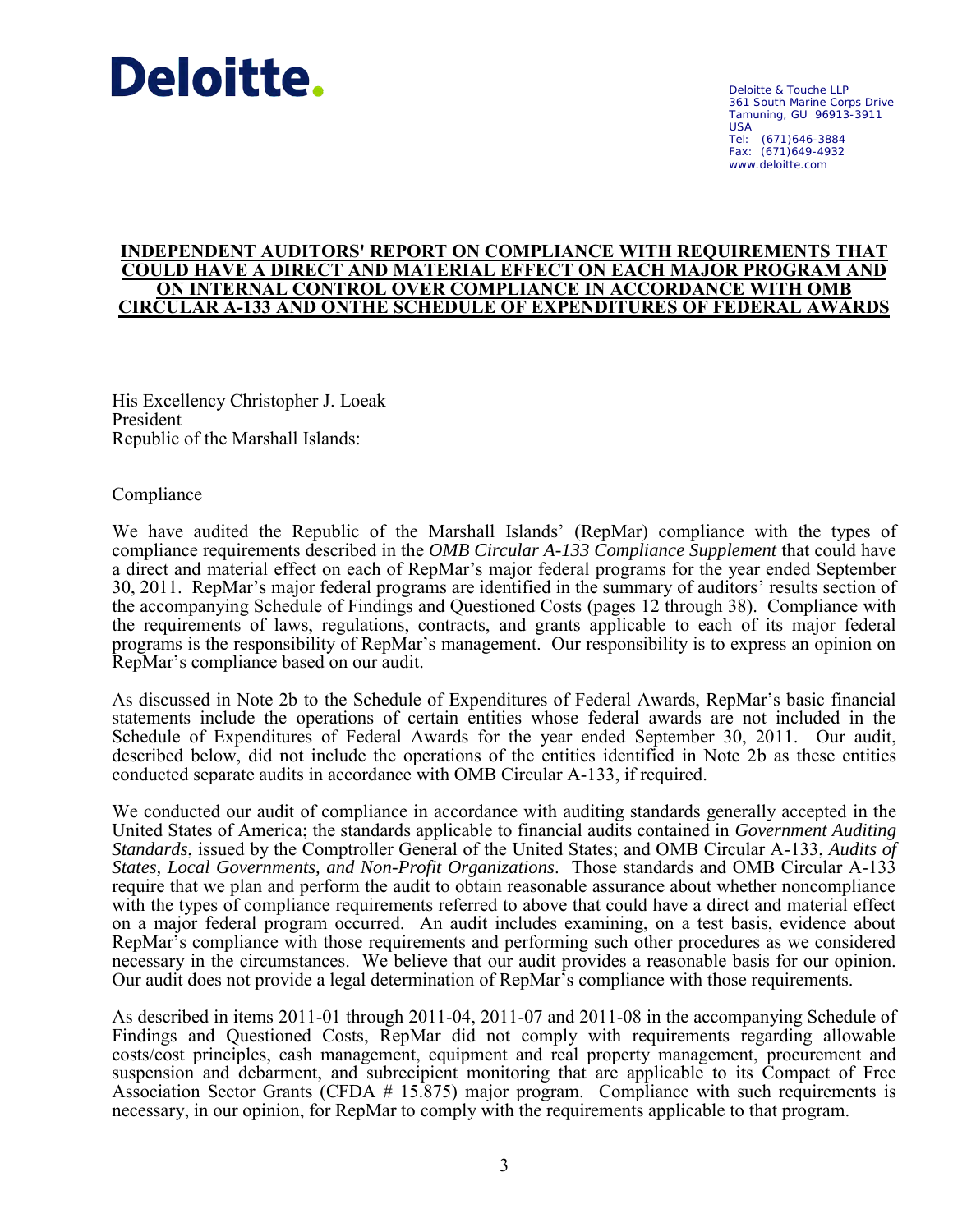In our opinion, except for the noncompliance described in the preceding paragraph, RepMar complied, in all material respects, with the compliance requirements referred to above that could have a direct and material effect on its Compact of Free Association Sector Grants (CFDA # 15.875) major program. Also, in our opinion, RepMar complied, in all material respects, with the compliance requirements referred to above that could have a direct and material effect on its Compact of Free Association Section 212 Kwajalein Impact and Use (CFDA # 15.875) major program for the year ended September 30, 2011. The results of our auditing procedures also disclosed other instances of noncompliance with those requirements, which are required to be reported in accordance with OMB Circular A-133 and which are described in the accompanying Schedule of Findings and Questioned Costs as items 2011-05 and 2011- 06.

#### Internal Control Over Compliance

Management of RepMar is responsible for establishing and maintaining effective internal control over compliance with the requirements of laws, regulations, contracts, and grants applicable to federal programs. In planning and performing our audit, we considered RepMar's internal control over compliance with the requirements that could have a direct and material effect on a major federal program to determine the auditing procedures for the purpose of expressing our opinion on compliance and to test and report on internal control over compliance in accordance with OMB Circular A-133, but not for the purpose of expressing an opinion on the effectiveness of internal control over compliance. Accordingly, we do not express an opinion on the effectiveness of RepMar's internal control over compliance.

Our consideration of internal control over compliance was for the limited purpose described in the preceding paragraph and was not designed to identify all deficiencies in internal control over compliance that might be significant deficiencies or material weaknesses and therefore, there can be no assurance that all deficiencies, significant deficiencies, or material weakness have been identified. However, as discussed below, we identified certain deficiencies in internal control over compliance that we consider to be material weaknesses.

A *deficiency in internal control over compliance* exists when the design or operation of a control over compliance does not allow management or employees, in the normal course of performing their assigned functions, to prevent, or detect and correct, noncompliance with a type of compliance requirement of a federal program on a timely basis. A *material weakness in internal control over compliance* is a deficiency, or combination of deficiencies, in internal control over compliance, such that there is reasonable possibility that material noncompliance with a type of compliance requirement of a federal program will not be prevented, or detected and corrected, on a timely basis. We consider the deficiencies in internal control over compliance described in the accompanying Schedule of Findings and Questioned Costs as items 2011-01 through 2011-08 to be material weaknesses.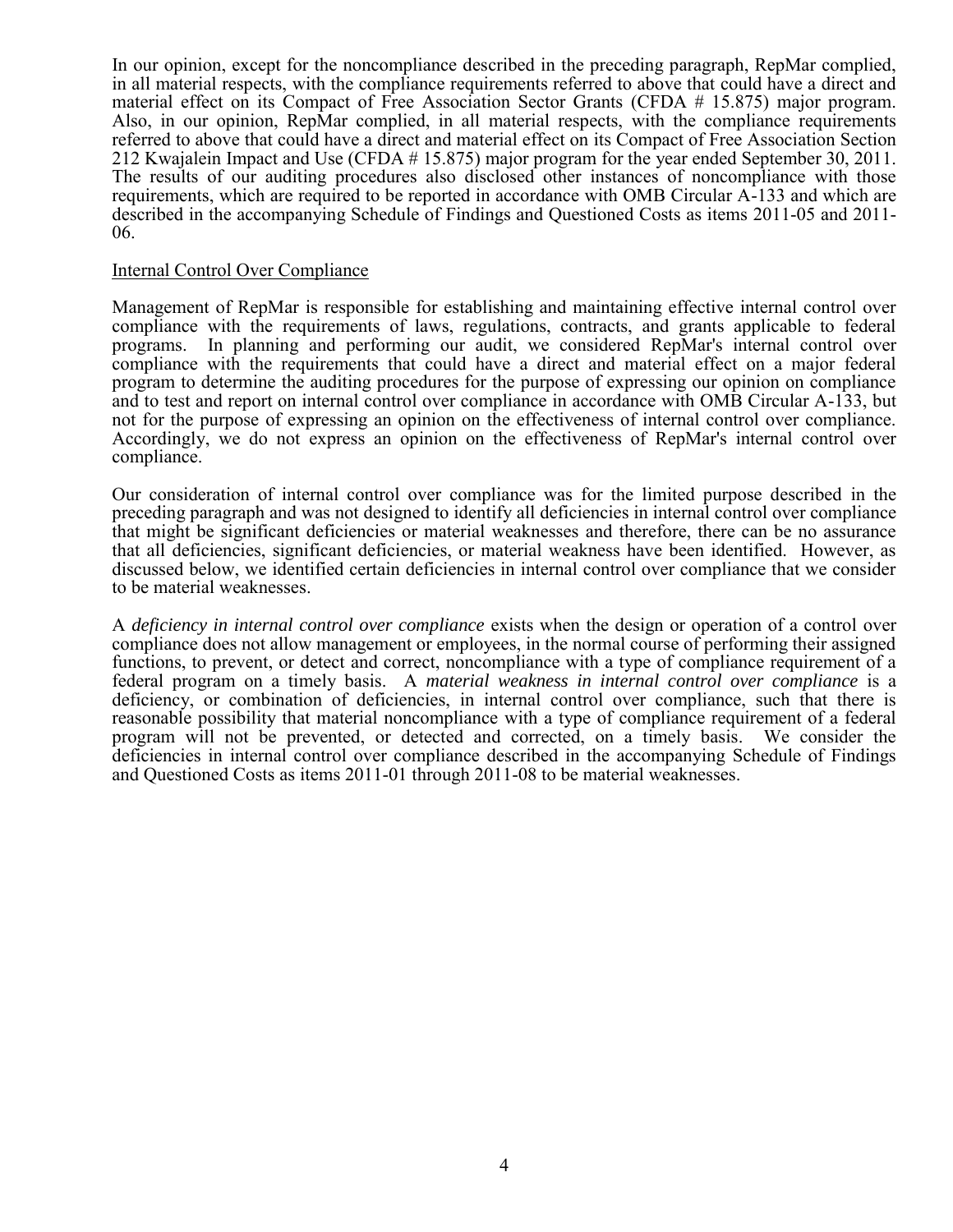#### Schedule of Expenditures of Federal Awards

We have audited the financial statements of the governmental activities, the aggregate discretely presented component units, each major fund, and the aggregate remaining fund information of RepMar as of and for the year ended September 30, 2011, and have issued our report thereon dated February 8, 2013. Our report includes an explanatory paragraph concerning the correction of an error, a reference to other auditors, and a reference for the adoption of a new accounting standard. Our audit was performed for the purpose of forming our opinions on the financial statements that collectively comprise RepMar's basic financial statements. We did not audit the financial statements of the Marshall Islands National Telecommunications Authority, which represents 21%, 7% and 7%, respectively, of the assets, net assets and revenues of the discretely presented component units. Those financial statements were audited by other auditors whose report thereon has been furnished to us, and our opinion, insofar as it relates to the amounts included for the Marshall Islands National Telecommunications Authority, is based on the report of the other auditors. The accompanying Schedule of Expenditures of Federal Awards (pages 7 and 8) is presented for purposes of additional analysis as required by OMB Circular A-133 and is not a required part of the financial statements. Such information is the responsibility of management and was derived from and relates directly to the underlying accounting and other records used to prepare the financial statements. The information has been subjected to the auditing procedures applied in the audit of the financial statements and certain additional procedures, including comparing and reconciling such information directly to the underlying accounting and other records used to prepare the financial statements or to the financial statements themselves, and other additional procedures in accordance with auditing standards generally accepted in the United States of America. In our opinion, the Schedule of Expenditures of Federal Awards is fairly stated in all material respects in relation to the financial statements taken as a whole.

RepMar's responses to the findings identified in our audit are described in the accompanying Schedule of Findings and Questioned Costs. We did not audit RepMar's responses and, accordingly, we express no opinion on the responses.

This report is intended solely for the information and use of management, others within the entity, the Honorable Members of the Nitijela, federal awarding agencies, and the cognizant audit and other federal agencies and is not intended to be and should not be used by anyone other than these specified parties.

eloitte NacheLLP

February 8, 2013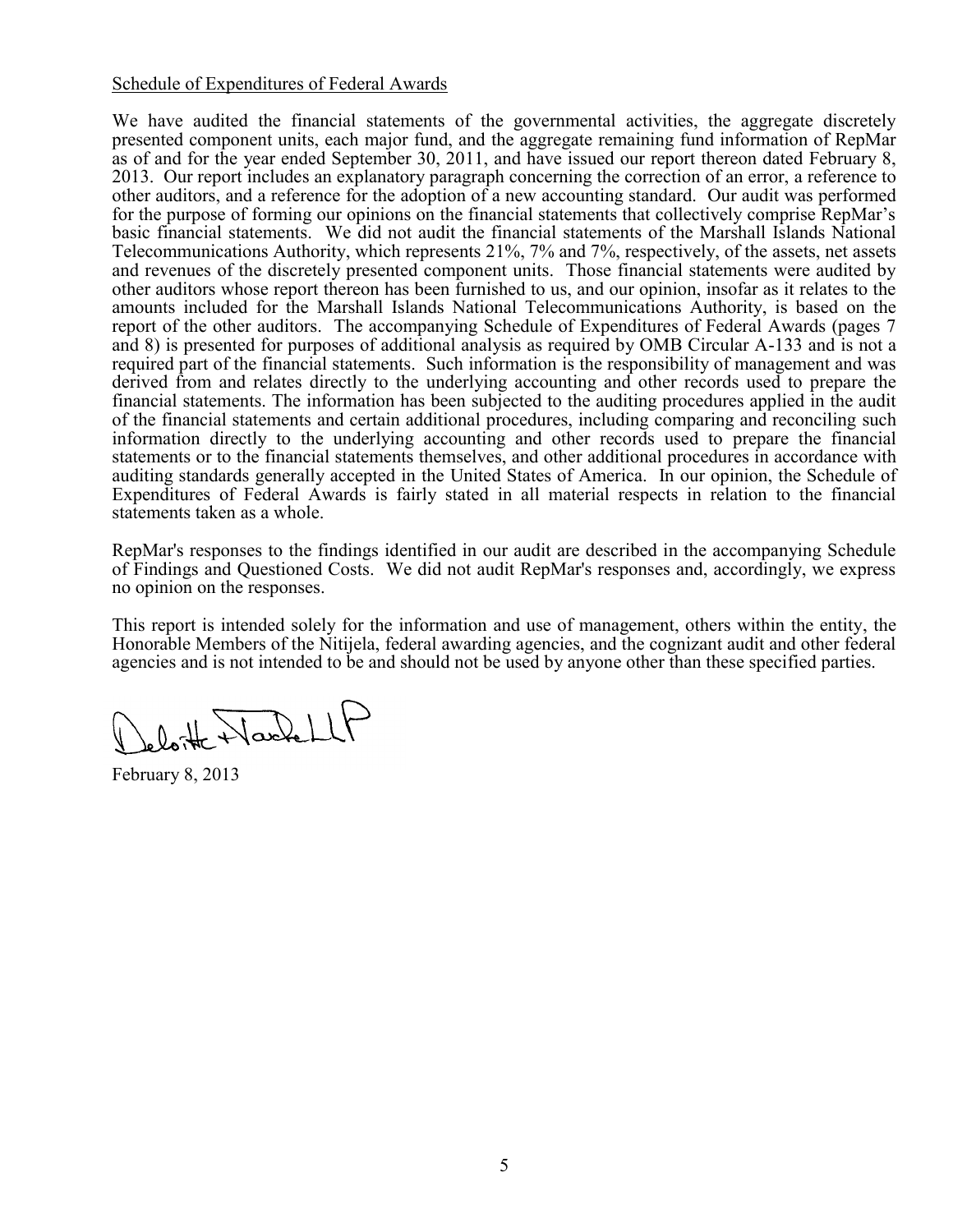Schedule of Programs Selected for Audit in Accordance with OMB Circular A-133 Year Ended September 30, 2011

The following list specifies programs selected for detailed compliance testing in accordance with applicable OMB Circular A-133 requirements.

| Grantor                            | CFDA # | Description                                                                                                                                                                                                                                                                                                                                                                                                                                                                                                                                                                         |    | Amount of<br><b>Expenditures</b>                                                                                                |
|------------------------------------|--------|-------------------------------------------------------------------------------------------------------------------------------------------------------------------------------------------------------------------------------------------------------------------------------------------------------------------------------------------------------------------------------------------------------------------------------------------------------------------------------------------------------------------------------------------------------------------------------------|----|---------------------------------------------------------------------------------------------------------------------------------|
| U.S. Department<br>of the Interior | 15.875 | Economic, Social, and Political Development of the<br>Territories:<br>Compact of Free Association, As Amended,<br>Public Law 99-239, Sector Grants:<br>Section $211(a)(1)$ Education Sector<br><b>Supplemental Education Grant</b><br>Section $211(a)(2)$ Health Sector<br>Section $211(a)(4)$ Public Sector<br>Capacity Building<br>Section $211(b)(1)$ Ebeye Special Needs<br>Section 211(b)(2) Landowners Special Needs<br>Section 211(b)(3) Kwajalein Environment<br>Section $211(d)(1)$ Public Infrastructure<br>Development<br>Section $211(d)(2)$ Infrastructure Maintenance |    | \$11,611,455<br>6,420,804<br>6,696,698<br>432,976<br>3,582,231<br>1,750,000<br>551,973<br>11,950,846<br>1,093,119<br>44,090,102 |
|                                    |        | Compact of Free Association, As Amended,<br>Public Law 99-239:<br>Section 212 Kwajalein Impact and Use                                                                                                                                                                                                                                                                                                                                                                                                                                                                              |    | 45,435,144                                                                                                                      |
|                                    |        | Total program expenditures tested                                                                                                                                                                                                                                                                                                                                                                                                                                                                                                                                                   | S. | 89,525,246                                                                                                                      |
|                                    |        | Total federal program expenditures                                                                                                                                                                                                                                                                                                                                                                                                                                                                                                                                                  | \$ | 99,124,077                                                                                                                      |
|                                    |        | % of total federal program expenditures tested                                                                                                                                                                                                                                                                                                                                                                                                                                                                                                                                      |    | 90%                                                                                                                             |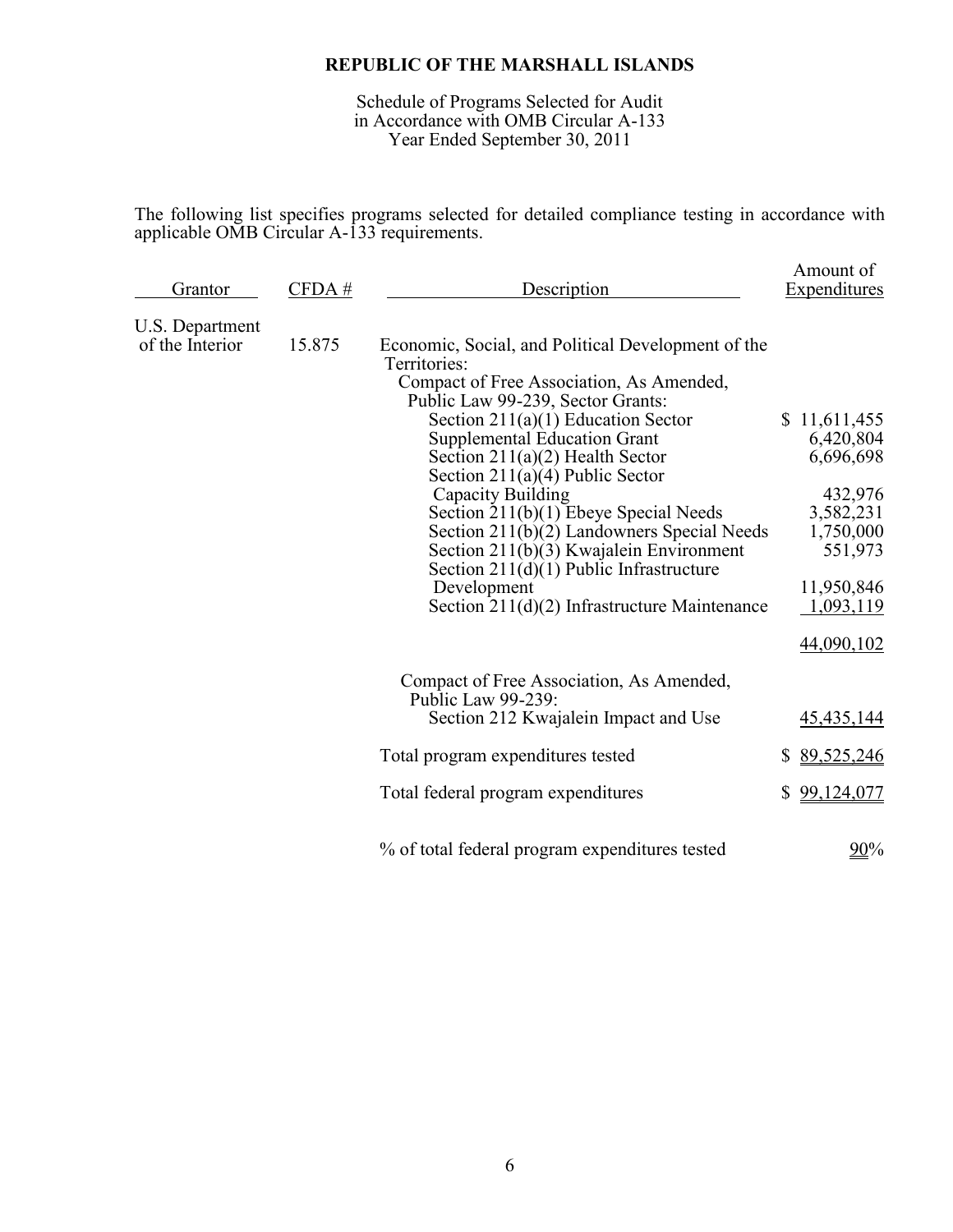#### Schedule of Expenditures of Federal Awards Year Ended September 30, 2011

|                  |                                                                                                                         | Federal           |
|------------------|-------------------------------------------------------------------------------------------------------------------------|-------------------|
| CFDA#            | Agency/Program                                                                                                          | Expenditures      |
|                  | <b>GENERAL FUND (REIMBURSABLE FUND):</b>                                                                                |                   |
|                  | U.S. Department of Commerce:                                                                                            |                   |
| 11.460           | Special Oceanic and Atmospheric Projects                                                                                | \$<br>324,568     |
|                  | <b>U.S. FEDERAL GRANTS FUND:</b>                                                                                        |                   |
|                  | U.S. Department of Agriculture:                                                                                         |                   |
| 10.567           | Food Distribution Program on Indian Reservations                                                                        | \$<br>652,156     |
| 10.664           | Cooperative Forestry Assistance                                                                                         | 41,858            |
|                  | Total U.S. Department of Agriculture                                                                                    | 694,014           |
|                  | U.S. Department of the Interior:                                                                                        |                   |
| 15.875           | Economic, Social and Political Development of the Territories:                                                          |                   |
|                  |                                                                                                                         |                   |
|                  | Four Atoll Health Care<br>HPO USAKA Grant                                                                               | 986,926           |
|                  | Majuro Waste Grant                                                                                                      | 7,240<br>153,081  |
|                  | MEC Meter Maintenance Program                                                                                           | 10                |
|                  | MEC Technical Assistance Grant                                                                                          | 90,000            |
|                  | RMI Orientation Program                                                                                                 | 43,331            |
|                  | Sub-total CFDA $#$ 15.875                                                                                               | 1,280,588         |
| 15.904           | Historic Preservation Fund Grants-In-Aid                                                                                |                   |
|                  |                                                                                                                         | 97,604            |
|                  | Total U.S. Department of the Interior                                                                                   | 1,378,192         |
|                  | <b>U.S. Small Business Administration:</b>                                                                              |                   |
| 59.037           | Small Business Development Center                                                                                       | 22,174            |
|                  | U.S. Department of Education:                                                                                           |                   |
| 84.027           | Special Education-Grants to States                                                                                      | 1,871,736         |
|                  | U.S. Department of Health and Human Services:                                                                           |                   |
| 93.003           | Public Health and Social Services Emergency Fund                                                                        | 273,635           |
| 93.069           | Public Health Emergency Preparedness                                                                                    | 220,326           |
| 93.110           | Maternal and Child Health Federal Consolidated Programs                                                                 | 363,413           |
| 93.116           | Project Grants and Cooperative Agreements for Tuberculosis Control Programs                                             | 116,704           |
| 93.118           | Acquired Immunodeficiency Syndrome (AIDs) Activity                                                                      | 94,608            |
| 93.163           | Health Services in the Pacific Basin                                                                                    | 513,778           |
| 93.163           | ARRA - Health Services in the Pacific Basin                                                                             | 411,689           |
| 93.217           | <b>Family Planning-Services</b>                                                                                         | 272,833           |
| 93.230           | Consolidated Knowledge Development and Application (KD&A) Program                                                       | 5,005             |
| 93.243<br>93.268 | Substance Abuse and Mental Health Services Projects of Regional and National Significance<br><b>Immunization Grants</b> | 910,975           |
| 93.268           | <b>ARRA</b> - Immunization Grants                                                                                       | 603,388<br>46,962 |
| 93.889           | National Bioterrorism Hospital Preparedness Program                                                                     | 95,316            |
| 93.938           | Cooperative Agreements to Support Comprehensive School Health Programs                                                  |                   |
|                  | to Prevent the Spread of HIV and Other Important Health Problems                                                        | 65,556            |
| 93.958           | Block Grant for Community Mental Health Services                                                                        | 66,430            |
| 93.959           | Block Grants for Prevention and Treatment of Substance Abuse                                                            | 596,377           |
| 93.977           | Preventive Health Services-Sexually Transmitted Diseases Control Grants                                                 | 67,645            |
| 93.988           | Cooperative Agreements for State-Based Diabetes Control Programs and                                                    |                   |
|                  | Evaluation of Surveillance Systems                                                                                      | 177,129           |
| 93.988           | ARRA - Cooperative Agreements for State-Based Diabetes Control Programs and                                             |                   |
|                  | Evaluation of Surveillance Systems                                                                                      | 54,702            |
|                  | Total U.S. Department of Health and Human Services                                                                      | 4,956,471         |
|                  | <b>TOTAL U.S. FEDERAL GRANTS FUND</b>                                                                                   | \$<br>8,922,587   |

See accompanying notes to schedule of expenditures of federal awards.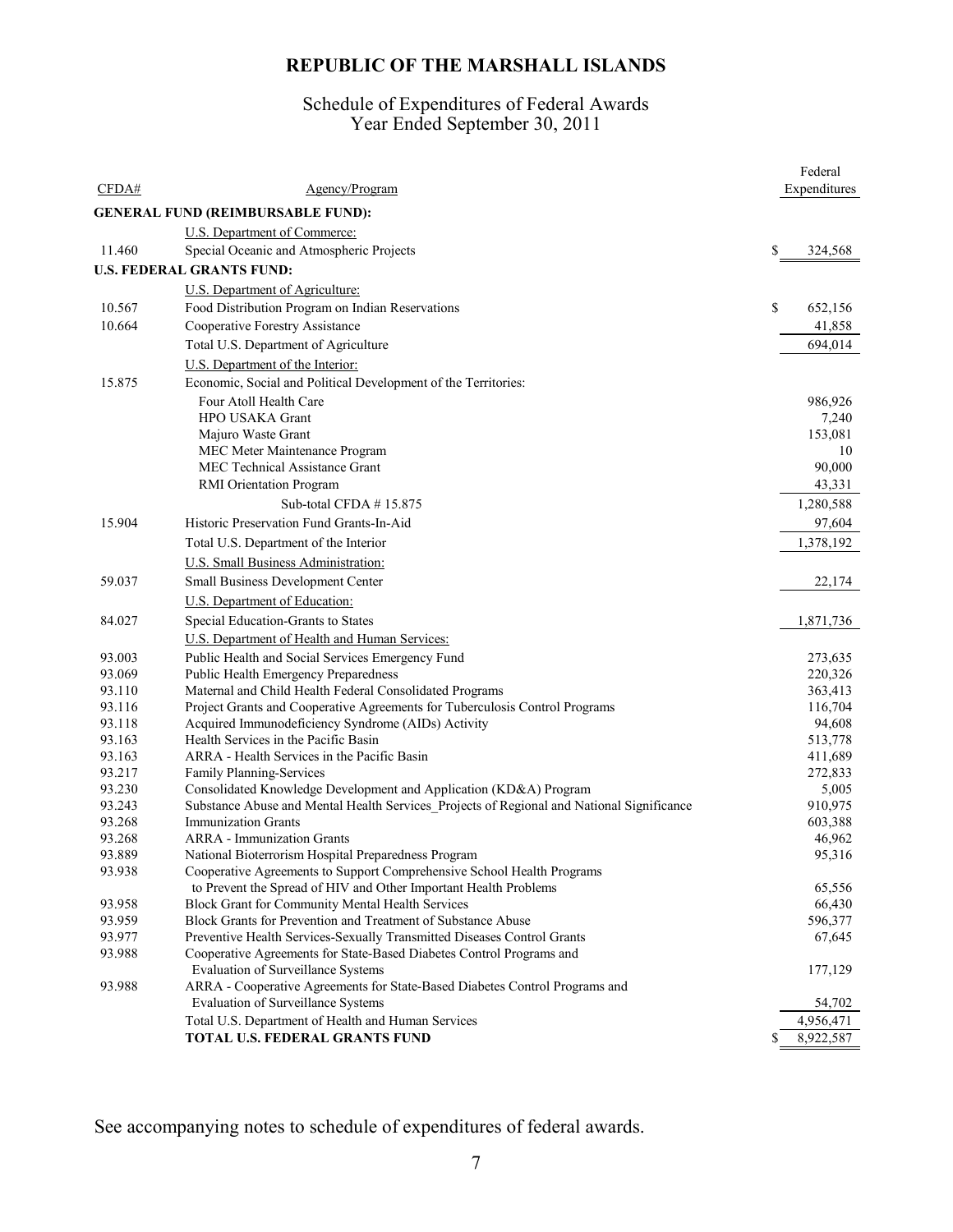#### Year Ended September 30, 2011 Schedule of Expenditures of Federal Awards, Continued

|        |                                                                                                                                                                                                                                                                                                                                                                                                             |     | Federal                                                                                                                |
|--------|-------------------------------------------------------------------------------------------------------------------------------------------------------------------------------------------------------------------------------------------------------------------------------------------------------------------------------------------------------------------------------------------------------------|-----|------------------------------------------------------------------------------------------------------------------------|
| CFDA#  | Agency/Program                                                                                                                                                                                                                                                                                                                                                                                              |     | Expenditures                                                                                                           |
|        | <b>COMPACT SECTOR GRANTS FUND:</b>                                                                                                                                                                                                                                                                                                                                                                          |     |                                                                                                                        |
|        | U.S. Department of the Interior:                                                                                                                                                                                                                                                                                                                                                                            |     |                                                                                                                        |
| 15.875 | Economic, Social and Political Development of the Territories:<br>Compact of Free Association Program, As Amended, Sector Grants:                                                                                                                                                                                                                                                                           |     |                                                                                                                        |
|        | Section $211(a)(1)$ Education Sector<br>Supplemental Education Grant<br>Section $211(a)(2)$ Health Sector<br>Section 211(a)(4) Public Sector Capacity Building<br>Section 211(b)(1) Ebeye Special Needs<br>Section 211(b)(2) Landowners Special Needs<br>Section $211(b)(3)$ Kwajalein Environment<br>Section 211(d)(1) Public Infrastructure Development<br>Section $211(d)(2)$ Infrastructure Maintenance |     | \$.<br>11,611,455<br>6,420,804<br>6,696,698<br>432,976<br>3,582,231<br>1,750,000<br>551,973<br>11,950,846<br>1,093,119 |
|        | <b>TOTAL COMPACT SECTOR GRANTS FUND</b>                                                                                                                                                                                                                                                                                                                                                                     |     | 44,090,102                                                                                                             |
|        | <b>SECTION 212 KWAJALEIN LANDOWNERS FUND:</b>                                                                                                                                                                                                                                                                                                                                                               |     |                                                                                                                        |
|        | U.S. Department of the Interior:                                                                                                                                                                                                                                                                                                                                                                            |     |                                                                                                                        |
| 15.875 | Economic, Social and Political Development of the Territories:                                                                                                                                                                                                                                                                                                                                              |     |                                                                                                                        |
|        | Compact of Free Association Program, As Amended:                                                                                                                                                                                                                                                                                                                                                            |     |                                                                                                                        |
|        | Section 212 Kwajalein Impact and Use                                                                                                                                                                                                                                                                                                                                                                        |     | \$45,435,144                                                                                                           |
|        | <b>SECTION 213 AUDIT FUND:</b>                                                                                                                                                                                                                                                                                                                                                                              |     |                                                                                                                        |
|        | U.S. Department of the Interior:                                                                                                                                                                                                                                                                                                                                                                            |     |                                                                                                                        |
| 15.875 | Economic, Social and Political Development of the Territories:                                                                                                                                                                                                                                                                                                                                              |     |                                                                                                                        |
|        | Compact of Free Association Program, As Amended:                                                                                                                                                                                                                                                                                                                                                            |     |                                                                                                                        |
|        | Section 213 Audit                                                                                                                                                                                                                                                                                                                                                                                           |     | S<br>351,676                                                                                                           |
|        | <b>TOTAL FEDERAL PROGRAM EXPENDITURES</b>                                                                                                                                                                                                                                                                                                                                                                   |     | \$99,124,077                                                                                                           |
|        | Reconciliation to the 2011 financial statements is as follows:                                                                                                                                                                                                                                                                                                                                              |     |                                                                                                                        |
|        | General Fund (Reimbursable Fund)                                                                                                                                                                                                                                                                                                                                                                            | (1) | \$<br>324,568                                                                                                          |
|        | U.S. Federal Grants Fund                                                                                                                                                                                                                                                                                                                                                                                    | (2) | 8,922,587                                                                                                              |
|        | Compact Sector Grants Fund                                                                                                                                                                                                                                                                                                                                                                                  | (3) | 44,090,102                                                                                                             |
|        | Section 212 Kwajalein Landowners Fund                                                                                                                                                                                                                                                                                                                                                                       | (4) | 45,435,144                                                                                                             |
|        | Section 213 Audit Fund                                                                                                                                                                                                                                                                                                                                                                                      | (5) | 351,676                                                                                                                |
|        |                                                                                                                                                                                                                                                                                                                                                                                                             |     | 99,124,077                                                                                                             |

(1) Included within total expenditures for the Reimbursable Fund of \$584,527 presented on page 102 of the 2011 financial statements.

(2) Represents the aggregate total for expenditures and transfers out for the U.S. Federal Grants Fund of \$7,935,661 and \$986,926, respectively, presented on page 92 of the 2011 financial statements.

(3) Represents the aggregate total for expenditures and transfers out for the Compact Sector Grants Fund of \$41,811,101 and \$2,279,001, respectively, presented on page 92 of the 2011 financial statements.

(4) Represents the aggregate total for expenditures for the Section 212 Kwajalein Landowners Fund of \$44,435,144 presented on page 84 of the 2011 financial statements.

(5) Represents the aggregate total for expenditures for the Section 213 Audit Fund of \$351,676 presented on page 92 of the 2011 financial statements.

See accompanying notes to schedule of expenditures of federal awards.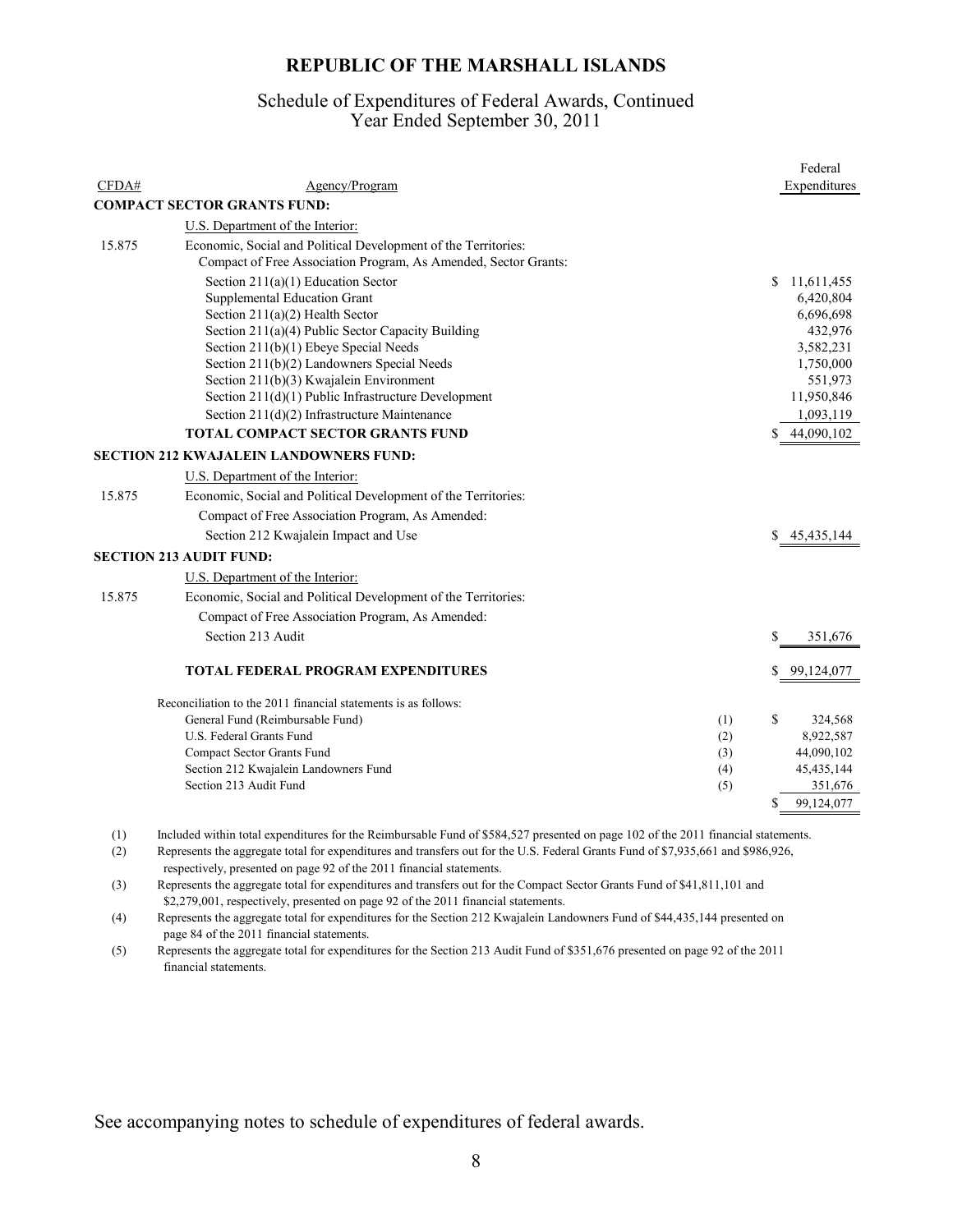#### Notes to Schedule of Expenditures of Federal Awards Year Ended September 30, 2011

#### (1) Scope of Audit

The Republic of the Marshall Islands (RepMar) is a governmental entity governed by its own Constitution. All significant operations of RepMar are included in the scope of the OMB Circular A-133 audit (the "Single Audit"). The U.S. Department of the Interior has been designated as RepMar's cognizant agency for the Single Audit.

a. Programs Subject to Single Audit

The accompanying Schedule of Expenditures of Federal Awards presents each Federal program related to the following agencies:

- U.S. Department of Agriculture<br>U.S. Department of Commerce
- U.S. Department of Commerce<br>U.S. Department of Education
- U.S. Department of Education
- U.S. Department of Health and Human Services
- U.S. Department of the Interior
- U.S. Small Business Administration

#### (2) Summary of Significant Accounting Policies

a. Basis of Accounting

The accompanying Schedule of Expenditures of Federal Awards includes the federal grant activity of RepMar and is presented on the accrual basis of accounting. The information in this schedule is presented in accordance with the requirements of OMB Circular A-133. All expenses and capital outlays are reported as expenditures.

b. Reporting Entity

For purposes of complying with The Single Audit Act of 1984, as amended in 1996, RepMar's reporting entity is defined in Note 1A to its September 30, 2011 basic financial statements; except that the Marshall Islands Scholarship, Grant and Loan Board, the Health Care Revenue Fund, the Marshall Islands Health Fund, the Nuclear Claims Tribunal, the Marshall Islands Social Security Administration, and all of the discretely presented component units are excluded. Accordingly, the accompanying Schedule of Expenditures of Federal Awards presents the federal award programs administered by RepMar, as defined above, for the year ended September 30, 2011.

c. Matching Costs

Matching costs, i.e., the nonfederal share of certain program costs, are not included in the accompanying Schedule of Expenditures of Federal Awards.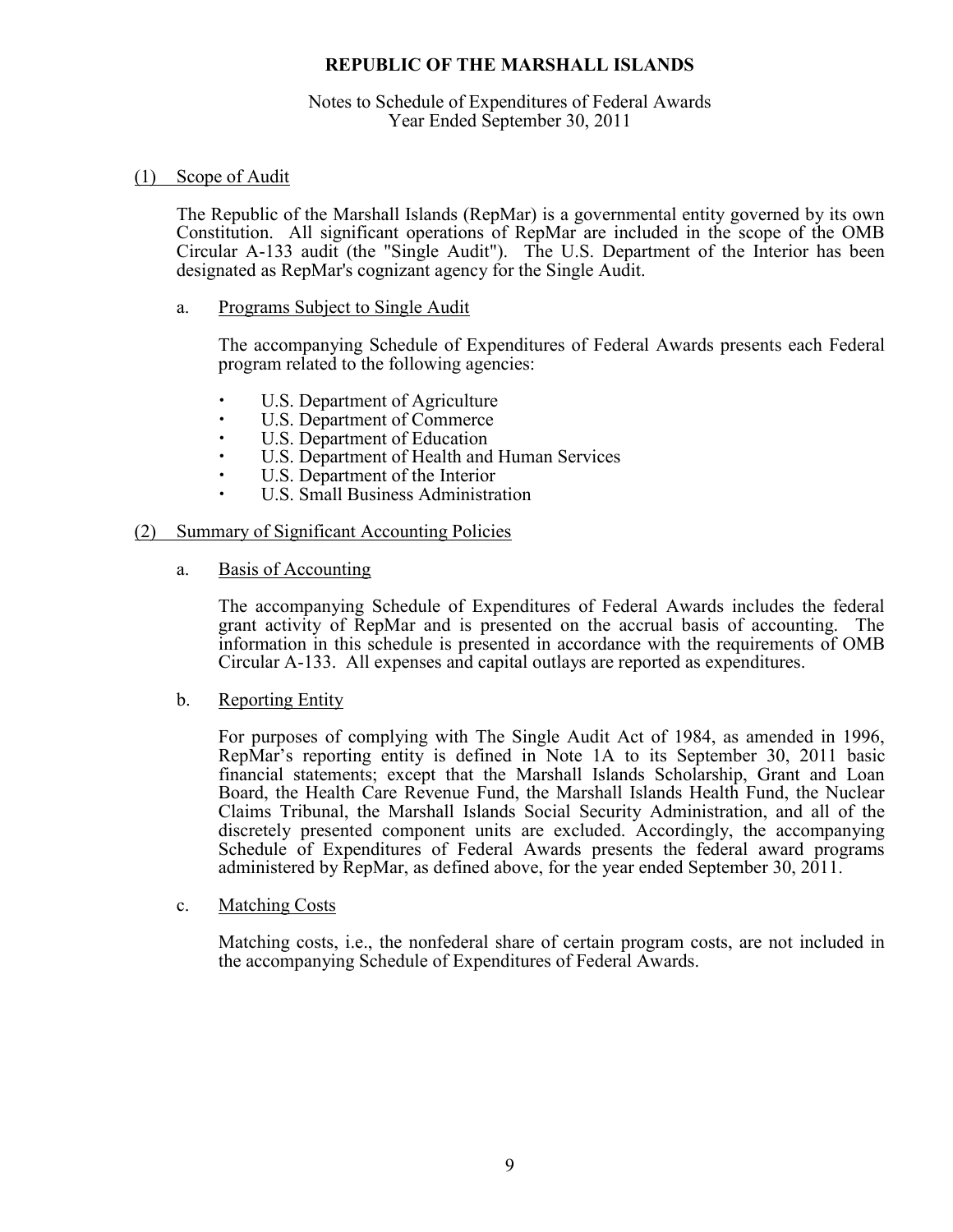#### Notes to Schedule of Expenditures of Federal Awards, Continued Year Ended September 30, 2011

# (2) Summary of Significant Accounting Policies, Continued

d. Subgrantees

Certain program funds are passed through RepMar to subgrantee organizations. The Schedule of Expenditures of Federal Awards does not contain separate schedules disclosing how the subgrantees, outside of RepMar's control, utilized the funds. The following is a summary of program funds that are passed through to subgrantee organizations:

| Grantor/Grant Title CFDA No.                                                            | Subgrantee                                                       | 2011<br>Amount of<br>Pass-through |
|-----------------------------------------------------------------------------------------|------------------------------------------------------------------|-----------------------------------|
| U.S. Department of the Interior - CFDA #15.875                                          |                                                                  |                                   |
| Economic, Social and Political Development of the Territories:                          |                                                                  |                                   |
| Compact of Free Association,<br>As Amended, Education<br><b>Sector Grant</b>            | College of the Marshall Islands                                  | \$1,000,000                       |
| Compact of Free Association,<br>As Amended, Supplemental<br><b>Education Grant</b>      | College of the Marshall Islands                                  | 125,000<br>S                      |
| Compact of Free Association,<br>As Amended, Public<br><b>Infrastructure Development</b> | College of the Marshall Islands                                  | \$4,472,235                       |
| Compact of Free Association,<br>As Amended, Landowners<br>Special Needs                 | Kwajalein Atoll Joint Utilities<br>Resources, Inc.               | \$1,750,000                       |
| Compact of Free Association,<br>As Amended, Public<br><b>Infrastructure Development</b> | Marshall Islands National<br><b>Telecommunications Authority</b> | \$1,000,000                       |
| Compact of Free Association,<br>As Amended, Education<br><b>Sector Grant</b>            | Marshall Islands Scholarship, Grant<br>and Loan Board            | \$<br>471,925                     |
| Compact of Free Association,<br>As Amended, Supplemental<br><b>Education Grant</b>      | Marshall Islands Scholarship, Grant<br>and Loan Board            | $\mathbb{S}$<br>707,076           |
| Compact of Free Association,<br>As Amended, Ebeye Special<br><b>Needs Sector Grant</b>  | Marshall Islands Scholarship, Grant<br>and Loan Board            | \$<br>100,000                     |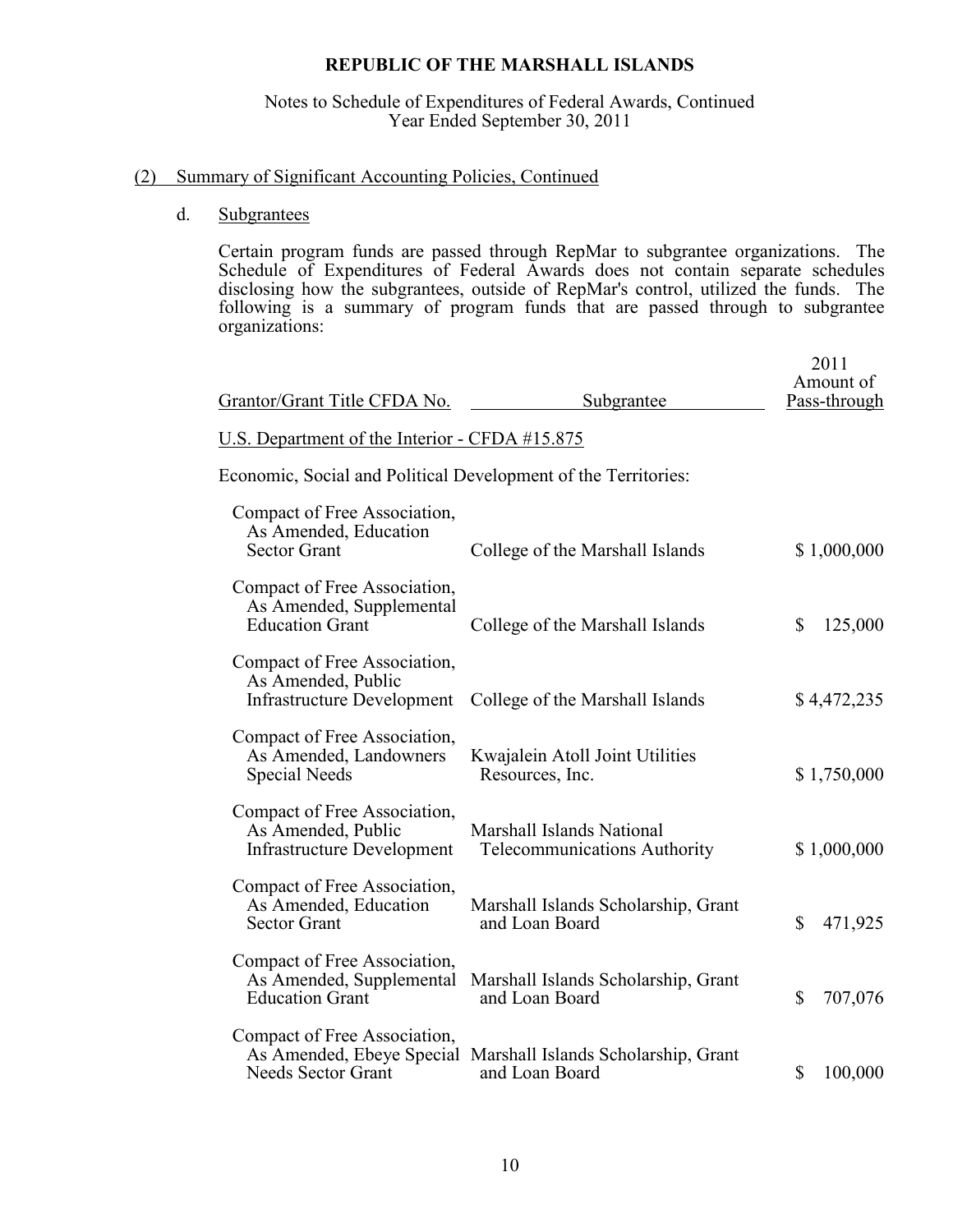## Notes to Schedule of Expenditures of Federal Awards, Continued Year Ended September 30, 2011

# (2) Summary of Significant Accounting Policies, Continued

d. Subgrantees, Continued

| Grantor/Grant Title CFDA No.                   | Subgrantee                                                                |   | 2011<br>Amount of<br>Pass-through |
|------------------------------------------------|---------------------------------------------------------------------------|---|-----------------------------------|
| U.S. Department of the Interior - CFDA #15.875 |                                                                           |   |                                   |
|                                                | Economic, Social and Political Development of the Territories, Continued: |   |                                   |
| <b>MEC Technical Assistance</b><br>Grant       | Marshalls Energy Company, Inc.                                            | S | 90,000                            |
| Majuro Waste Grant                             | Majuro Atoll Waste Company, Inc.                                          |   | 153,081                           |

#### e. Indirect Cost Allocation

RepMar has not entered into an approved indirect cost negotiation agreement covering fiscal year 2011. RepMar did not charge federal programs for indirect costs during fiscal year 2011.

## f. CFDA  $\#$  15.875

CFDA # 15.875 represents the Office of Insular Affairs (OIA), U. S. Department of the Interior. Funding from this source is subject to varying rules and regulations since OIA administers the Compact of Free Association (the Compact), which is a treaty, and is not a federal program. The Compact is comprised of various funded programs, each with separate compliance requirements. To maximize audit coverage of OIA funding, the OIG has recommended that programs administered under CFDA  $# 15.875$  be grouped by like compliance requirements and such groupings be separately evaluated as major programs.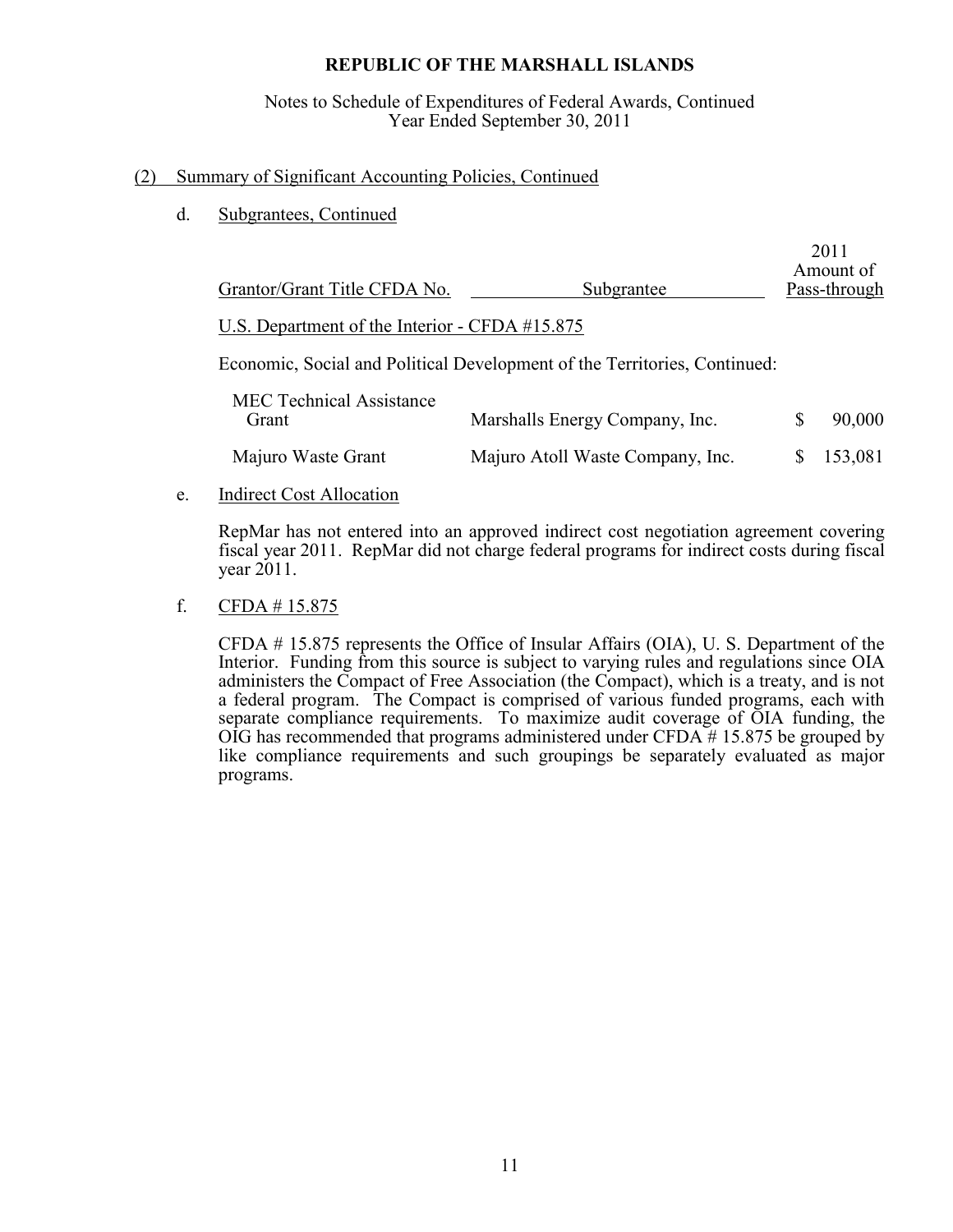Schedule of Findings and Questioned Costs Year Ended September 30, 2011

# **Section I - Summary of Auditors' Results**

#### *Financial Statements*

| 1.               | Type of auditors' report issued:                                  |                                                                                                                                                    | Unqualified              |
|------------------|-------------------------------------------------------------------|----------------------------------------------------------------------------------------------------------------------------------------------------|--------------------------|
|                  | Internal control over financial reporting:                        |                                                                                                                                                    |                          |
| 2.               | Material weakness(es) identified?                                 |                                                                                                                                                    | Yes                      |
| 3.               | Significant deficiency (ies) identified?                          |                                                                                                                                                    | None reported            |
| $\overline{4}$ . |                                                                   | Noncompliance material to financial statements noted?                                                                                              | Yes                      |
|                  | <b>Federal Awards</b>                                             |                                                                                                                                                    |                          |
|                  | Internal control over major programs:                             |                                                                                                                                                    |                          |
| 5.               | Material weakness(es) identified?                                 |                                                                                                                                                    | Yes                      |
| 6.               | Significant deficiency (ies) identified?                          |                                                                                                                                                    | None reported            |
| 7.               | Type of auditors' report issued on compliance for major programs: |                                                                                                                                                    |                          |
|                  |                                                                   | CFDA #15.875 Compact Sector Grants<br>CFDA #15.875 Section 212 Kwajalein Impact and Use                                                            | Qualified<br>Unqualified |
| 8.               |                                                                   | Any audit findings disclosed that are required to be reported in<br>accordance with section $510(a)$ of OMB Circular A-133?                        | Yes                      |
| 9.               | Identification of major programs:                                 |                                                                                                                                                    |                          |
|                  | CFDA#                                                             | Name of Federal Program                                                                                                                            |                          |
|                  | 15.875                                                            | Economic, Social and Political Development of the Territories:<br>Compact of Free Association, As Amended, Sector Grants                           |                          |
|                  | 15.875                                                            | Economic, Social and Political Development of the Territories:<br>Compact of Free Association, As Amended, Section 212<br>Kwajalein Impact and Use |                          |
| 10.              | Programs:                                                         | Dollar threshold used to distinguish between Type A and Type B                                                                                     | \$2,973,722              |
| 11.              | Auditee qualified as low-risk auditee?                            |                                                                                                                                                    | N <sub>0</sub>           |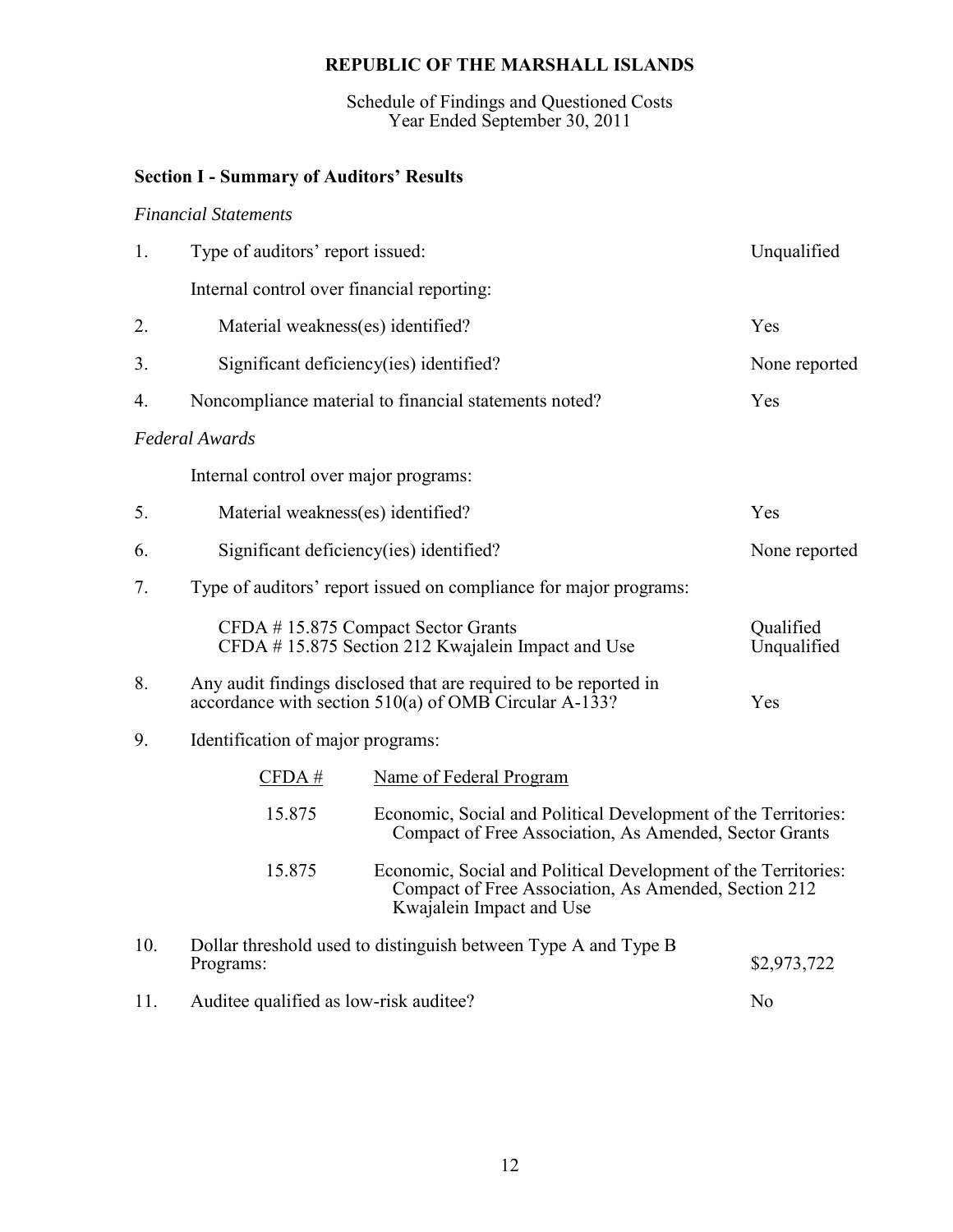#### Schedule of Findings and Questioned Costs, Continued Year Ended September 30, 2011

# **Section II - Financial Statement Findings**

| Finding<br>Number | Findings                                                       | Refer<br>Page $#$ |
|-------------------|----------------------------------------------------------------|-------------------|
| 2011-01           | Allowable Costs/Cost Principles                                | $14 - 15$         |
| 2011-03           | <b>Equipment and Real Property Management</b>                  | $18 - 19$         |
| 2011-04           | <b>RMI</b> Procurement Code                                    | $20 - 22$         |
| 2011-05           | Allowable Costs/Cost Principles<br><b>RMI</b> Procurement Code | $23 - 25$         |
| 2011-06           | Allowable Costs/Cost Principles<br><b>RMI</b> Procurement Code | $26 - 27$         |
| 2011-09           | <b>Compact Trust Fund</b>                                      | 30                |
| $2011 - 10$       | Single Audit Reporting                                         | 31                |
| 2011-11           | General Ledger Account Reconciliations                         | 32                |
| 2011-12           | <b>Bank Wire Transfers</b>                                     | 33                |
| 2011-13           | Construction-in-Progress/Retention Payable                     | $34 - 36$         |
| $2011 - 14$       | General Ledger Journal Entries                                 | $37 - 38$         |

# **Section III - Federal Award Findings and Questioned Costs**

| Finding<br>Number | CFDA#   | Findings                                      | Questioned<br>Costs | Refer<br>Page $#$ |
|-------------------|---------|-----------------------------------------------|---------------------|-------------------|
| 2011-01           | 15.875  | Allowable Costs/Cost Principles               | \$1,097,821         | $14 - 15$         |
| 2011-02           | 15.875  | Cash Management                               | Undeterminable      | $16 - 17$         |
| 2011-03           | 15.875  | <b>Equipment and Real Property Management</b> |                     | $18 - 19$         |
| 2011-04           | 15.875  | Procurement and Suspension and Debarment      | 445,918             | $20 - 22$         |
| 2011-05           | 11.460/ | <b>Allowable Costs/Cost Principles</b>        | 603,569             | $23 - 25$         |
|                   | 15.875/ | Procurement and Suspension and Debarment      |                     |                   |
|                   | 93.959  |                                               |                     |                   |
| 2011-06           | 84.027  | Allowable Costs/Cost Principles               | 9,502<br>S          | $26 - 27$         |
|                   |         | Procurement and Suspension and Debarment      |                     |                   |
| 2011-07           | 15.875  | <b>Subrecipient Monitoring</b>                |                     | 28                |
| 2011-08           | 15.875  | <b>Subrecipient Monitoring</b>                | \$1,000,000         | 29                |
|                   |         |                                               |                     |                   |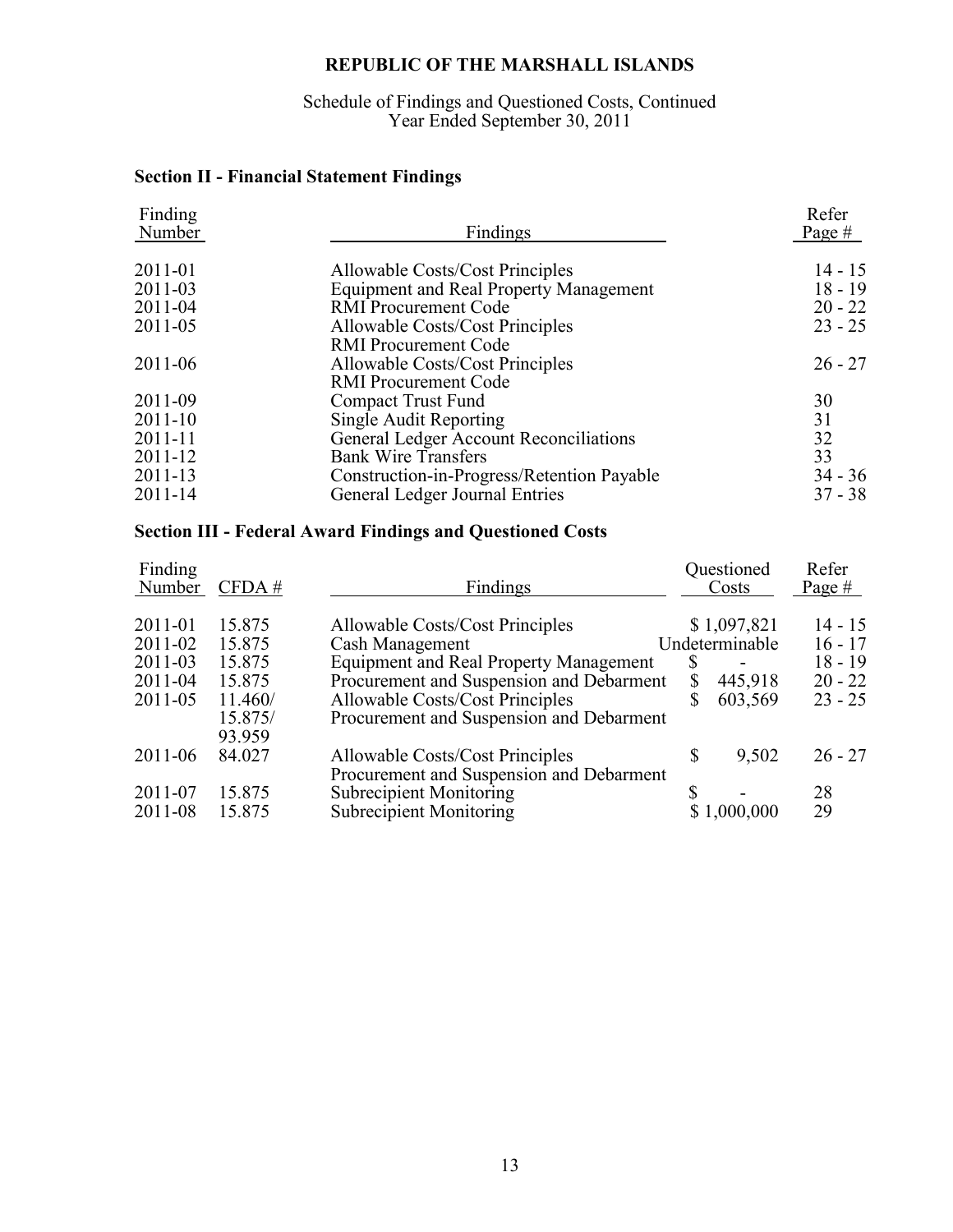#### Schedule of Findings and Questioned Costs, Continued Year Ended September 30, 2011

| Finding No.:             | 2011-01                                                               |
|--------------------------|-----------------------------------------------------------------------|
| Federal Agency:          | U.S. Department of the Interior                                       |
| CFDA Program:            | 15.875 Economic, Social and Political Development of the Territories, |
|                          | <b>Compact Sector Grants</b>                                          |
| Area:                    | Allowable Costs/Cost Principles                                       |
| <b>Questioned Costs:</b> | \$1,097,821                                                           |

Criteria: Expenditures incurred under federal programs should be in accordance with allowable costs/cost principles and should be directly related to, and in accordance with, program intent and objectives.

Condition: Of \$29,465,938 in non-payroll expenditures for the Compact Sector Grants, one-<br>hundred nineteen (119) items, totaling \$13,555,072, were tested. We noted the following hundred nineteen  $(119)$  items, totaling \$13,555,072, were tested. expenditures which were not supported by underlying check voucher files:

| Fund   | $Check \#$ | Account $#$ | GL Account Name          | PO#      | APV#     | Amount       |
|--------|------------|-------------|--------------------------|----------|----------|--------------|
| 410150 | 14271      | 03134       | Equipment                | O1271601 | 00014271 | \$<br>24,800 |
| 410150 | 15564      | 02215       | Utilities                | O1272801 | 00015564 | 3,454        |
| 410150 | 15824      | 02215       | Utilities                | O1276104 | 00015824 | 28,011       |
| 410102 | 79785      | 02450       | Other Supplies/Materials |          | 144054   | 7,263        |
| 510100 | 82936      | 03219       | Construction             | C0213101 | 150412   | 225,000      |
| 410102 | 83083      | 02450       | Other Supplies/Materials | P3874501 | 150611   | 10,949       |
| 410100 | 83465      | 02215       | Utilities                | P3909001 | 151765   | 74,214       |
| 510100 | 86170      | 03219       | Construction             | CO336501 | 156031   | 192,268      |
| 510100 | 87170      | 03219       | Construction             | CO336501 | 158259   | 35,739       |
| 410100 | 88121      | 02020       | Travel                   |          | 160048   | 375          |
| 510100 | 89676      | 03219       | Construction             | CO785201 | 163089   | 494,074      |
| 410100 | 90239      | 02021       | International Travel     | TO939601 | 164446   | 1,260        |
| 410100 | 91167      | 02450       | Other Supplies/Materials | P4148801 | 166523   | 414          |
|        |            |             |                          |          |          | \$1,097,821  |

Cause: The cause of the above condition is the lack of attendant documentation indicating that expenditures charged to a federal program are directly related to the program and are in accordance with program intent and objectives.

Effect: The effect of the above condition is noncompliance with allowable costs/cost principles requirements. Accordingly, questioned costs in the amount of \$1,097,821 are reported.

Recommendation: We recommend that management require that expenditures incurred under federal programs are evidenced by supporting documentation indicating that such expenditures are directly related to and in accordance with program intent and objectives.

Prior Year Status: Lack of attendant documentation indicating that expenditures charged to a federal program are directly related to the program and are in accordance with program intent and objectives was reported as a finding in the Single Audits of RepMar for fiscal years 2009 and 2010.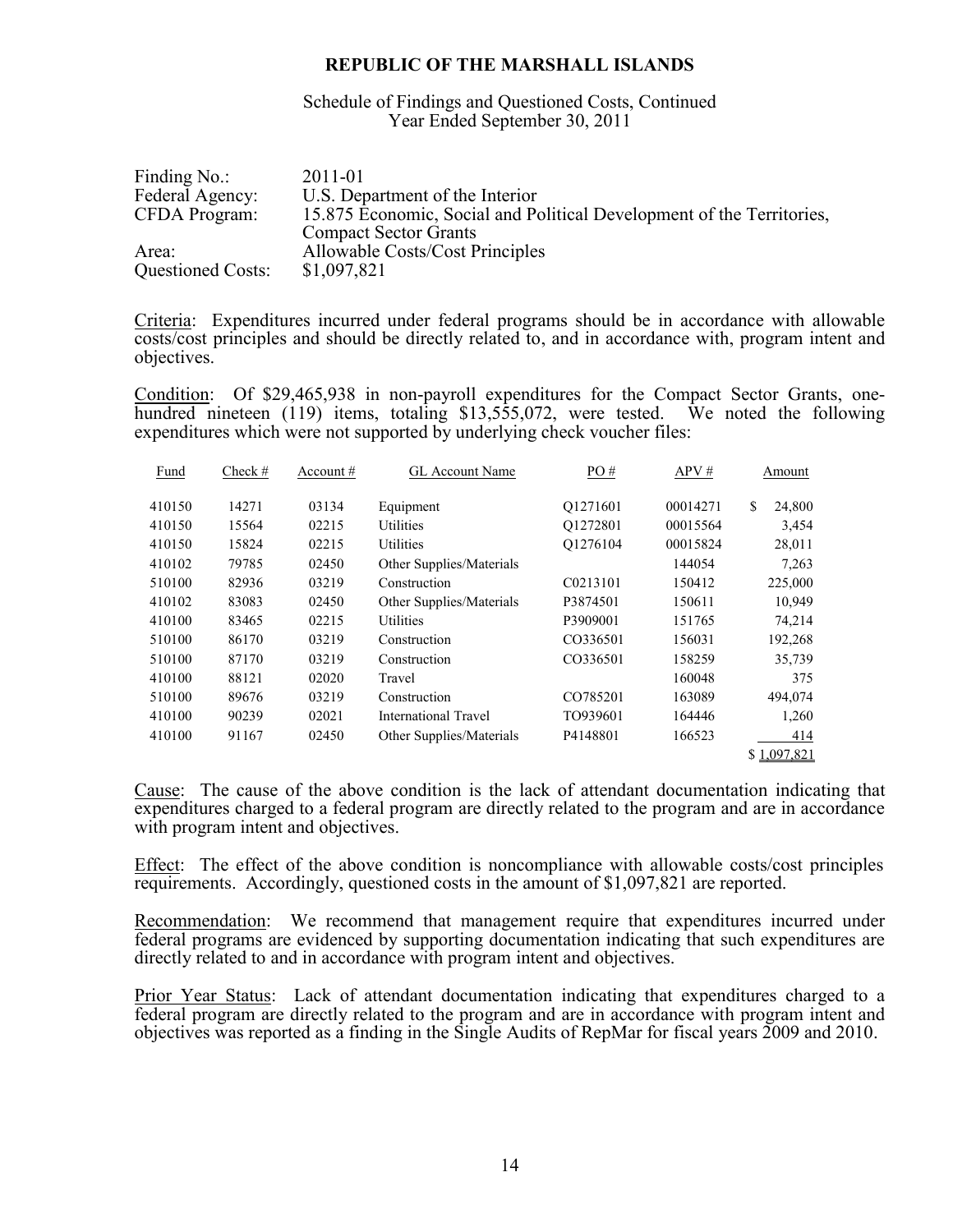Schedule of Findings and Questioned Costs, Continued Year Ended September 30, 2011

| Finding No.:             | $2011-01$ , Continued                                                 |
|--------------------------|-----------------------------------------------------------------------|
| Federal Agency:          | U.S. Department of the Interior                                       |
| CFDA Program:            | 15.875 Economic, Social and Political Development of the Territories, |
|                          | <b>Compact Sector Grants</b>                                          |
| Area:                    | Allowable Costs/Cost Principles                                       |
| <b>Questioned Costs:</b> | \$1,097,821                                                           |

Auditee Response and Corrective Action Plan: We agree with the audit finding and recommendation.

The Ministry of Finance recognizes that this has been a repeat finding spanning three consecutive years now. Attempts to resolve this finding over the past two years have not yield the desired results: however, these efforts are continuing and have in fact intensified with technical assistance from the Pacific Financial and Technical Assistance Center (PFTAC) and the International Monetary Fund (IMF).

The Ministry will continue to execute the remedial actions that were identified in the FY2010 as they relate to Allowable Costs/Cost Principles and the OMB Circular A-87. In FY12, the Ministry received technical assistances through PFTAC and the US Graduate School, aimed at revamping its public financial and accounting processes. Through such technical assistance, internal controls are strengthened at all control points. As anticipated in the FY2010 identified remedial actions, both internal control and use of checklists to supplement internal control will be used by the Chief of Procurement and Accounts Payable Supervisor to ensure the adequacy of documentation. Through PFTAC's assistance, it is now planned that checklist will be used at every control points (Procurement and Supply Division, Budget Division, Accounting Division, and Accounts Payable Division,) to ascertain that all requirements are met.

At present the Ministry is working on a Public Financial Management (PFM) Roadmap aimed at addressing all operational weaknesses that have been identified through (1) the Public Expenditure and Financial Accountability (PEFA) assessment, (2) Peer Review on Forum Compact compliance, and (3) the annual Single Audits. The PFM Roadmap will also set a corrective course of action for allowable costs issues amongst other critical issues that have surfaced through the annual Single Audit.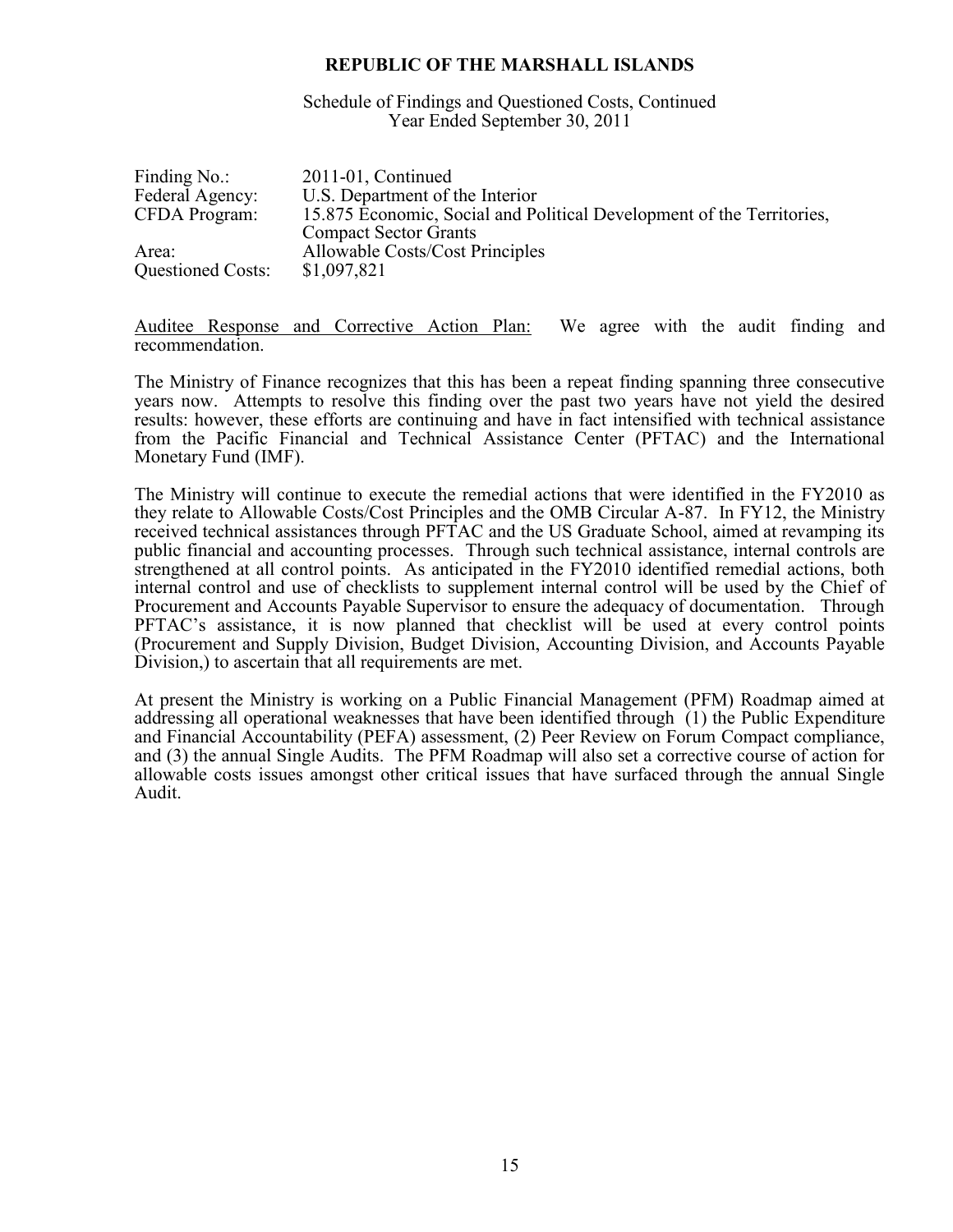Schedule of Findings and Questioned Costs, Continued Year Ended September 30, 2011

| Finding No.:             | $2011 - 02$                                                           |
|--------------------------|-----------------------------------------------------------------------|
| Federal Agency:          | U.S. Department of the Interior                                       |
| CFDA Program:            | 15.875 Economic, Social and Political Development of the Territories, |
|                          | <b>Compact Sector Grants</b>                                          |
| Area:                    | Cash Management                                                       |
| <b>Questioned Costs:</b> | Undeterminable                                                        |

Criteria: Article IV, Section 5(b)(2) of the Fiscal Procedures Agreement (FPA) states that all infrastructure projects and projects that are not funded by Operational Grants will be paid on the basis of accrued expenditures, provided the Government of the Republic of the Marshall Islands maintains procedures to minimize the time elapsing between transfer of funds and their disbursement.

Condition: Of \$12,561,018 in non-payroll expenditures for the Compact Sector Public Infrastructure Development and the Landowners Special Needs Grants, twenty-two (22) items, totaling \$3,024,448, were tested. We noted the following expenditures which were not paid in a manner to minimize the time elapsed between transfer of funds and their disbursement:

| $Check \#$ | Amount        | Cash<br>Disbursement<br>Drawdown # | Drawdown<br>Deposit Date | Date<br>Cleared | $#$ of days<br>Elapsed |
|------------|---------------|------------------------------------|--------------------------|-----------------|------------------------|
| 80743      | \$<br>97,110  | $CD-0.5-2011$                      | 11/16/2010               | 11/23/2010      | 6                      |
| 81033      | \$<br>210,000 | $KDF-1$                            | 11/26/2010               | 12/07/2010      | 10                     |
| 81034      | \$<br>210,000 | $KDF-1$                            | 11/26/2010               | 03/24/2011      | 117                    |
| 81561      | \$<br>103,700 | CD-08-2011                         | 12/21/2010               | 12/23/2010      | 1                      |
| 82390      | \$<br>65,636  | $CD-12-2011$                       | 01/19/2011               | 01/27/2011      | 7                      |
| 82956      | \$<br>67,533  | $CD-14-2011$                       | 02/15/2011               | 02/22/2011      | 6                      |
| 82968      | \$<br>133,484 | $CD-14-2011$                       | 02/15/2011               | 02/22/2011      | 6                      |
| 83574      | \$<br>110,706 | $CD-15-2011$                       | 03/18/2011               | 03/28/2011      | 9                      |
| 83571      | \$<br>74,044  | $CD-15-2011$                       | 03/18/2011               | 03/31/2011      | 12                     |
| 84920      | \$<br>106,183 | $CD-16-2011$                       | 04/13/2011               | 04/21/2011      | 7                      |
| 85768      | \$<br>8,585   | CD-19-2011                         | 05/20/2011               | 05/31/2011      | 10                     |
| 89217      | \$<br>100,178 | $CD-24-2011$                       | 08/22/2011               | 08/25/2011      | $\overline{2}$         |
| 89300      | \$<br>200,000 | CD-24-2011                         | 08/22/2011               | 08/30/2011      | 7                      |
| 89676      | \$<br>494.074 | CD-25-2012                         | 09/14/2011               | 09/16/2011      | 1                      |
|            |               |                                    |                          |                 |                        |

Additionally, on March 25, 2011, RepMar paid \$1,000,000 (wire payment # 09000834) to Marshalls Energy Company, Inc. (MEC), representing payments for future fuel purchases for Kwajalein Atoll Joint Utilities Resources, Inc. (KAJUR). The advance represented approximately three months of fuel usage for KAJUR.

Cause: The cause of the above condition is the lack of a formal methodology and procedures over the drawdown of federal funds to satisfy compliance with FPA cash management requirements.

Effect: The effect of the above condition is noncompliance with FPA cash management requirements. We estimated a total interest liability of \$589 for the above drawdowns based on the yield of 13-week U.S. Treasury bills. As this amount is below \$10,000, such is not reported as a questioned cost.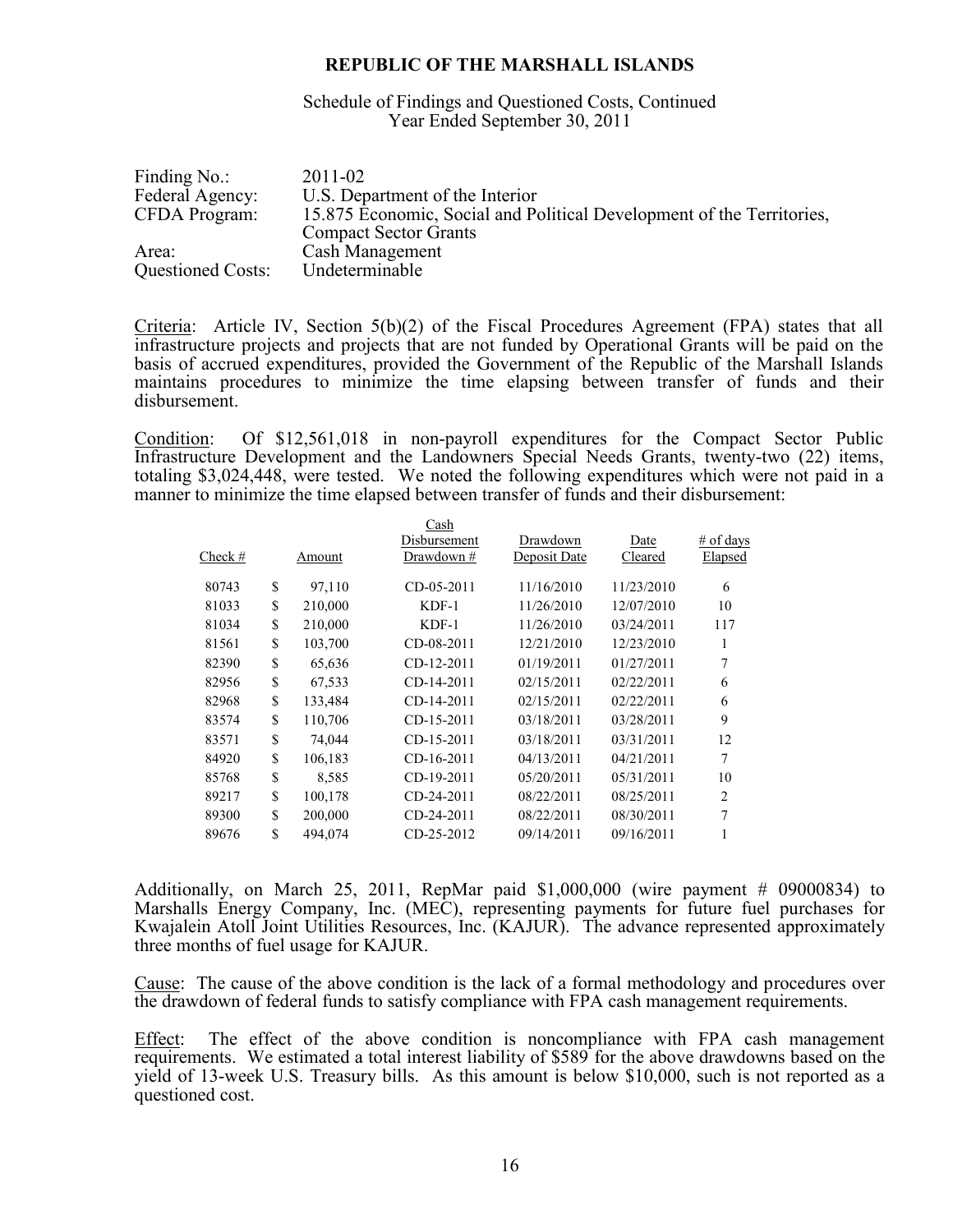Schedule of Findings and Questioned Costs, Continued Year Ended September 30, 2011

| Finding No.:             | $2011-02$ , Continued                                                 |
|--------------------------|-----------------------------------------------------------------------|
| Federal Agency:          | U.S. Department of the Interior                                       |
| CFDA Program:            | 15.875 Economic, Social and Political Development of the Territories, |
|                          | <b>Compact Sector Grants</b>                                          |
| Area:                    | Cash Management                                                       |
| <b>Questioned Costs:</b> | Undeterminable                                                        |

Recommendation: We recommend that the Ministry of Finance establish a formal methodology governing the drawdown of federal funds to minimize the time elapsed between the receipt of federal funds and the date applicable payments clear the bank.

Prior Year Status: Lack of a formal methodology and procedures over the drawdown of federal funds to satisfy compliance with FPA cash management requirements was reported as a finding in the Single Audits of RepMar for fiscal years 2005 through 2010.

Auditee Response and Corrective Action Plan: The Ministry of Finance accepts that this is a repeat finding and that in spite of several attempts at resolution, it continues to be an audit issue. In December 2011, a formal methodology had been developed but is still to be implemented. The Ministry will formalize and implement this methodology and related procedures in FY 2013.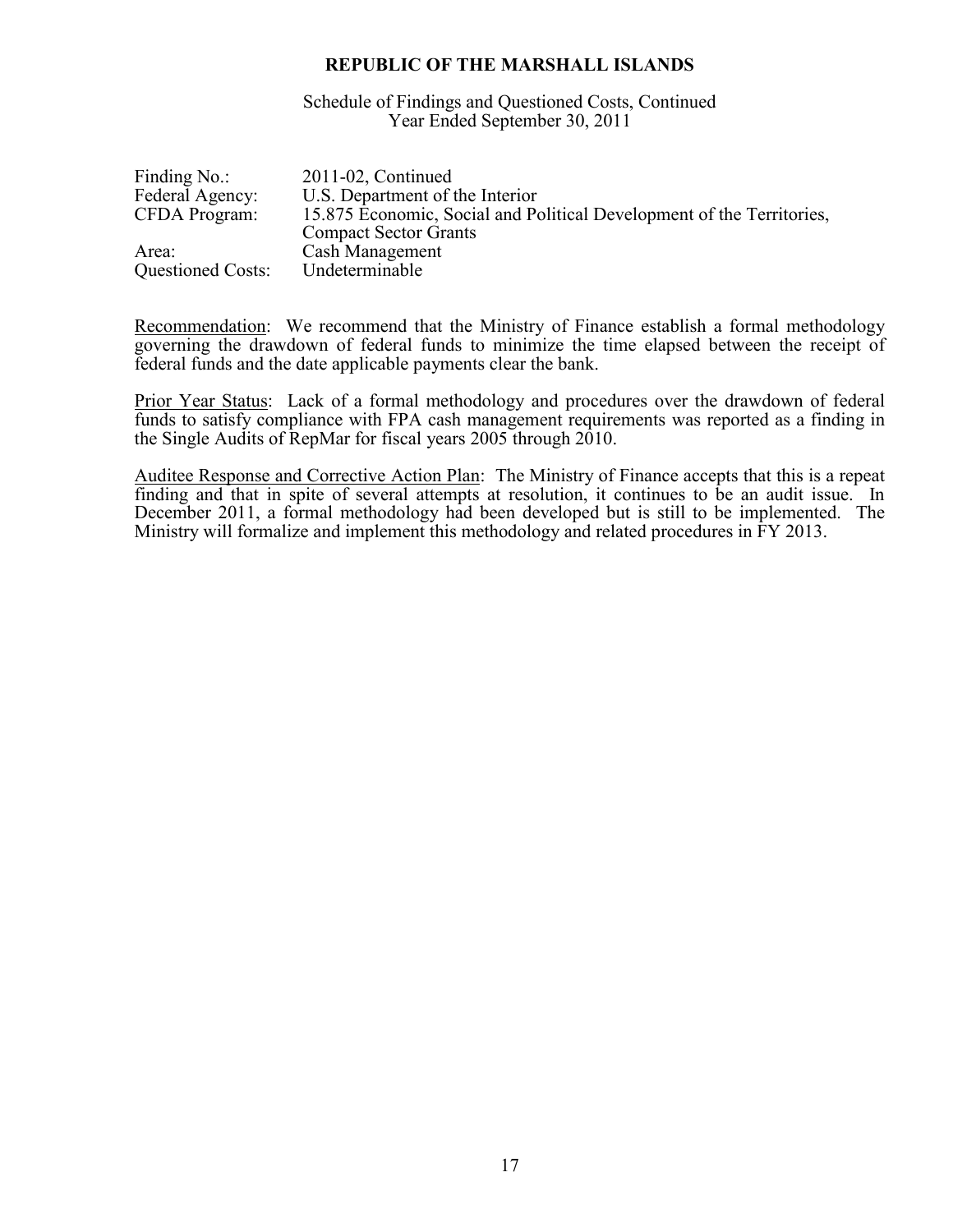Schedule of Findings and Questioned Costs, Continued Year Ended September 30, 2011

| Finding No.:             | $2011 - 03$                                                           |
|--------------------------|-----------------------------------------------------------------------|
| Federal Agency:          | U.S. Department of the Interior                                       |
| CFDA Program:            | 15.875 Economic, Social and Political Development of the Territories, |
|                          | <b>Compact Sector Grants</b>                                          |
| Area:                    | <b>Equipment and Real Property Management</b>                         |
| <b>Questioned Costs:</b> | \$0                                                                   |

Criteria: Article VI , Section 1(f)(4) of the Fiscal Procedures Agreement (FPA) states that procedures for managing equipment, whether acquired in whole or in part with grant funds, will meet the following requirements:

- a. Property records must be maintained, which include (1) a description of the property, (2) a serial number or other identification number, (3) the source of property, (4) who holds title, (5) the acquisition date and cost of the property, (6) the percentage of United States funding used in the purchase, (7) the location, use and condition of the property, and (8) any ultimate disposition data including the date of disposal and sale price;
- b. A physical inventory of the property must be taken and the results reconciled with the property records at least every two years;
- c. A control system must be developed to ensure adequate safeguards to prevent loss, damage, or theft of the property;
- d. Adequate maintenance procedures must be developed to keep the property in good condition; and
- e. If the grantee or subgrantee is authorized or required to sell the property, proper sales procedures must be established to ensure the highest possible return.

Condition: No inventory of fixed assets has been performed to satisfy compliance with applicable equipment management requirements. Capital outlay expenditures incurred by RepMar within the Compact Sector Grants Fund for fiscal years 2011, 2010 and 2009 was as follows:

| Fiscal Year 2011 | \$7,188,740  |
|------------------|--------------|
| Fiscal Year 2010 | \$10,051,397 |
| Fiscal Year 2009 | \$ 7,780,908 |

Cause: The cause of the above condition is the lack of adequate internal control policies and procedures to satisfy compliance with federal property rules and regulations.

Effect: The effect of the above condition is noncompliance with federal equipment management requirements.

Recommendation: We recommend that the Ministry of Finance perform an inventory of RepMar's fixed assets as a basis for recording all assets in the financial statements and to require that it is in compliance with applicable federal property rules and regulations.

Prior Year Status: Lack of a complete fixed assets listing was reported as a finding in the Single Audits of RepMar for fiscal years 1988 through 2010.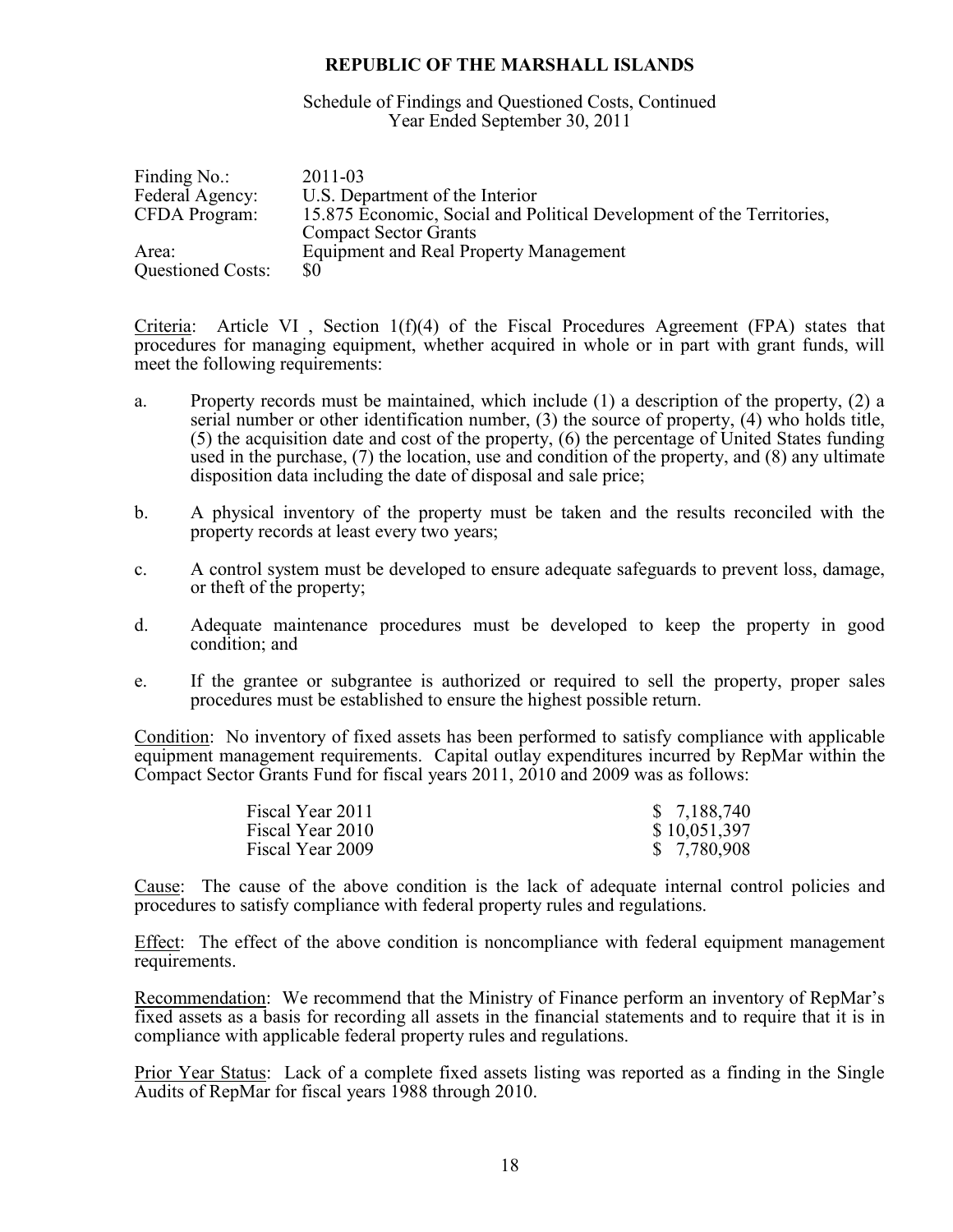Schedule of Findings and Questioned Costs, Continued Year Ended September 30, 2011

| Finding No.:             | $2011-03$ , Continued                                                 |
|--------------------------|-----------------------------------------------------------------------|
| Federal Agency:          | U.S. Department of the Interior                                       |
| CFDA Program:            | 15.875 Economic, Social and Political Development of the Territories, |
|                          | <b>Compact Sector Grants</b>                                          |
| Area:                    | Equipment and Real Property Management                                |
| <b>Questioned Costs:</b> | \$0                                                                   |

Auditee Response and Corrective Action Plan: The Ministry of Finance acknowledges that this is a repeat find spanning 33 years. Despite repeated attempt at resolution and outside technical assistance to address this shortcoming, it continues to be a major challenge. The Procurement and Supply Division of the Ministry of Finance leads the efforts by the Government in this area. The Division works alongside an Asset Monitoring Committee, comprising of one officer from each Line Ministries and statutory agencies to record, value, and monitor all Government assets. The Asset Monitoring Committee has been defunct for several years now. It is the intention of the Ministry of Finance to revive the Committee and provide it with adequate resources to properly function. Resolution of this issue will be highlighted in the PFM Roadmap currently being developed.

The Ministry is also in contact with IDC, the developer of the accounting program currently being used by the Government, to initiate usage of the fixed assets module that the software is capable of doing.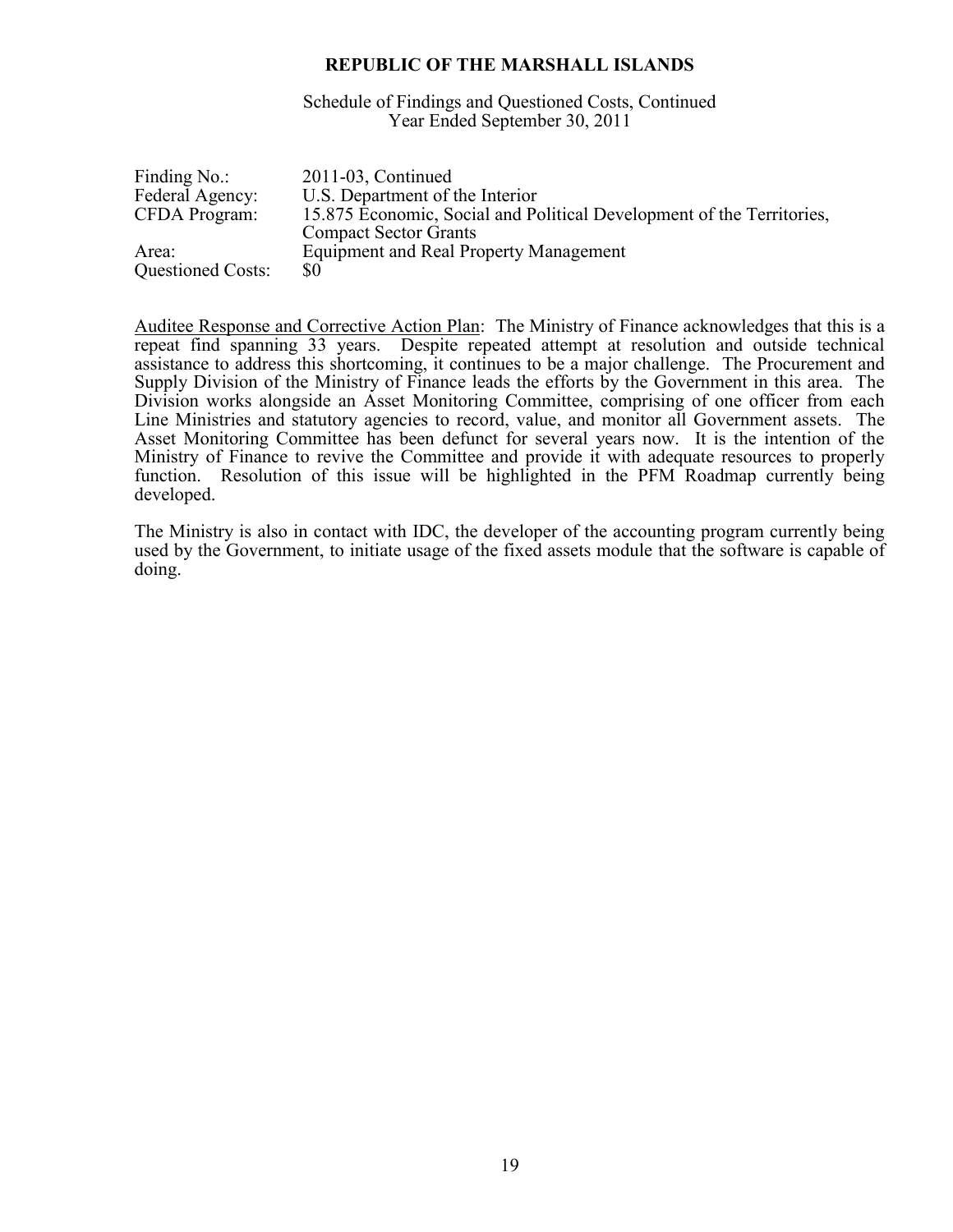Schedule of Findings and Questioned Costs, Continued Year Ended September 30, 2011

| Finding No.:             | $2011 - 04$                                                           |
|--------------------------|-----------------------------------------------------------------------|
| Federal Agency:          | U.S. Department of the Interior                                       |
| CFDA Program:            | 15.875 Economic, Social and Political Development of the Territories, |
|                          | <b>Compact Sector Grants</b>                                          |
| Area:                    | Procurement and Suspension and Debarment                              |
| <b>Questioned Costs:</b> | \$445,918                                                             |

Criteria: Article VI, Section 1(j)(1) of the Fiscal Procedures Agreement (FPA) states that RepMar may use its own procedures for procurement, whether done by government or its Sub-Grantees, provided that they meet the standards identified in the FPA.

RepMar's Procurement Code states the following:

- (a) Section 124 unless otherwise authorized by law, all Government contracts shall be awarded by competitive sealed bidding.
- (b) Section 127 procurement of goods and services not exceeding \$25,000 may be made in accordance with small purchase procedures promulgated by RepMar's Policy Office. Small purchase procedures are those relatively simple and informal methods for securing services, supplies, or other property that do not cost more than \$25,000. RepMar's Ministry of Finance has previously declared that if small purchase procedures are used, price or rate quotations shall be obtained from three qualified sources.
- (c) Section 128 a contract may be awarded for a supply, service, or construction item without competition when it is determined in writing that there is only one source for the required supply, service, or construction item.

Condition: Of \$29,465,938 in non-payroll expenditures for the Compact Sector Grants, onehundred nineteen (119) items totaling \$13,555,072 were tested. We noted the following expenditures where supporting documentation was inadequate to evidence the procurement process:

| Item $#$       | Fund # | $Check \#$ | PO#      | APV#     | Amount    |
|----------------|--------|------------|----------|----------|-----------|
| 1              | 410150 | 14824      | O1204401 | 00014824 | S<br>474  |
| 2              | 510100 | 80579      | P3630101 | 145721   | 76        |
| 3              | 410102 | 80500      | P3755901 | 145327   | 3,605     |
| $\overline{4}$ | 410160 | 81033      |          | 146592   | 210,000   |
| 5              | 410160 | 81034      |          | 146593   | 210,000   |
| 6              | 410100 | 81552      | P3694801 | 147468   | 8,677     |
| 7              | 410150 | 81634      | O1170501 | 147895   | 8,088     |
| 8              | 410100 | 89663      | P4075201 | 163029   | 4,998     |
|                |        |            |          |          | \$445,918 |

For item # 1, the expenditure did not agree with the underlying contract, and it was not supported by three price quotations.

For item # 2, the expenditure was supported by three price quotations; however, the dates of the purchase requisition (08/04/2010) and purchase order (08/05/2010) preceded the selected vendor's 08/13/2010 quotation. Thus, it appears that the vendor was already selected and the purchase was approved prior to solicitation of price quotations. Furthermore, the rationale for vendor selection or rejection is not evident in the underlying supporting documentation.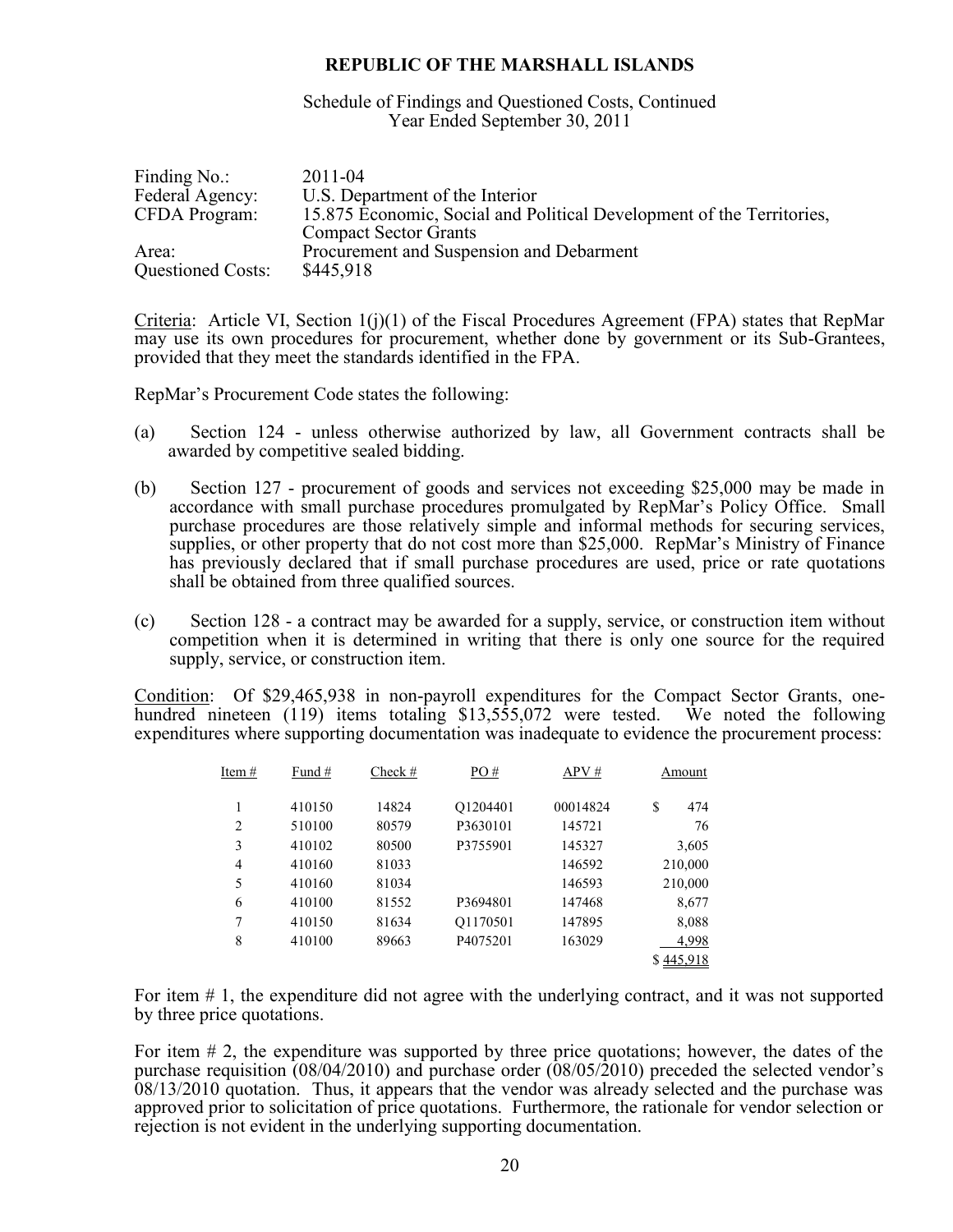Schedule of Findings and Questioned Costs, Continued Year Ended September 30, 2011

| Finding No.:             | $2011-04$ , Continued                                                 |
|--------------------------|-----------------------------------------------------------------------|
| Federal Agency:          | U.S. Department of the Interior                                       |
| CFDA Program:            | 15.875 Economic, Social and Political Development of the Territories, |
|                          | <b>Compact Sector Grants</b>                                          |
| Area:                    | Procurement and Suspension and Debarment                              |
| <b>Questioned Costs:</b> | \$445,918                                                             |

#### Condition, Continued:

For item # 3, the expenditure was not supported by three price quotations. Additionally, supporting documentation indicated that such was for student snacks for the months of January through May 2010; however, the purchase requisition (PR) was dated 08/03/2010. Furthermore, justification per the PR was that the snacks were for the months of October through December 2009.

For item #s 4 and 5, no evidence of competitive sealed bidding was on file for the purchase of a generator, as required by Section 124. Accordingly, RepMar appears to have sole-sourced this purchase; however, no documentation was on file to support the sole-source procurement basis, as required by Section 128.

For item # 6, two of three price quotations solicited were unresponsive; however, no evidence of solicitation of other quotations was on file.

For item  $\# 7$ , no evidence of obtaining informal price quotations was on file. Furthermore, the expenditure pertained to repairs and maintenance but was recorded as equipment expenditure.

For item # 8, the expenditure was supported by three price quotations; however, the selected vendor's quotation was dated 05/03/2011, which preceded the other two quotations (dated 07/19/2011 and 07/21/2011) by more than two months. Furthermore, the purchase requisition (PR), dated 05/06/2011 and approved on 06/27/2011, also preceded the other two quotations. The PR also preceded the underlying price comparison sheet, which was dated 07/29/2011.

Cause: The cause of the above condition is the lack of adequate internal control policies and procedures requiring the documentation of procurement procedures to satisfy compliance with federal procurement requirements.

Effect: The effect of the above condition is noncompliance with applicable procurement requirements. For item #s 1 through 8 above, as documentation was not maintained indicating the history of procurement, including the rationale for and method of procurement, and vendor selection or rejection, questioned costs of \$445,918 are reported.

Recommendation: We recommend that RepMar require that supporting documentation is adequate to comply with federal procurement requirements. Specifically, supporting documentation should indicate the history of procurement, including the rationale for vendor selection.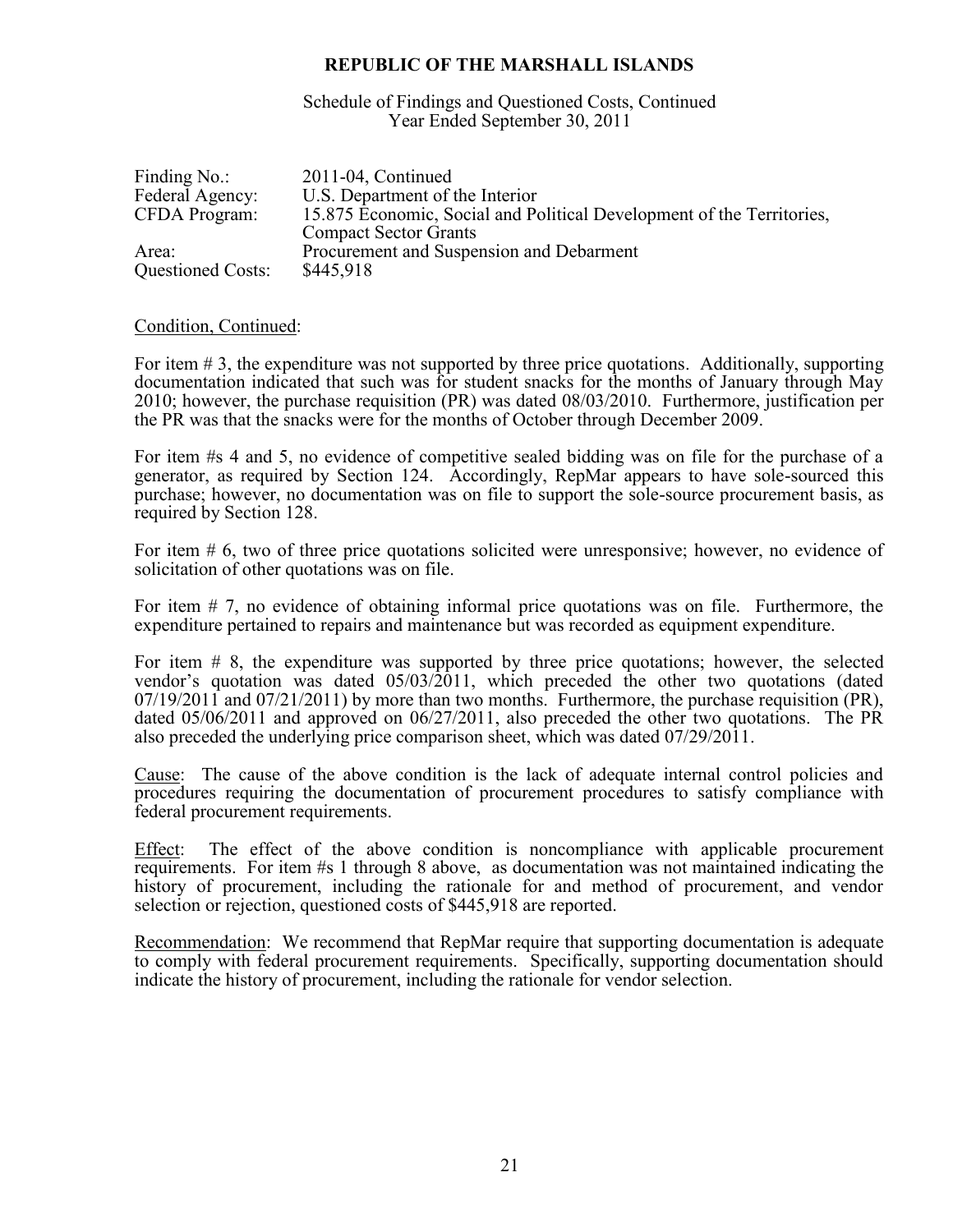Schedule of Findings and Questioned Costs, Continued Year Ended September 30, 2011

| Finding No.:             | $2011-04$ , Continued                                                 |
|--------------------------|-----------------------------------------------------------------------|
| Federal Agency:          | U.S. Department of the Interior                                       |
| CFDA Program:            | 15.875 Economic, Social and Political Development of the Territories, |
|                          | <b>Compact Sector Grants</b>                                          |
| Area:                    | Procurement and Suspension and Debarment                              |
| <b>Questioned Costs:</b> | \$445,918                                                             |

Prior Year Status: Lack of adequate internal control policies and procedures requiring the documentation of procurement procedures to satisfy compliance with federal procurement requirements was reported as a finding in the Single Audits of RepMar for fiscal years 2003 through 2010.

Auditee Response and Corrective Action Plan: The Ministry of Finance notes that this has been a repeat finding spanning 9 years. The Ministry of Finance continues to strengthen its internal control to be able to address this finding. A draft Standard Operating Procedures has been developed and is soon to be finalized. Internally the Ministry had conducted several trainings on the SOP to re-orient staffs with the established procedures. The Ministry continues to send its front line staffs to APIPA for up-skilling on internal control amongst other related topics. In August 2012, a former Auditor-General from PNG was contracted by Pacific Financial Technical Assistance Centre (PFTAC) to work with the Ministry in strengthening its internal controls.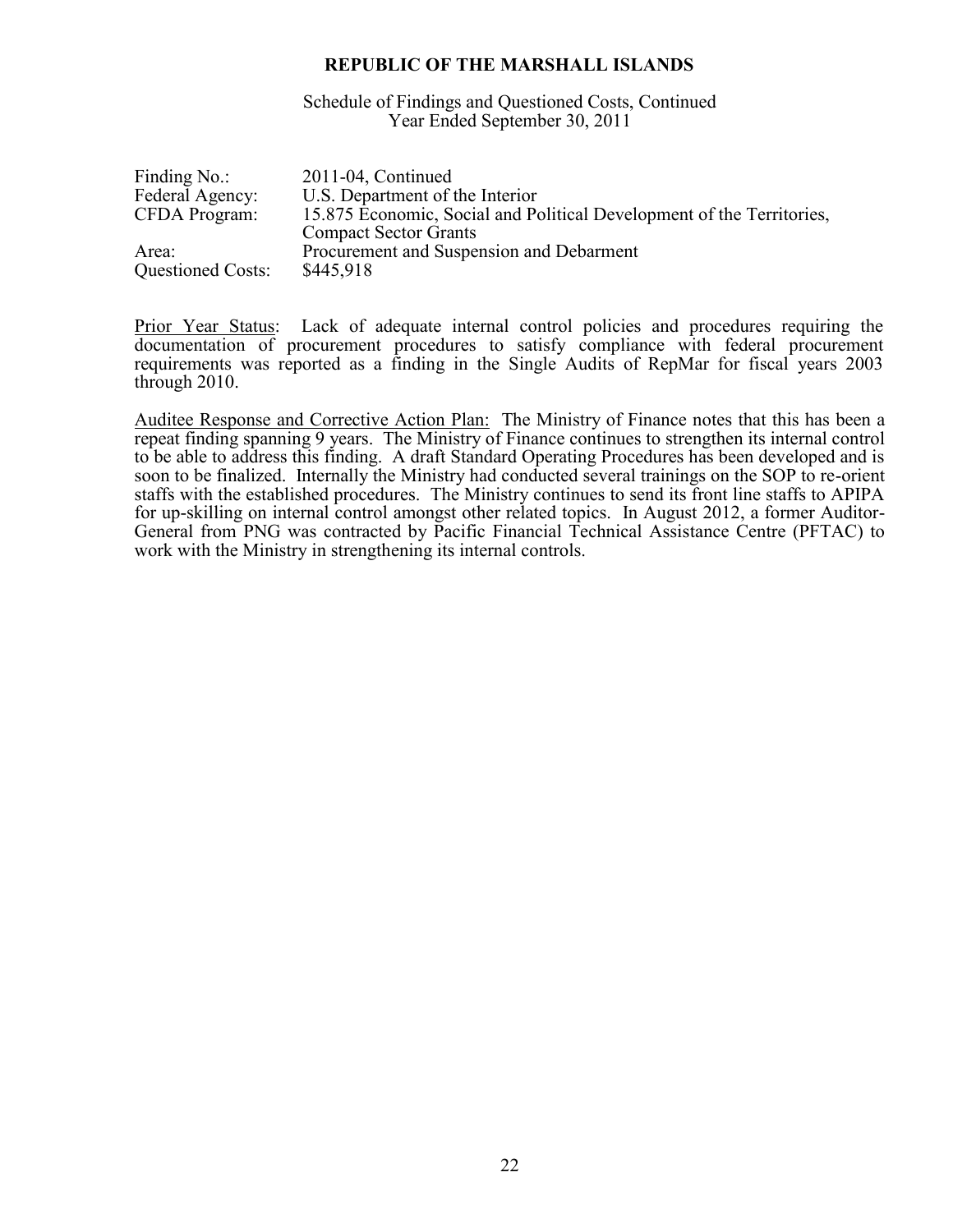Schedule of Findings and Questioned Costs, Continued Year Ended September 30, 2011

| Finding No.:                     | 2011-05                                                                                                                            |
|----------------------------------|------------------------------------------------------------------------------------------------------------------------------------|
| Federal Agency:                  | U.S. Department of Commerce                                                                                                        |
| CFDA Program:                    | 11.460 Special Oceanic and Atmospheric Projects                                                                                    |
| <b>Questioned Costs:</b>         | \$50,705                                                                                                                           |
| Federal Agency:<br>CFDA Program: | U.S. Department of the Interior<br>15.875 Economic, Social and Political Development of the Territories,<br>Four Atoll Health Care |
| <b>Questioned Costs:</b>         | \$493,464                                                                                                                          |
| Federal Agency:                  | U.S. Department of Health and Human Services                                                                                       |
| CFDA Program:                    | 93.959 Block Grants for Prevention and Treatment of Substance Abuse                                                                |
| <b>Questioned Costs:</b>         | \$59,400                                                                                                                           |
| Area:                            | Allowable Costs/Cost Principles                                                                                                    |
| Area:                            | Procurement and Suspension and Debarment                                                                                           |

Criteria: Expenditures incurred under federal programs should be in accordance with allowable costs/cost principles and should be directly related to and in accordance with program intent and objectives. Furthermore, the *Uniform Administrative Requirements for Grants and Cooperative Agreements to State and Local Governments* states that RepMar may use its own procedures for procurement, whether done by government or its Sub-Grantees, provided that they meet the standards identified in this section.

RepMar's Procurement Code states the following:

- (a) Section 124 unless otherwise authorized by law, all Government contracts shall be awarded by competitive sealed bidding.
- (b) Section 127 procurement of goods and services not exceeding \$25,000 may be made in accordance with small purchase procedures promulgated by RepMar's Policy Office. Small purchase procedures are those relatively simple and informal methods for securing services, supplies, or other property that do not cost more than \$25,000. RepMar's Ministry of Finance has previously declared that if small purchase procedures are used, price or rate quotations shall be obtained from three qualified sources.
- (c) Section 128 a contract may be awarded for a supply, service, or construction item without competition when it is determined in writing that there is only one source for the required supply, service, or construction item.

Condition #1: Of \$10,637,974 in non-payroll expenditures for the Grants Assistance Fund (excluding Compact Sector Grants and Special Education – Grants to States program), thirty-one (31) items, totaling \$3,411,765, were tested.

We noted the following expenditures which were not supported by underlying check voucher files:

| Item #         | Fund $#$ | CFDA#  | Check $#$ | G/L Account Name     | PO#      | APV#   | Amount    |
|----------------|----------|--------|-----------|----------------------|----------|--------|-----------|
|                | 600350   | 93.959 | 81423     | Contractual services | C0364301 | 146624 | 59,400    |
| 2              | 700370   | N/A    | 83733     | Repairs              | P3828801 | 151690 | 720       |
| 3              | 700360   | N/A    | 85088     | Contractual services | C0405201 | 153674 | 115       |
| $\overline{4}$ | 600350   | 15.875 | 88609     | Contractual services | C0370601 | 155983 | \$493,464 |
| 5              | 700360   | N/A    | 86344     | Travel               | T0952901 | 156372 | 702       |
| 6              | 700370   | N/A    | 87169     | Construction         | C0378104 | 158253 | 5.407     |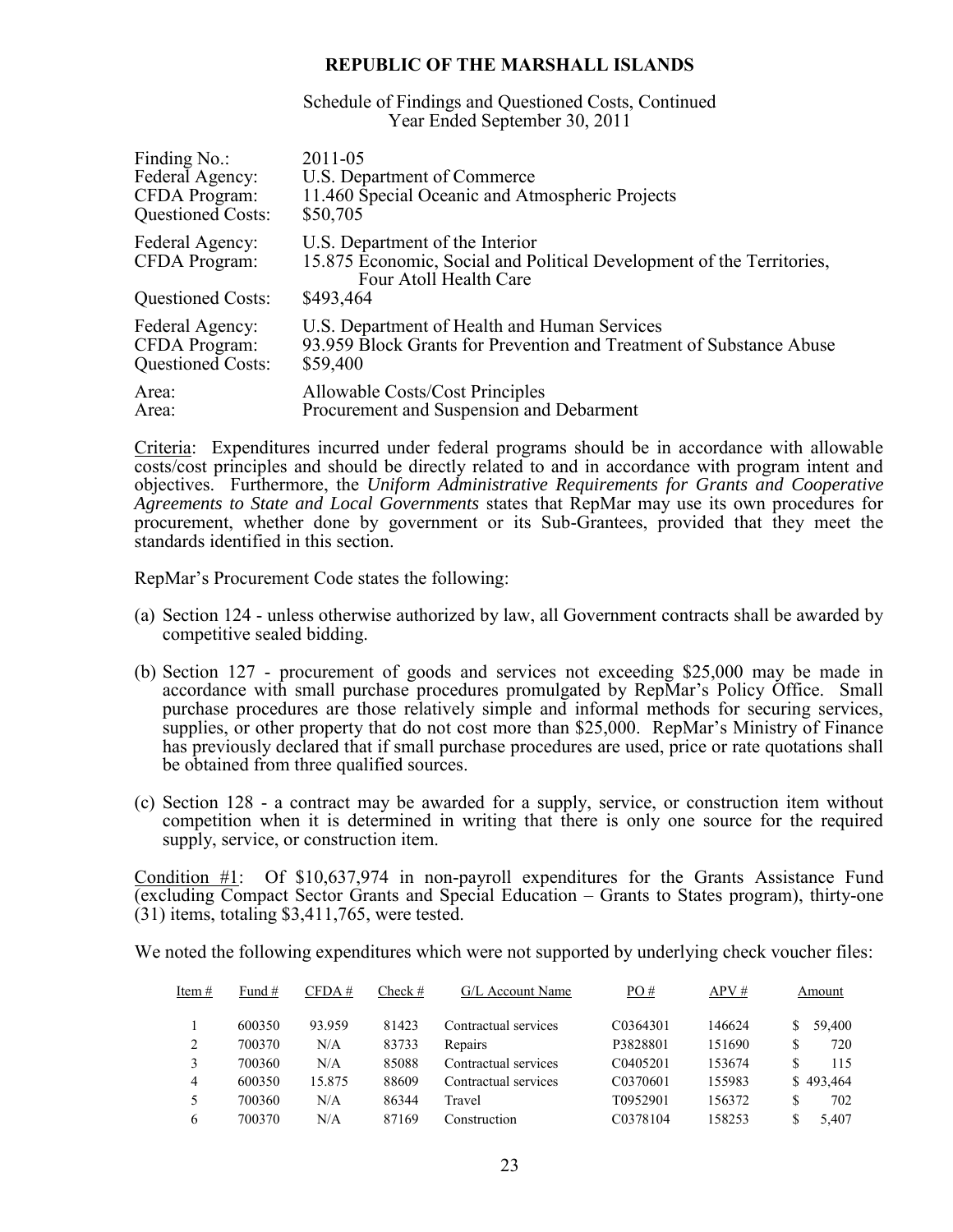Schedule of Findings and Questioned Costs, Continued Year Ended September 30, 2011

| Finding No.:             | 2011-05, Continued                                                                                  |
|--------------------------|-----------------------------------------------------------------------------------------------------|
| CFDA Program:            | 11.460 DOC Special Oceanic and Atmospheric Projects                                                 |
| <b>Questioned Costs:</b> | \$50,705                                                                                            |
| CFDA Program:            | 15.875 DOI Economic, Social and Political Development of the Territories,<br>Four Atoll Health Care |
| <b>Questioned Costs:</b> | \$493,464                                                                                           |
| CFDA Program:            | 93.959 HHS Block Grants for Prevention and Treatment of Substance Abuse                             |
| Questioned Costs:        | \$59,400                                                                                            |
| Area:                    | Allowable Costs/Cost Principles                                                                     |
| Area:                    | Procurement and Suspension and Debarment                                                            |

#### Condition #1, Continued:

For item  $# 1$ , procurement was not supported by competitive sealed bidding or any other appropriate methodology, thus the purchase appears to have been sole sourced. Accordingly, questioned costs in the amount of \$59,400 are reported.

For item #s 2 and 3, three informal price quotations were not on file. As the funding source is non-federal, no questioned costs are reported.

For item  $# 4$ , procurement was not supported by competitive sealed bidding or any other appropriate methodology, thus the purchase appears to have been sole sourced. Accordingly, questioned costs in the amount of \$493,464 are reported.

For item #s 5 and 6, three informal price quotations were not on file. As the funding source is non-federal, no questioned costs are reported.

Condition #2: Of \$138,089 in non-payroll expenditures for the Special Oceanic and Atmospheric Projects (CFDA # 11.460), six items, totaling \$60,320, were tested. We noted the following expenditures which were not supported by underlying check voucher files:

| <b>Fund</b> | Check # | Account $#$ | <b>GL</b> Account Name       | PO#      | APV #  | Amount  |
|-------------|---------|-------------|------------------------------|----------|--------|---------|
| 200090      | 81338   | 02020       | Travel                       | T0898601 | 147169 | 188     |
| 200090      | 82871   | 01510       | <b>Professional Services</b> | M0651701 | 150311 | 350     |
| 200090      | 83842   | 02021       | Equip & Tools Not Capet      | T0932901 | 152525 | 2,008   |
| 200090      | 87530   | 02440       | Other Supplies/Materials     | P3980601 | 155849 | 2,135   |
|             |         |             |                              |          |        | \$4,681 |

Additionally, for one \$450 item (check # 91897) APV # 168506, three informal price quotations were not on file.

Other expenditures of \$42,954 were recorded through general journal voucher #G12-208P. However, such do not represent valid program expenditures, but rather unknown receivable amounts identified during the reconciliation process. Furthermore, a \$2,620 travel expenditure recorded through general journal voucher # G12-229P was not supported by underlying travel documentation. Accordingly, questioned costs in the amount of \$45,574 are reported.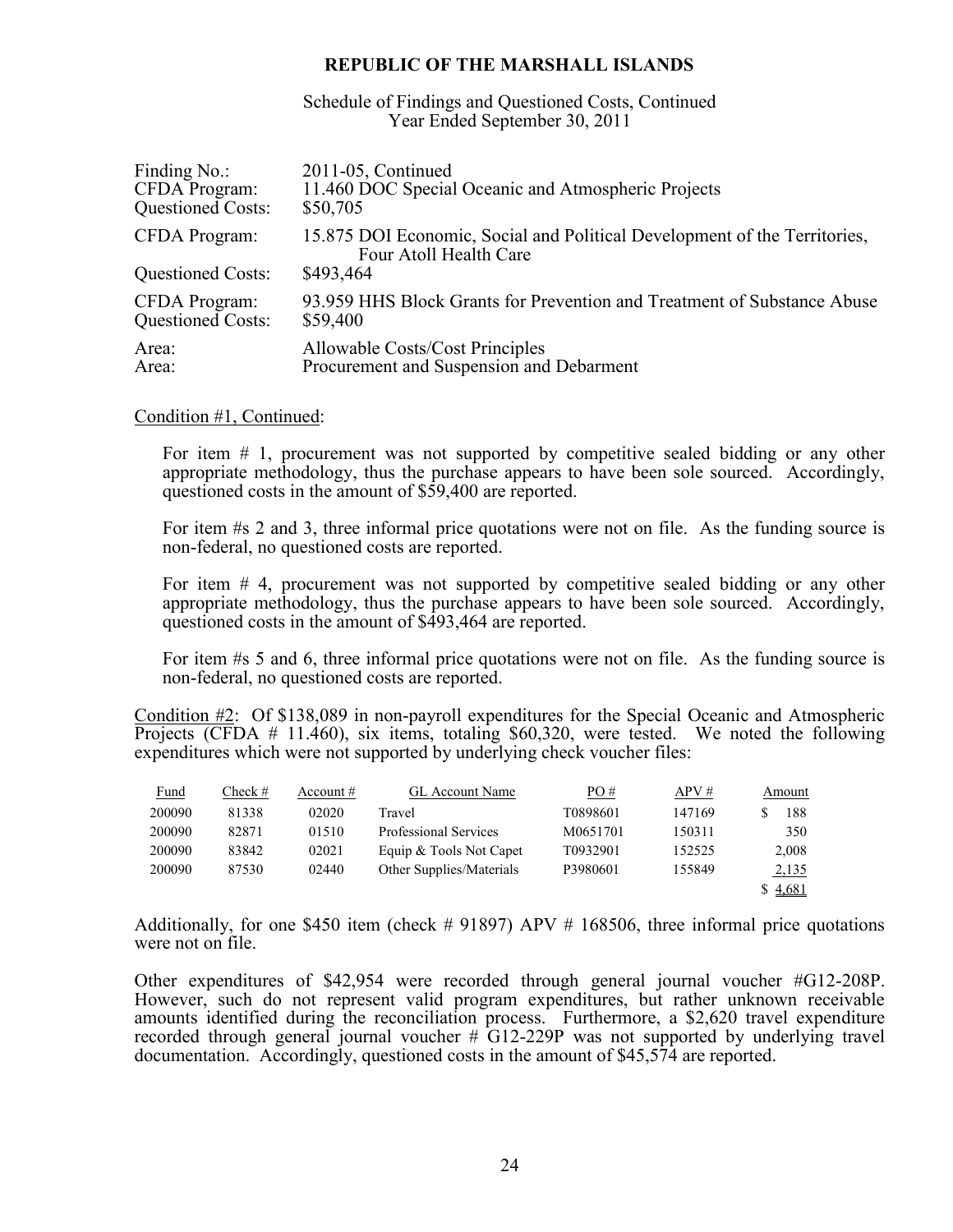Schedule of Findings and Questioned Costs, Continued Year Ended September 30, 2011

| Finding No.:             | 2011-05, Continued                                                                                  |
|--------------------------|-----------------------------------------------------------------------------------------------------|
| CFDA Program:            | 11.460 DOC Special Oceanic and Atmospheric Projects                                                 |
| <b>Questioned Costs:</b> | \$50,705                                                                                            |
| CFDA Program:            | 15.875 DOI Economic, Social and Political Development of the Territories,<br>Four Atoll Health Care |
| <b>Questioned Costs:</b> | \$493,464                                                                                           |
| CFDA Program:            | 93.959 HHS Block Grants for Prevention and Treatment of Substance Abuse                             |
| Questioned Costs:        | \$59,400                                                                                            |
| Area:                    | Allowable Costs/Cost Principles                                                                     |
| Area:                    | Procurement and Suspension and Debarment                                                            |

Cause: The cause of the above condition is the lack of attendant documentation supporting recorded expenditures and demonstrating that such expenditures are directly related to Federal programs and are in accordance with program intent and objectives, and the lack of adequate internal control policies and procedures requiring the documentation of procurement procedures to satisfy compliance with federal procurement requirements.

Effect: The effect of the above condition is noncompliance with allowable costs/cost principles and procurement standards. Questioned costs exist for non-major programs, as follows:

| CFDA#  | <b>OC</b> Amount |
|--------|------------------|
| 11.460 | 50,705<br>S.     |
| 15.875 | 493,464          |
| 93.959 | 59.400           |
|        | \$603,569        |

Recommendation: We recommend that RepMar require that expenditures incurred under federal programs are evidenced by supporting documentation indicating that such expenditures are directly related to and in accordance with program intent and objectives. Furthermore, we recommend that RepMar require that supporting documentation is adequate to comply with federal procurement requirements. Specifically, supporting documentation should indicate the history of procurement, including the rationale for and method of procurement, the contractor selection or rejection, and the basis for the contract price.

Auditee Response and Corrective Action Plan: We agree with the finding and the recommendation.

The Ministry will see to it that all the relevant control points are fully aware of the documentation requirements for all procurements under federal grants. In addition, Federal Grants Section within the Budget Division will be strengthened with an additional staff who will also oversee compliance with all the grant conditions. In addition, the Ministry also intends to recruit an internal auditor who will also be charged with ensuring compliance and monitoring the compliance and surveillance program for the Ministry.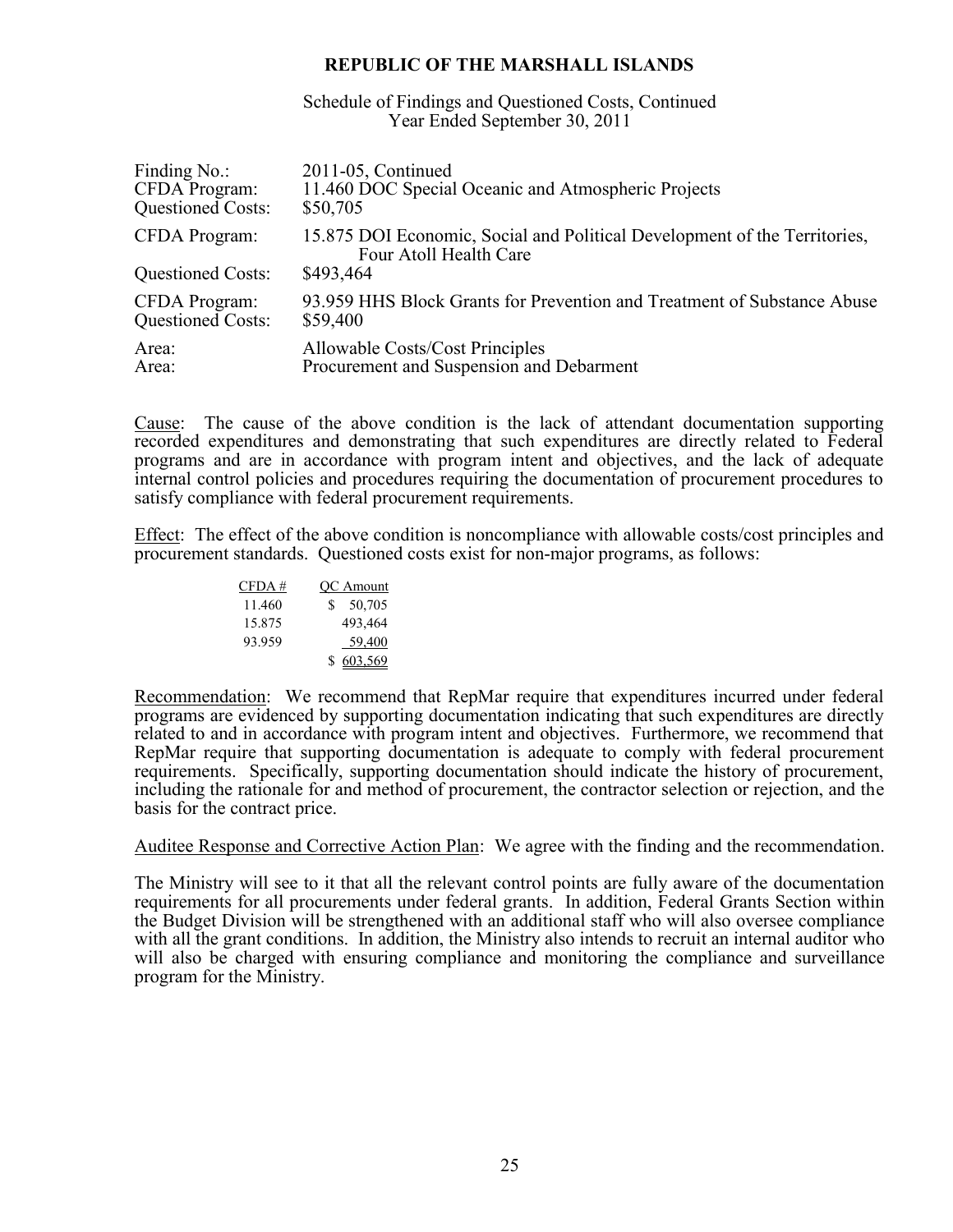Schedule of Findings and Questioned Costs, Continued Year Ended September 30, 2011

| Finding No.:             | 2011-06                                     |
|--------------------------|---------------------------------------------|
| Federal Agency:          | U.S. Department of Education                |
| CFDA Program:            | 84.027 Special Education – Grants to States |
| Area:                    | Allowable Costs/Cost Principles             |
| Area:                    | Procurement and Suspension and Debarment    |
| <b>Questioned Costs:</b> | \$9,502                                     |

Criteria: Expenditures incurred under federal programs should be in accordance with allowable costs/cost principles and should be directly related to and in accordance with program intent and objectives. Furthermore, Section 80.36 of 34 CFR 80, *Uniform Administrative Requirements for Grants and Cooperative Agreements to State and Local Governments*, states that RepMar may use its own procedures for procurement, whether done by government or its Sub-Grantees, provided that they meet the standards identified in this section.

RepMar's Procurement Code states the following:

- (a) Section 124 unless otherwise authorized by law, all Government contracts shall be awarded by competitive sealed bidding.
- (b) Section 127 procurement of goods and services not exceeding \$25,000 may be made in accordance with small purchase procedures promulgated by RepMar's Policy Office. Small purchase procedures are those relatively simple and informal methods for securing services, supplies, or other property that do not cost more than \$25,000. RepMar's Ministry of Finance has previously declared that if small purchase procedures are used, price or rate quotations shall be obtained from three qualified sources.
- (d) Section 128 a contract may be awarded for a supply, service, or construction item without competition when it is determined in writing that there is only one source for the required supply, service, or construction item.

Condition #1: Of \$411,445 in non-payroll expenditures for the Special Education - Grants to States program, fifteen (15) items, totaling \$58,347, were tested. We noted the following expenditures which were not supported by underlying check voucher files:

| Item $#$ | Fund $#$ | Check $#$ | G/L Account Name            | PO#      | APV#                    | Amount |
|----------|----------|-----------|-----------------------------|----------|-------------------------|--------|
|          | 600350   | 15898     | Other Supplies/Materials    | O1303401 | 00015898                | 223    |
| 2        | 600350   | 82846     | POL (Fuel)                  | P3679001 | 150316                  | 64     |
| 3        | 600350   | 85969     | International Travel        | A1242601 | 155646                  | 2,218  |
| 4        | 600350   | 87538     | <b>Contractual Services</b> | C0363201 | 158619                  | 2.422  |
| 5        | 600350   | 88413     | International Travel        | A1264401 | 160455                  | 3,242  |
|          |          |           |                             |          | <b>Ouestioned Costs</b> | 8,169  |

For item #s 1 and 3, the drawdown amount was not clearly stated in the drawdown schedule; thus, the associated grant receipt could not be verified.

For item #s 3 and 5, three informal price quotations were not on file. Additionally, the underlying airline ticket and trip report were not available; thus, we were unable to ascertain whether the expenditures were necessary and reasonable for the program needs and were directly related to and in accordance with program intent and objectives.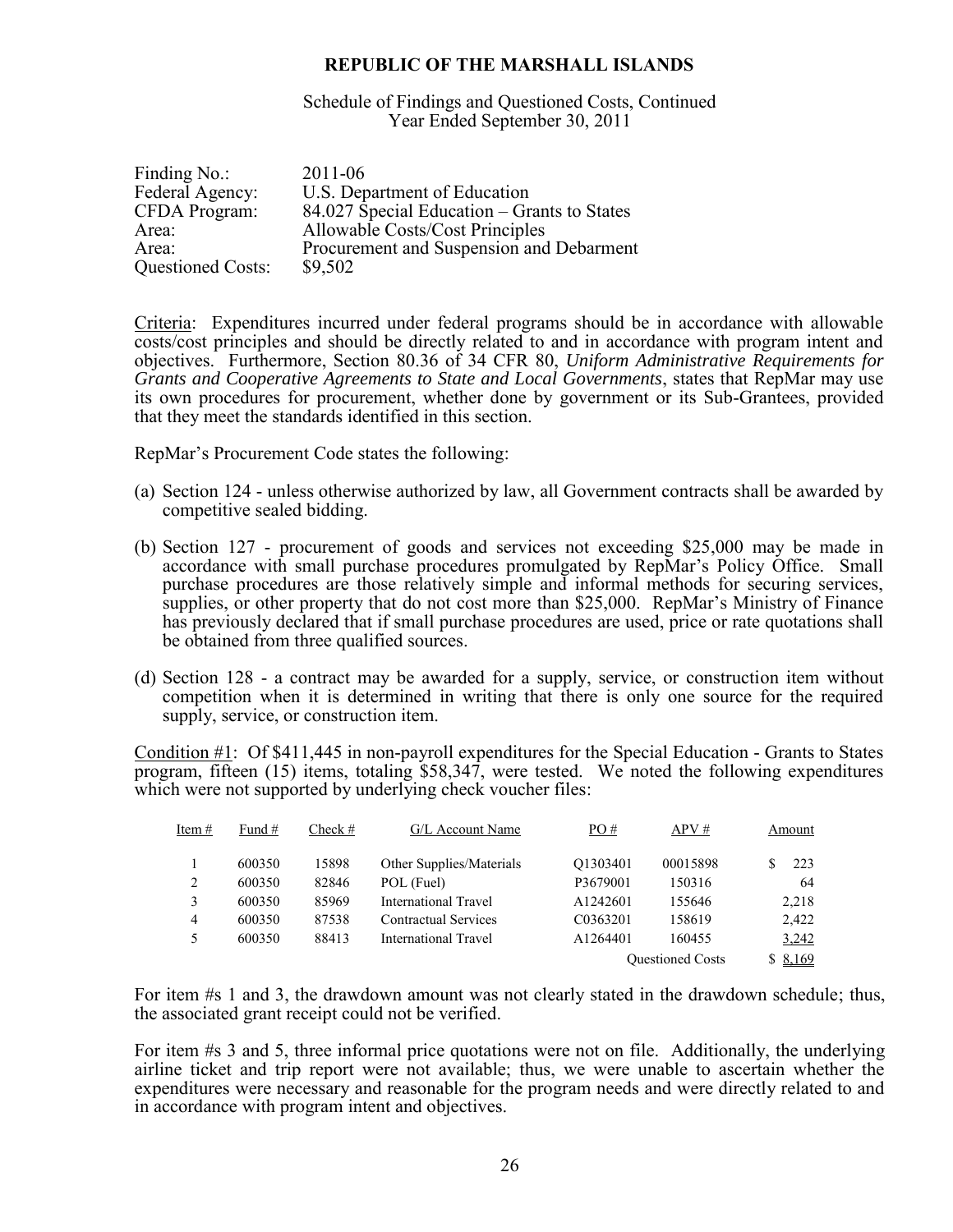Schedule of Findings and Questioned Costs, Continued Year Ended September 30, 2011

| Finding No.:             | $2011-06$ , Continued                       |
|--------------------------|---------------------------------------------|
| Federal Agency:          | U.S. Department of Education                |
| CFDA Program:            | 84.027 Special Education – Grants to States |
| Area:                    | <b>Allowable Costs/Cost Principles</b>      |
| Area:                    | Procurement and Suspension and Debarment    |
| <b>Questioned Costs:</b> | \$9,502                                     |

Condition #1, Continued:

Additionally, for one \$2,457 item (check # 83469), three informal price quotations were on file; however, the lowest quotation in the amount of \$1,800 was not selected. The documented justification was that the other two vendors did not have the items in stock; however, such is not supported by the vendor quotations. Furthermore, the justification lacked evidence of the Chief Procurement Officer's approval. Accordingly, the difference of \$657 between the actual Accordingly, the difference of \$657 between the actual expenditure and the lowest quotation is reported as a questioned cost.

Condition #2: Of \$1,299,162 in payroll expenditures for the Special Education - Grants to States program, forty-four (44) items, totaling \$18,391, were tested. We noted one expenditure where one employee (# 200492) was overpaid \$676 representing two pay periods. This overpayment is reported as a questioned cost.

Cause: The cause of the above condition is the lack of attendant documentation supporting recorded expenditures and demonstrating that such expenditures are directly related to Federal programs and are in accordance with program intent and objectives, and the lack of adequate internal control policies and procedures requiring the documentation of procurement procedures to satisfy compliance with federal procurement requirements.

Effect: The effect of the above condition is noncompliance with allowable costs/cost principles and procurement standards for this non-major program. Accordingly, the unsupported expenditures have been extrapolated to determine a projected questioned cost that exceeds the \$10,000 threshold.

Recommendation: We recommend that RepMar require that expenditures incurred under federal programs are evidenced by supporting documentation indicating that such expenditures are directly related to and in accordance with program intent and objectives. Furthermore, we recommend that RepMar require that supporting documentation is adequate to comply with federal procurement requirements.

Auditee Response and Corrective Action Plan: Similar to Finding No. 2011-05, we agree with this finding and its recommendation.

The Ministry will see to it that all the relevant control points are fully aware of the documentation requirements for all procurements under federal grants. In addition, Federal Grants Section within the Budget Division will be strengthened with an additional staff who will also oversee compliance with all the grant conditions. In addition, the Ministry also intends to recruit an internal auditor who will also be charged with ensuring compliance and monitoring the compliance and surveillance program for the Ministry.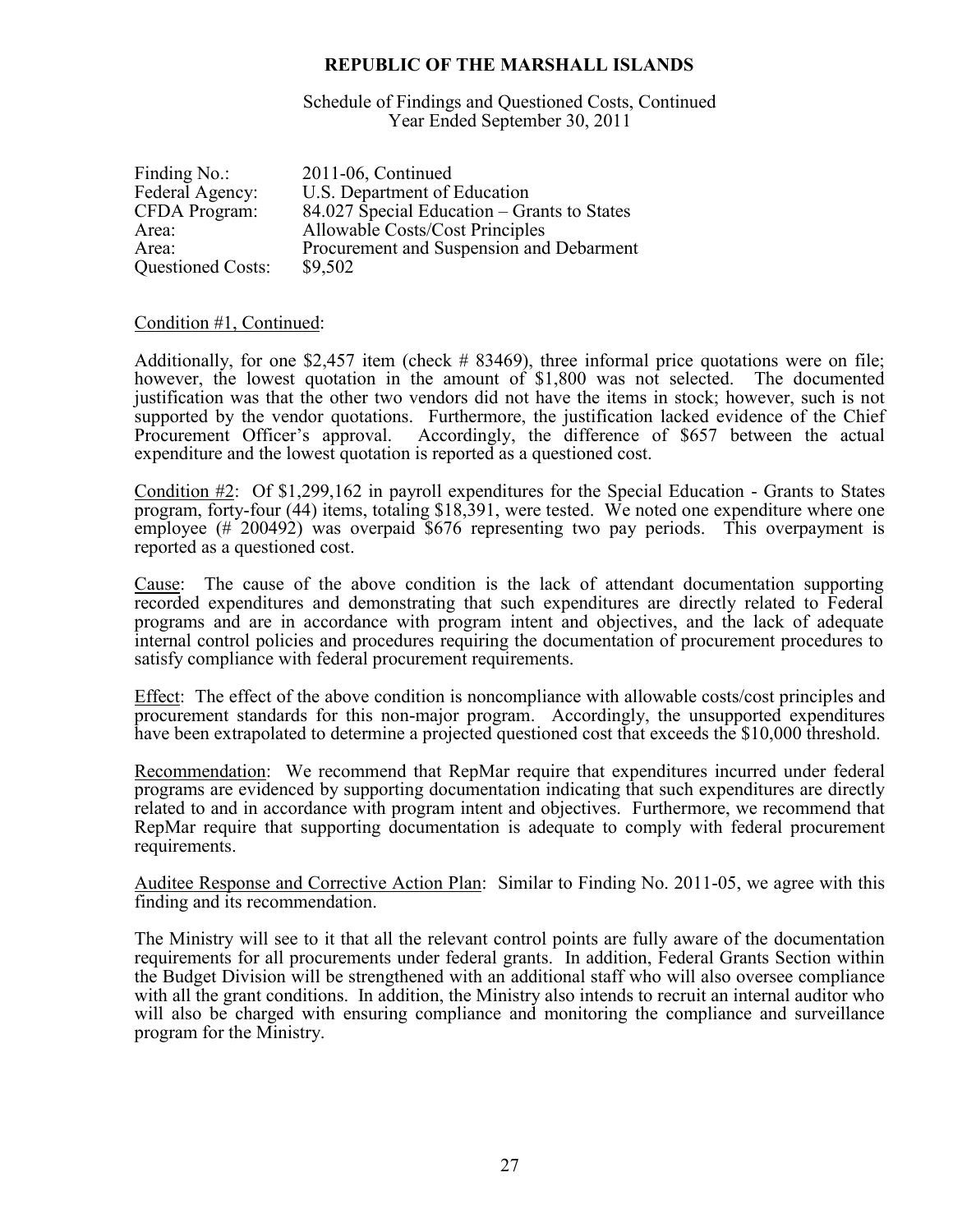Schedule of Findings and Questioned Costs, Continued Year Ended September 30, 2011

| Finding No.:             | 2011-07                                                               |
|--------------------------|-----------------------------------------------------------------------|
| Federal Agency:          | U.S. Department of the Interior                                       |
| CFDA Program:            | 15.875 Economic, Social and Political Development of the Territories, |
|                          | <b>Compact Sector Grants</b>                                          |
| Area:                    | <b>Subrecipient Monitoring</b>                                        |
| <b>Questioned Costs:</b> | \$0                                                                   |

Criteria: Article VI, Section  $1(a)(1)$  of the Fiscal Procedures Agreement (FPA) states that fiscal control and accounting procedures of RepMar, as well as its Sub-Grantees, shall be sufficient to: (i) permit the preparation of reports required by the FPA and the Compact, as amended; and (ii) permit the tracing of funds to a level of expenditures adequate to establish that such funds have been used in compliance with the provisions of the Compact, as amended, and applicable agreements. Furthermore Article VI, Section  $1(k)(1)$  of the FPA states that RepMar shall ensure that: (i) every Sub-Grant includes any clauses required by the Compact, as amended, the sector Grant awards, and the FPA; (ii) Sub-Grantees are aware of the requirements imposed upon them by the Compact, as amended, the sector Grants and the FPA; and (iii) Sub-Grantee can meet the financial management standards of the FPA.

Condition: During the year ended September 30, 2011, RepMar sub-granted the following Compact grants:

| <b>Compact Grant</b>         | <b>Sub-Grant Amount</b> | Sub-Grantee                                                |
|------------------------------|-------------------------|------------------------------------------------------------|
| Infrastructure Grant         | \$ 5,000,000            | College of the Marshall Islands (CMI)                      |
| Supplemental Education Grant | 707.076                 | Marshall Islands Scholarship Grant and Loan Board (MISGLB) |

No Sub-Grant agreement or Memorandum of Agreement was executed with CMI for the aforementioned funding. Furthermore, the Memorandum of Agreement available for the funding to MISGLB is not signed by Ministry of Finance officials.

As separate OMB Circular A-133 audits are performed on these entities, no questioned costs result.

Cause: The cause of the above condition is the lack of adequate internal control policies and procedures requiring 1) the execution of Sub-Grant agreements with Sub-Grantees; and 2) compliance with special tests and provisions of the FPA.

Effect: The effect of the above condition is noncompliance with specific provisions of the FPA.

Recommendation: We recommend that RepMar comply with the specific provisions of the FPA and execute Sub-Grant agreements with all Sub-Grantees.

Prior Year Status: Lack of adequate internal control policies and procedures requiring execution of Sub-Grant agreements with Sub-Grantees and compliance with special tests and provisions of the FPA was reported as a finding in the Single Audits of RepMar for fiscal years 2009 and 2010.

Auditee Response and Corrective Action Plan: We agree with the finding and the recommendation. No payments shall be released from Treasury unless there is evidence of a sub-grant agreement having been concluded between the Government and the sub-grantee. Strict compliance with this will be observed in FY2013.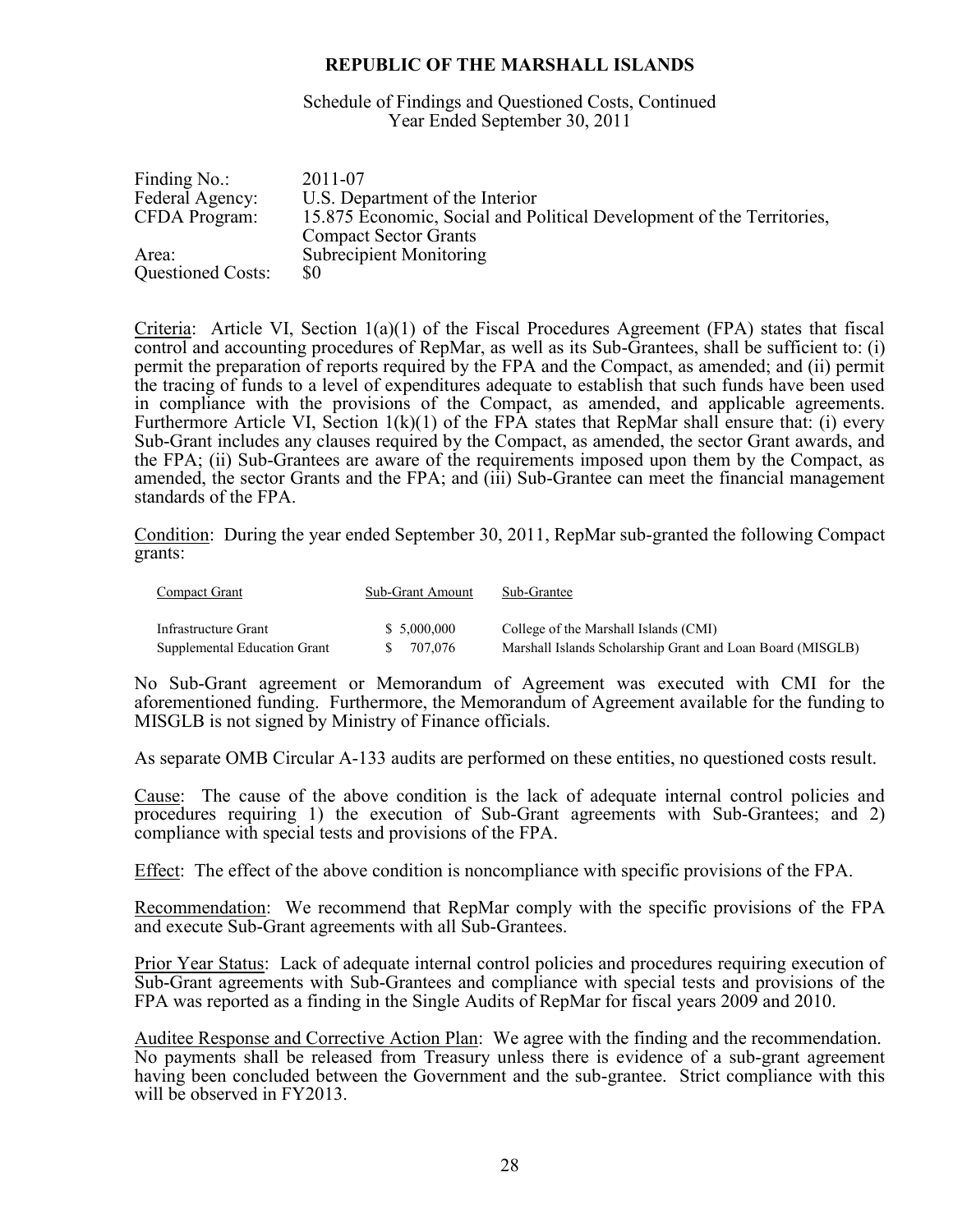Schedule of Findings and Questioned Costs, Continued Year Ended September 30, 2011

| Finding No.:             | 2011-08                                                               |
|--------------------------|-----------------------------------------------------------------------|
| Federal Agency:          | U.S. Department of the Interior                                       |
| CFDA Program:            | 15.875 Economic, Social and Political Development of the Territories, |
|                          | <b>Compact Sector Grants</b>                                          |
| Area:                    | <b>Subrecipient Monitoring</b>                                        |
| <b>Questioned Costs:</b> | \$1,000,000                                                           |

Criteria: Article VI, Section  $1(a)(1)$  of the Fiscal Procedures Agreement (FPA) states that fiscal control and accounting procedures of RepMar, as well as its Sub-Grantees, shall be sufficient to: (i) permit the preparation of reports required by the FPA and the Compact, as amended; and (ii) permit the tracing of funds to a level of expenditures adequate to establish that such funds have been used in compliance with the provisions of the Compact, as amended, and applicable agreements. Furthermore Article VI, Section  $1(k)(1)$  of the FPA states that RepMar shall ensure that: (i) every Sub-Grant includes any clauses required by the Compact, as amended, the sector Grant awards, and the FPA; (ii) Sub-Grantees are aware of the requirements imposed upon them by the Compact, as amended, the sector Grants and the FPA; and (iii) Sub-Grantee can meet the financial management standards of the FPA. Additionally, in accordance with the provisions of OMB Circular A-133, *Audits of States and Local Governments, and Non-Profit Organizations*, non-federal entities that expend \$500,000 or more in a year in federal awards shall have a single or program-specific audit conducted for the year.

Condition: During the year ended September 30, 2011, RepMar sub-granted \$1,000,000 of Sector Grant awards to the Marshall Islands National Telecommunications Authority (NTA); however, the grant award was not supported by a separate OMB Circular A-133 Audit. Thus, we are unable to determine whether these funds were expended in accordance with the FPA and the intent of the Compact, as amended.

Cause: The cause of the above condition is the lack of adequate internal control policies and procedures requiring separate audit of grant expenditures of awards exceeding \$500,000 passedthrough to Sub-Grantees, in accordance with OMB Circular A-133.

Effect: The effect of the above condition is noncompliance with specific provisions of OMB Circular A-133. A questioned cost of \$1,000,000 exists.

Recommendation: We recommend that RepMar requires that Sub-Grantees understand and comply with the provisions of OMB Circular A-133.

Auditee Response and Corrective Action Plan: As of September 30, 2011 the Ministry has instigated more stringent requirements calling for the conclusion of sub-grant agreements or MOUs before disbursement of funds. Such requirements are now being strictly observed. The Ministry will now work with sub-grantees to educate them on OMB Circular A-133 requirement for separate audits on passed-through grants exceeding \$500,000.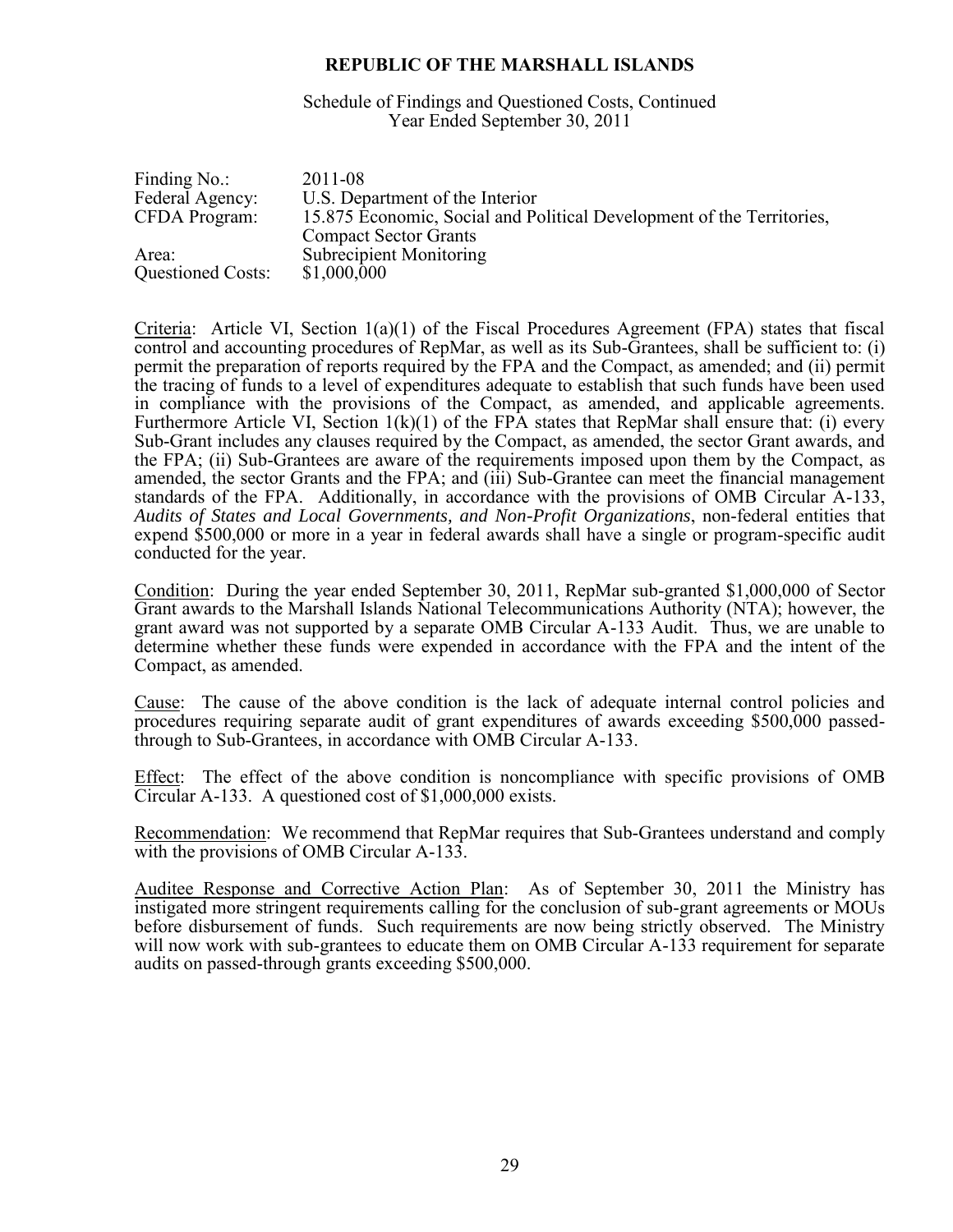Schedule of Findings and Questioned Costs, Continued Year Ended September 30, 2011

Finding No.: 2011-09<br>Area: Trust Fun **Trust Fund** 

Criteria: Article XVI of the Agreement Between the Government of the United States of America and the Government of the Republic of the Marshall Islands Implementing Section 216 and Section 217 of the Compact, as Amended, Regarding a Trust Fund (the Trust Fund Agreement) states that the A Account shall consist of contributions from the Original Parties, and Subsequent Contributors, and except as otherwise provided in the Trust Fund Agreement, the A Account shall also consist of the earnings of the corpus. Furthermore, Article XVI 5(a) of the Trust Fund Agreement states that annual income of the Trust Fund over six percent (6%) shall be deposited in the C Account, up to the limit specified in paragraph 5(b) of the same Article.

Condition: During fiscal year 2011, \$3,209,837 from the Trust Fund's RMI C Account was transferred to the US and ROC C Accounts, in the amounts of \$2,714,624 and \$495,213, respectively. Since the RMI C Account consists of earnings transferred from the RMI A Account, in accordance with Article XVI of the Trust Fund Agreement, the objective and rationale for such transfer is not evident.

Cause: The cause of the above condition is a reallocation of C Account balances to mirror those for each contributor for the A Accounts. Such reallocation is authorized by the Trust Fund Committee's Resolution RMI 2011-7 dated August 29, 2011, which is effective retroactively from inception of the Trust Fund.

Effect: The effect of the above condition is recognition of expenditures by RepMar in the amount of \$3,209,837 and a corresponding decrease in the Trust Fund balance recorded by RepMar.

Recommendation: We recommend that RepMar investigate the objective and rationale for the reallocation of C Account balances.

Auditee Response and Corrective Action Plan: The Ministry of Finance will work with the Administrator of the Trust Fund to investigate the objective and rationale for the reallocation of C Account balances.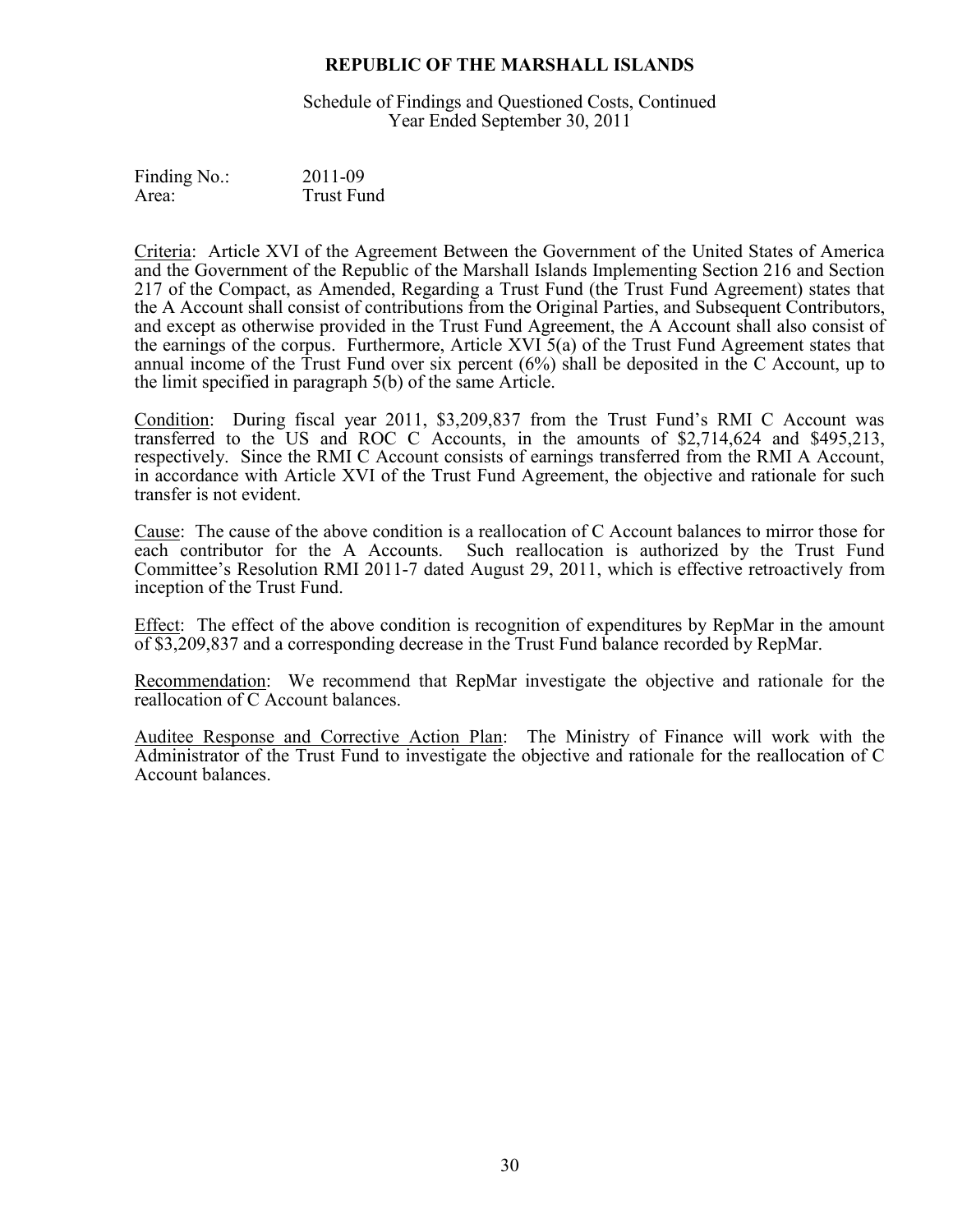Schedule of Findings and Questioned Costs, Continued Year Ended September 30, 2011

Finding No.: 2011-10<br>Area: Single A Single Audit Report

Criteria: The Single Audit Act Amendments of 1996 states that an entity that expends a total amount of Federal awards equal to or in excess of \$500,000 in any fiscal year shall have a single audit made for such fiscal year. The entity shall transmit the reporting package, which shall include the entity's financial statements, schedule of expenditures of Federal awards, corrective action plan, and auditor's reports to the Federal clearinghouse and make it available for public inspection the earlier of 30 days after receipt of the auditor's report or 9 months after the end of the period audited.

Condition: RepMar did not transmit the fiscal year 2011 audit reporting package to the Federal Audit Clearinghouse within the required timeline.

Cause: The cause of the above condition is primarily due to conditions reported at Finding 2011- 11.

Effect: The effect of the above condition is noncompliance with the Single Audit Act Amendments of 1996.

Recommendation: We recommend that RepMar comply with the above criteria.

Auditee Response and Corrective Action Plan: Point made under Finding 2011-10 are noted. The Ministry will exert all efforts to ensure compliance with the Single Audit Act Ammendments of 1996. Operational weakness that had led to the delay in completing FY2011 have now been corrected. It is now expected that FY2012 Single Audit will proceed seamlessly.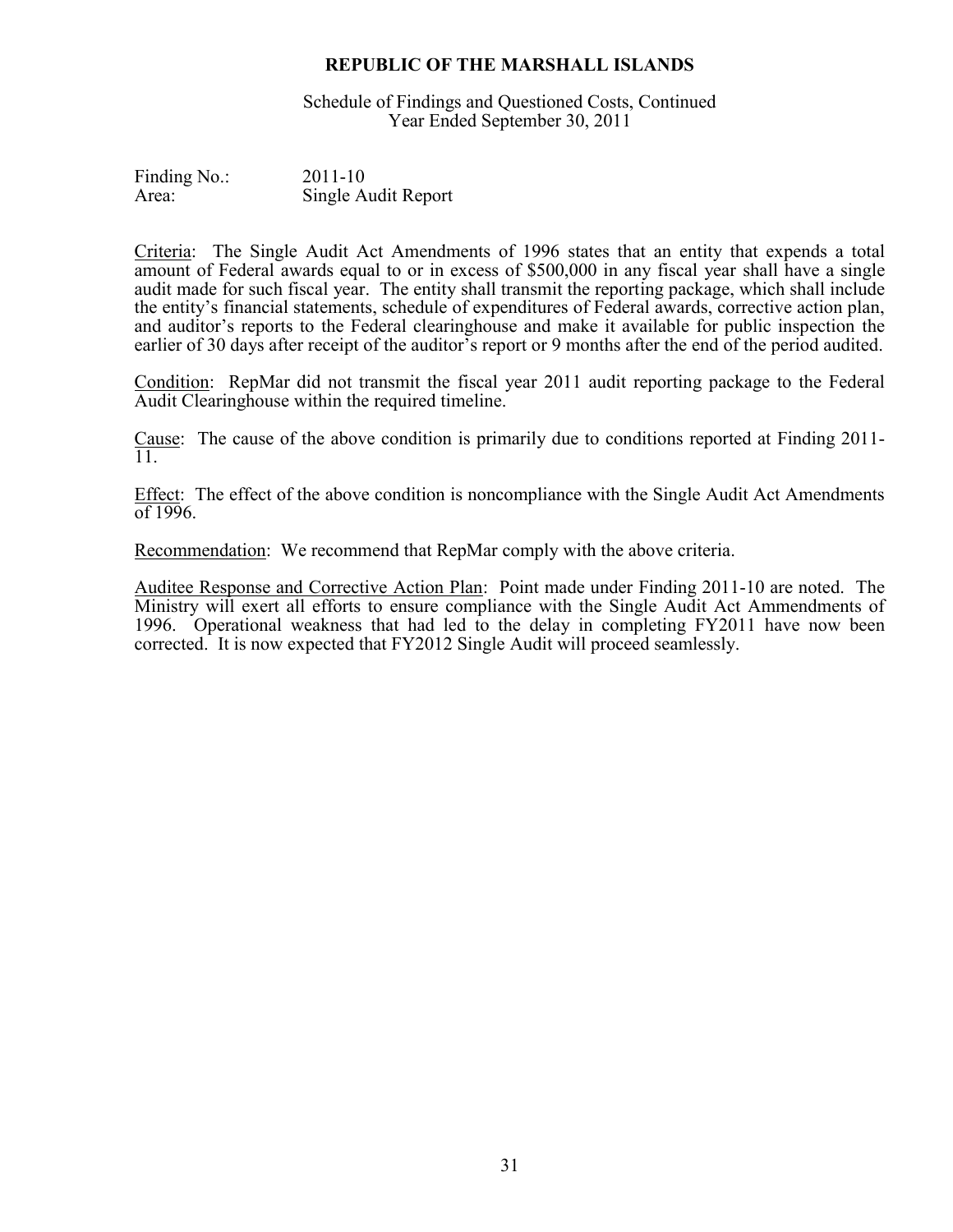Schedule of Findings and Questioned Costs, Continued Year Ended September 30, 2011

Finding No.: 2011-11<br>Area: General General Ledger Account Reconciliations

Criteria: Adequate internal control policies and procedures should be established to require periodic and timely reconciliation of all significant general ledger accounts, independent supervisory approval of reconciliations, and timely recording of transactions and adjustments identified through the reconciliation process to facilitate accurate financial reporting.

Condition: Eight months subsequent to September 30, 2011, reconciliations of significant general ledger accounts, including cash accounts, had not been completed by the Ministry of Finance. Consequently, significant portions of audit fieldwork could not commence until nine months after the end of fiscal year 2011, when reconciliations of significant accounts were completed.

Audit procedures performed identified errors in certain of the reconciliations and fifty-five (55) audit adjustments were proposed to correct the affected general ledger account balances.

Cause: The cause of the above condition is the lack of adequate internal control policies and procedures requiring periodic and timely performance and independent supervisory verification of significant general ledger account reconciliations. Furthermore, negligence by accounting department personnel tasked with the responsibility of ensuring completion of all reconciliations contributed to the above condition.

Effect: The effect of the above condition is material misstatements of account balances, increased risk of undetected errors and fraud, and inaccurate federal financial reporting.

Recommendation: We recommend that management establish policies and procedures requiring periodic and timely performance of and independent supervisory verification of significant general ledger account reconciliations. Furthermore, such policies and procedures should also require timely resolution of errors and recording of unrecorded transactions identified through the reconciliation process.

Auditee Response and Corrective Action Plan: The Ministry agrees with this finding and its recommendation. The Ministry has continued to receive technical assistance from the Graduate School, PFTAC, and Pacific Islands Center for Public Administration (PICPA) to upskill its accounting staffs with skills necessary to properly execute routine postings and reconciliation tasks. The Ministry has also established a surveillance system that will assist Management to keep track and ensure that these tasks are completed on a regular basis.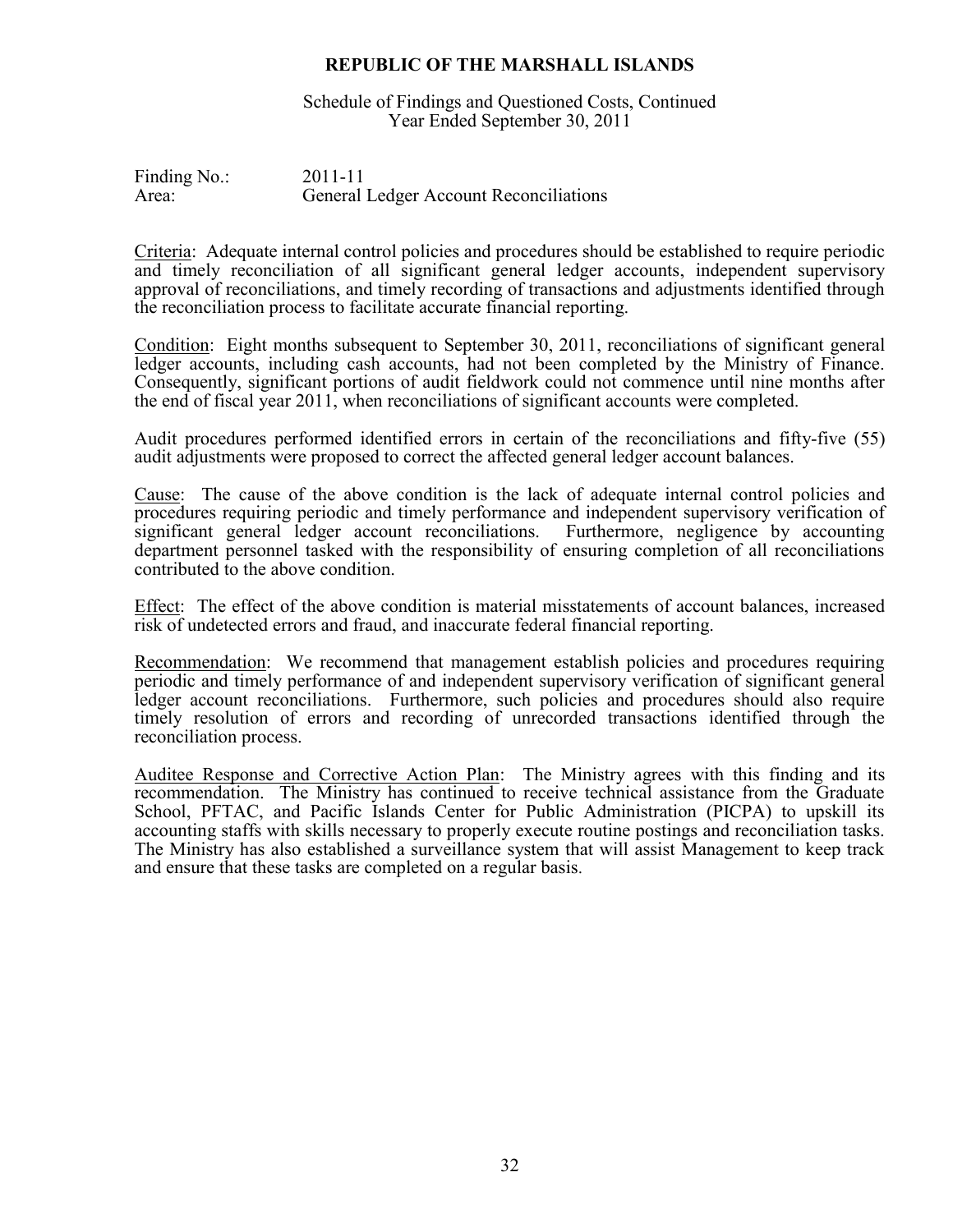Schedule of Findings and Questioned Costs, Continued Year Ended September 30, 2011

Finding No.: 2011-12<br>Area: Bank Wi **Bank Wire Transfers** 

Criteria: Controls over wire transfers should be adequate to require that amounts transmitted as reimbursement represent expenditures incurred.

Condition: During the year ended September 30, 2011, the Ministry of Finance overpaid two embassies due to errors in the wire transfer process, resulting in the embassies being paid twice for the same reimbursement requests, as follows:

|                  | Overpayment |                           |
|------------------|-------------|---------------------------|
| Embassy          | Amount      | Wire Transfer Dates       |
| UN Mission       | \$26,817    | 06/30/2011 and 07/15/2011 |
| Washington, D.C. | \$15,191    | 09/12/2011 and 09/20/2011 |

The overpayments are reconciling items in the embassies' bank account reconciliations and have not been offset against subsequent reimbursement requests.

Additionally, in fiscal year 2007, wire payment # 09000400 was erroneously processed twice resulting in a \$10,068 overpayment to the UN Mission, which was not recorded by the Ministry of Finance until fiscal year 2011, when rental expenditures were recorded for the overpayment rather than offsetting it against the Mission's reimbursement requests. Evidence of management approval of the recorded expenditure was not available.

Wire payment # 09000833 on August 12, 2011 was not recorded until bank account reconciliations were completed eight months after September 30, 2011.

Cause: The cause of the above condition is the lack of adequate internal control policies and procedures requiring independent verification by a designated person of wire transfers prior to remittance and the lack of timely preparation and independent verification of monthly bank reconciliations.

Effect: The effect of the above condition is possible misappropriation of RepMar cash balances and the recording of unauthorized transactions.

Recommendation: We recommend that management establish policies and procedures requiring independent verification of wire transfers prior to transmittal. Furthermore, we recommend that management establish policies and procedures requiring timely preparation and independent verification of monthly bank reconciliations.

Prior Year Status: Error in bank wire transfers due to lack of adequate internal control policies and procedures requiring independent verification by a designated person of wire transfers prior to remittance and due to the lack of timely preparation and independent verification of monthly bank reconciliations was reported as a finding in the Single Audit of RepMar for fiscal year 2010.

Auditee Response and Corrective Action Plan: The Ministry takes note of the cited weaknesses with internal controls relating to wire transfers. The Ministry further notes that this is the second year in which the same finding has surfaced. The Ministry will therefore establish a written procedure for executing wire transfer, taking into account the need for segregation of duties, independent verification, and regular reconciliations.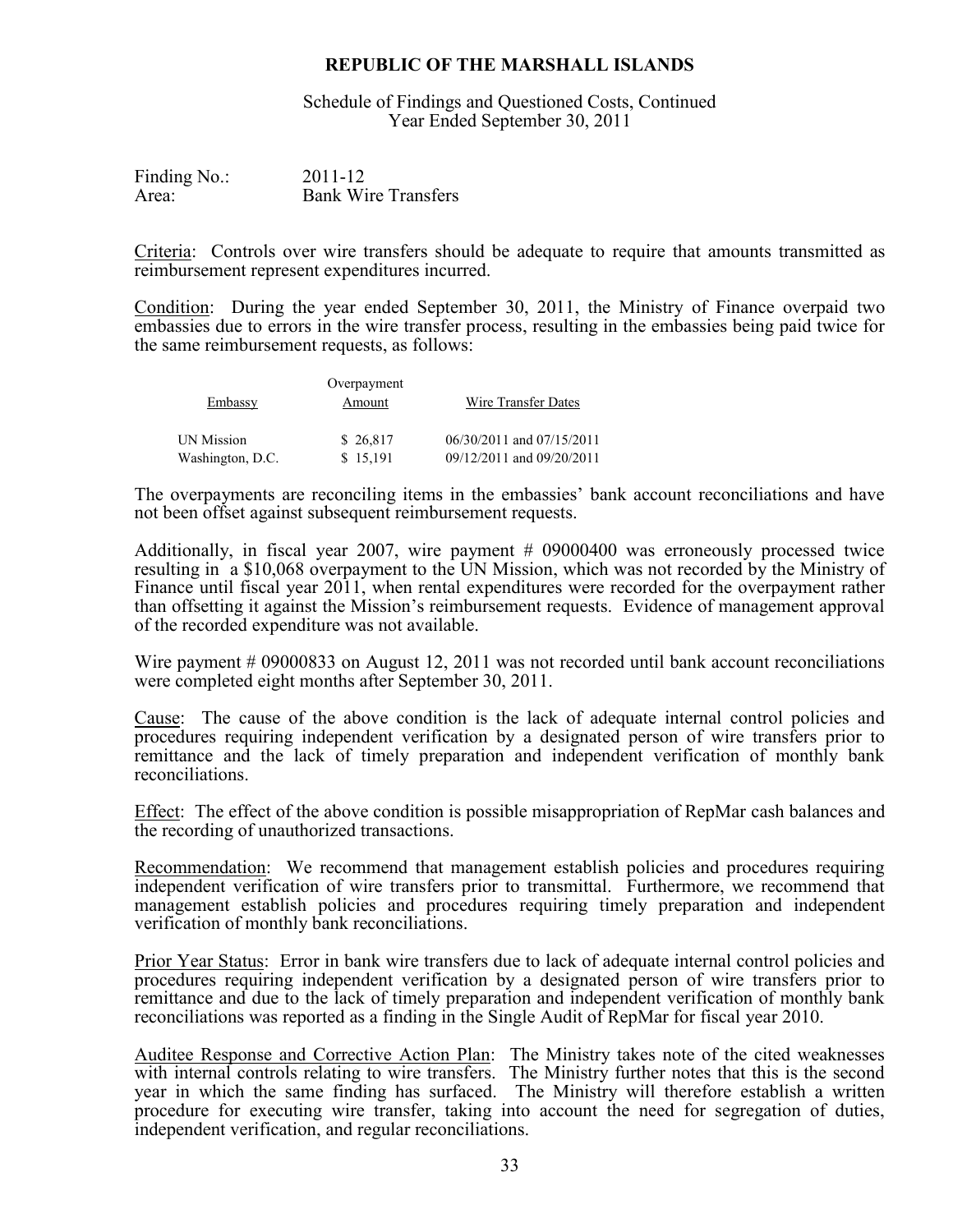Schedule of Findings and Questioned Costs, Continued Year Ended September 30, 2011

Finding No.: 2011-13<br>Area: Construc Construction-In-Progress/Retention Payable

Criteria: Adequate internal control policies and procedures should be established to require that the fixed asset and retention payable subsidiary ledgers are updated in accordance with the progress of construction projects to facilitate accurate financial reporting.

Condition: The construction-in-progress (CIP) and retention payable subsidiary ledgers were not updated during fiscal year 2011. Consequently, the CIP register and GL  $A/\tilde{c}$  # 510100-55050 retention payable were not reconciled during the year.

Audit procedures performed identified the following exceptions in the CIP and retention payable subsidiary ledgers provided for audit:

- Retention payable was understated by \$128,403 due to unrecorded retention withheld from contractor progress payments associated with new fiscal year 2011 construction projects.
- Disbursements of retention withheld in prior years were incorrectly recorded as fiscal year 2011 expenditures. Reconciliation procedures completed by accounting department personnel eight months after year end partially corrected the above error; however, the associated JV  $#$ G12-314P understated retention payable by \$137,731.
- For contract  $# \text{ } \text{C}02732$ , the associated project was completed in a prior year, and the retention withheld was released in fiscal year 2011; however, retention payable recorded as of September 30, 2011 included \$71,964 for this contract.

An audit adjustment was proposed to correct retention payable and expenditures for the above described errors.

- For contract # C02131, the underlying contractor progress billing of \$225,000 paid through check # 82936 was not available. This expenditure has been reported as a deficiency and matter of noncompliance within Finding No. 2011-01, including questioned costs in the amount of \$225,000.
- Total costs as of September 30, 2011 per the CIP register for the following ongoing projects did not agree with contractor progress billings, as follows:

| Project $#$ | Per Contractor Billing | Per CIP Register | Difference  |
|-------------|------------------------|------------------|-------------|
| IDMP0052A   | \$275,660              | \$180,704        | \$94.956    |
| IDMP0079    | \$149.468              | \$168,336        | \$(18,868)  |
| IDMP0082    | \$218,749              | \$249,948        | \$ (31,199) |

Adjustments to the CIP register for the above differences were proposed. For project # IDMP0079, the underlying contractor progress billing of \$74,036 paid through check # 89686 was not available; however, the progress billing through 09/30/2011 was available.

 Three CIP additions tested were for projects (IDMP #s 0068, 0078, and 0084) which had been completed in fiscal year 2011 but had not been transferred to capital assets and depreciated. Furthermore, total costs as of September 30, 2011 per the CIP register for these projects did not agree with contractor final billings, as follows: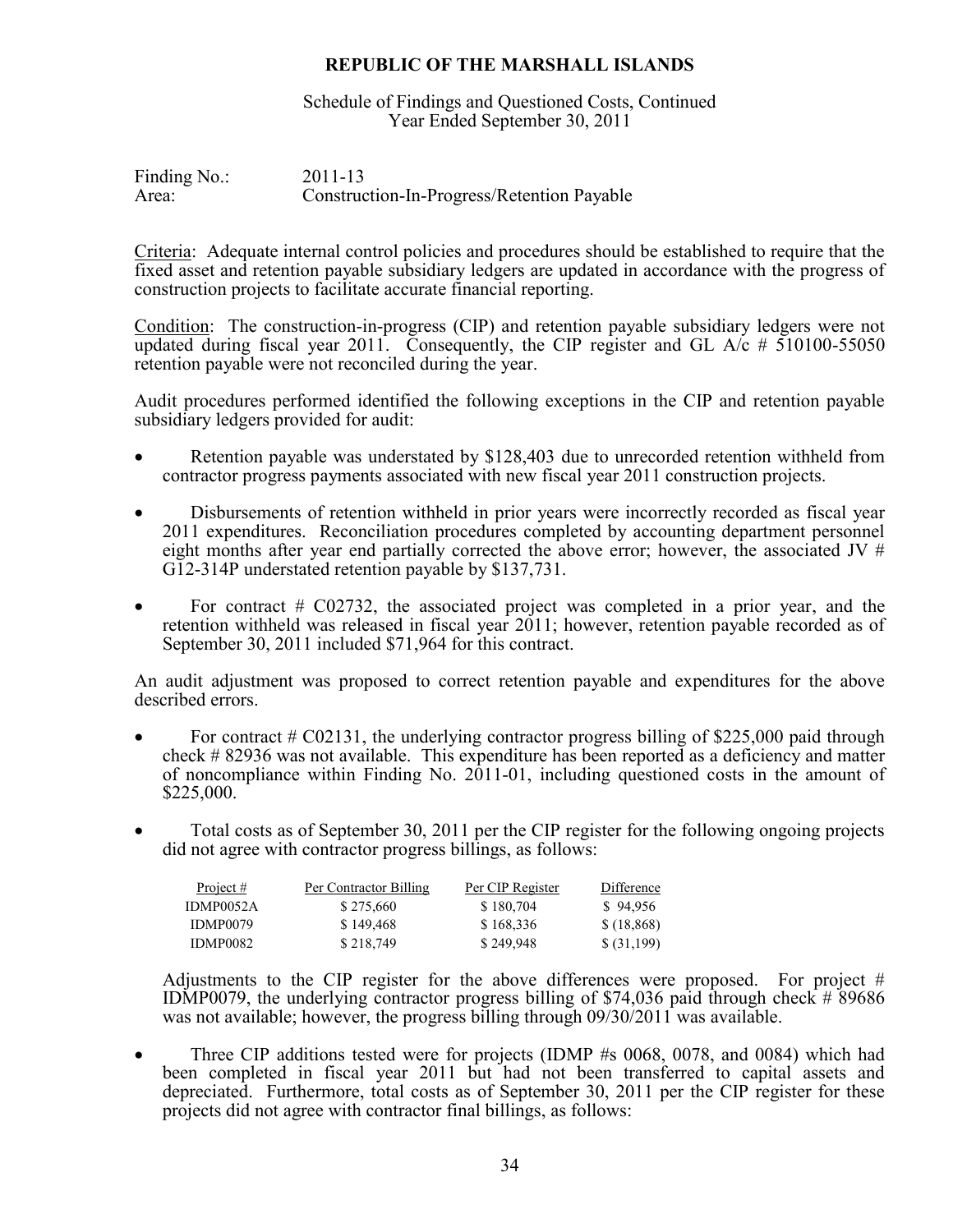Schedule of Findings and Questioned Costs, Continued Year Ended September 30, 2011

| Finding No.: | $2011-13$ , Continued                      |
|--------------|--------------------------------------------|
| Area:        | Construction-In-Progress/Retention Payable |
|              |                                            |

| Project $#$ | Per Contractor Billing | Per CIP Register | Difference |
|-------------|------------------------|------------------|------------|
| IDMP0068    | \$857,139              | \$731,269        | \$125,870  |
| IDMP0078    | \$437,383              | \$370,350        | \$67,033   |
| IDMP0084    | \$459,278              | \$455,563        | 3,715      |

Adjustments to the CIP and fixed assets register were proposed for the above differences. For project # IDMP0068, the underlying contractor progress billing of \$198,214 paid through check # 86170 was not available; however, the progress billing through 09/30/2011 was available. For project # IDMP0084, no retention was withheld for payment a year after substantial completion, as required by RepMar's policy.

- For project IDMP #s 0068, 0078, 0079, and 0082, the underlying contractor billings accrued as of September 30, 2011 did not include associated retention and gross receipts tax.
- One project (IDMP  $# 0064$ ) completed in fiscal year 2010 and three projects (IDMP  $#s$ 0069, 0070, and 0076) completed in fiscal year 2011 were transferred to capital assets and depreciated; however, the capitalized costs did not agree with contractor final billings, as follows:

| <u>Item #</u> | Project $#$     | Per Contractor Billing | Per Asset Register | Difference  |  |
|---------------|-----------------|------------------------|--------------------|-------------|--|
|               | IDMP0064        | \$1,474,368            | \$1,461,573        | \$12,795    |  |
|               | IDMP0069        | \$1,326,394            | \$1,377,659        | \$ (51,265) |  |
| κ             | IDMP0070        | \$1,392,435            | \$1,420,777        | \$ (28,342) |  |
| 4             | <b>IDMP0076</b> | \$1,054,266            | \$1,057,676        | (3,410)     |  |

For item # 1, a related cost of \$156,410 was incorrectly included as a fiscal year 2011 addition to CIP. A correction was proposed to correct the CIP register for the error.

For item #s 2 through 4, adjustments to CIP additions and to the fixed assets register were proposed for the errors.

For item # 3, gross receipts tax of \$1,899 was not withheld from a progress payment paid on check # 82372 to the contractor.

Cause: The cause of the above condition is the lack of policies and procedures requiring timely and periodic update of CIP and retention payable subsidiary ledgers and reconciliation with general ledger accounts. Furthermore, a noted cause for the errors in valuation of both completed and ongoing projects is lack of reconciliation with contractor billings, which are inclusive of retention and gross receipts tax.

Effect: The effect of the above condition is the misstatement of capital assets, retention payable, and expenditures resulting in inaccurate financial reporting.

Recommendation: We recommend that management establish policies and procedures requiring timely and periodic update of capital assets and retention payable subsidiary ledgers and reconciliation with general ledger accounts.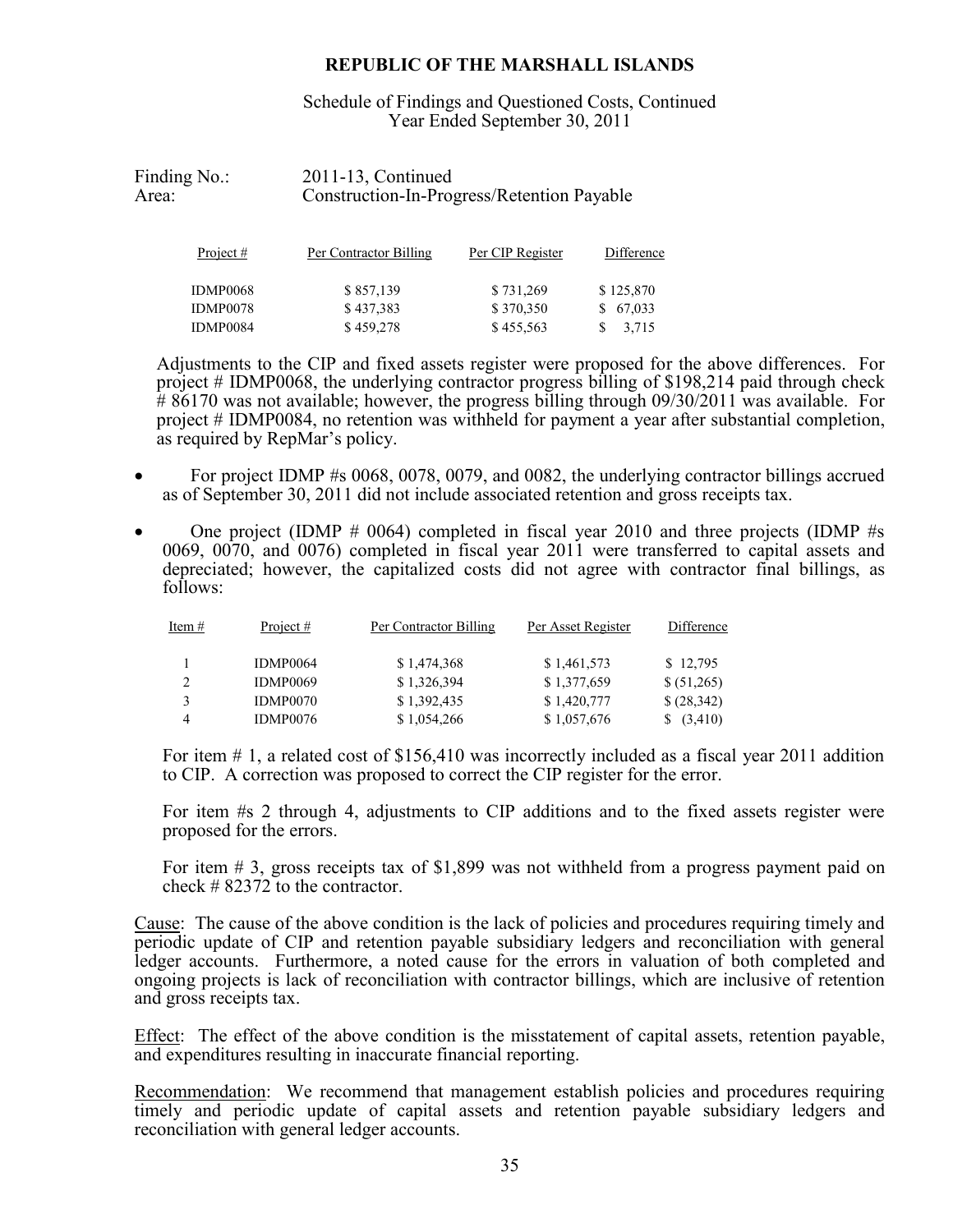Schedule of Findings and Questioned Costs, Continued Year Ended September 30, 2011

Finding No.: 2011-13, Continued<br>Area: Construction-In-Prog Construction-In-Progress/Retention Payable

Auditee Response and Corrective Action Plan: The Ministry of Finance agree with the finding and the recommendation. The Ministry will work closely with the Project Management Unit (PMU) to ensure that reconciliation is done in conjunction with construction in progress. Policies and ensure that reconciliation is done in conjunction with construction in progress. procedure will be formulated to require periodic update of capital asset and retention payable subsidiary ledgers and reconciliation with general ledger accounts. This particular issues is not addressed in the draft SOP for the Ministry but efforts will be made to have it included. The Ministry will also include this particular task in its Public Financial Management (PFM) Roadmap formulation.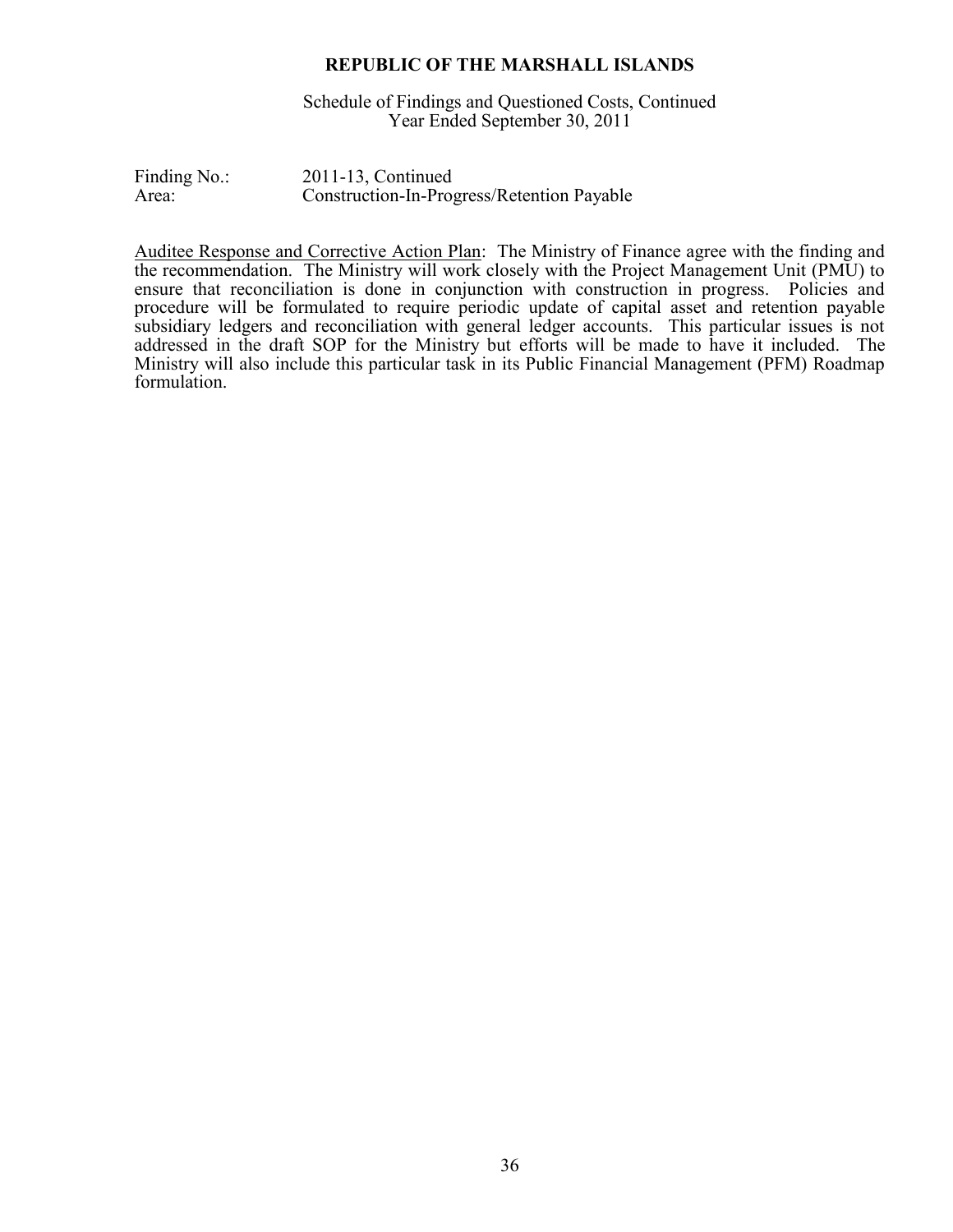Schedule of Findings and Questioned Costs, Continued Year Ended September 30, 2011

Finding No.: 2011-14<br>Area: General 1 General Ledger Journal Entries

Criteria: Adequate accounting controls necessitate segregation of duties. Journal entries and adjustments should accordingly be adequately supported and be independently approved.

Condition: Independent review and authorization of journal entries posted for fiscal year 2011 were not documented, and general journal vouchers were not supported by underlying documentation. Furthermore, daily batch edit reports, which are run after journal entries are posted and general ledger (GL) accounts are updated, are not reviewed to determine timely disposition of errors identified by the reports.

The following exceptions were also noted:

- JV # G11-26B transferred \$24,910 of expenditures from GL A/c # 600350-01010 to # 600350-02750; the expenditure and transfer were not supported by underlying invoices and evidence of approval.
- JV # G11-215G transferred \$20,592 of travel expenditures from Fund 100100 to Fund 700360. Although evidence of approval of the transfer was available, the underlying travel authorization was not.
- For JV  $\#$  G12-121G to record bank deposits of \$417,548, the GL account debited differed from the incorrect one indicated on the voucher and the incorrect GL account was credited. An audit adjustment was proposed to correct the error.
- For JV  $\#$  G12-118G, the GL account credited was incorrect and the amount posted differed by \$50,000 from that indicated on the voucher. The error in amount was subsequently corrected via JV  $\#$  G12-148G. Furthermore, JV  $\#$  G12-118G was not supported by an underlying income tax return. An audit reclassification entry of \$249,545 was proposed to correct the above GL account posting error and to correct recording of fiscal year 2011 revenue.
- JV #s G11-272G, G12-192G, G12-92P, G12-101P and G12-237P were not supported by underlying documentation.
- $\bullet$  JV # G12-210G amortized the \$764,961 balance of a prior advance payment on utility billings and charged ORG #s 1212 and 1217 equally rather than recording utility expenditures for all affected ORGs (which include ORG #s 1015, 1110, 1420, and 1720).
- JV #s G12-273G and G12-274G were not supported by underlying documentation. Per discussions with accounting staff and examination of GL account details, we noted that these JVs were corrections of multiple incorrect JVs previously recorded. As the accounts had been corrected, no audit adjustment was proposed.
- JV  $\#$  G11-29P recorded other revenue and expenditures of \$20,538 in GL A/c  $\#s$  200105-06350 and 700370-02450, respectively, which was not supported by underlying invoices and evidence of approval.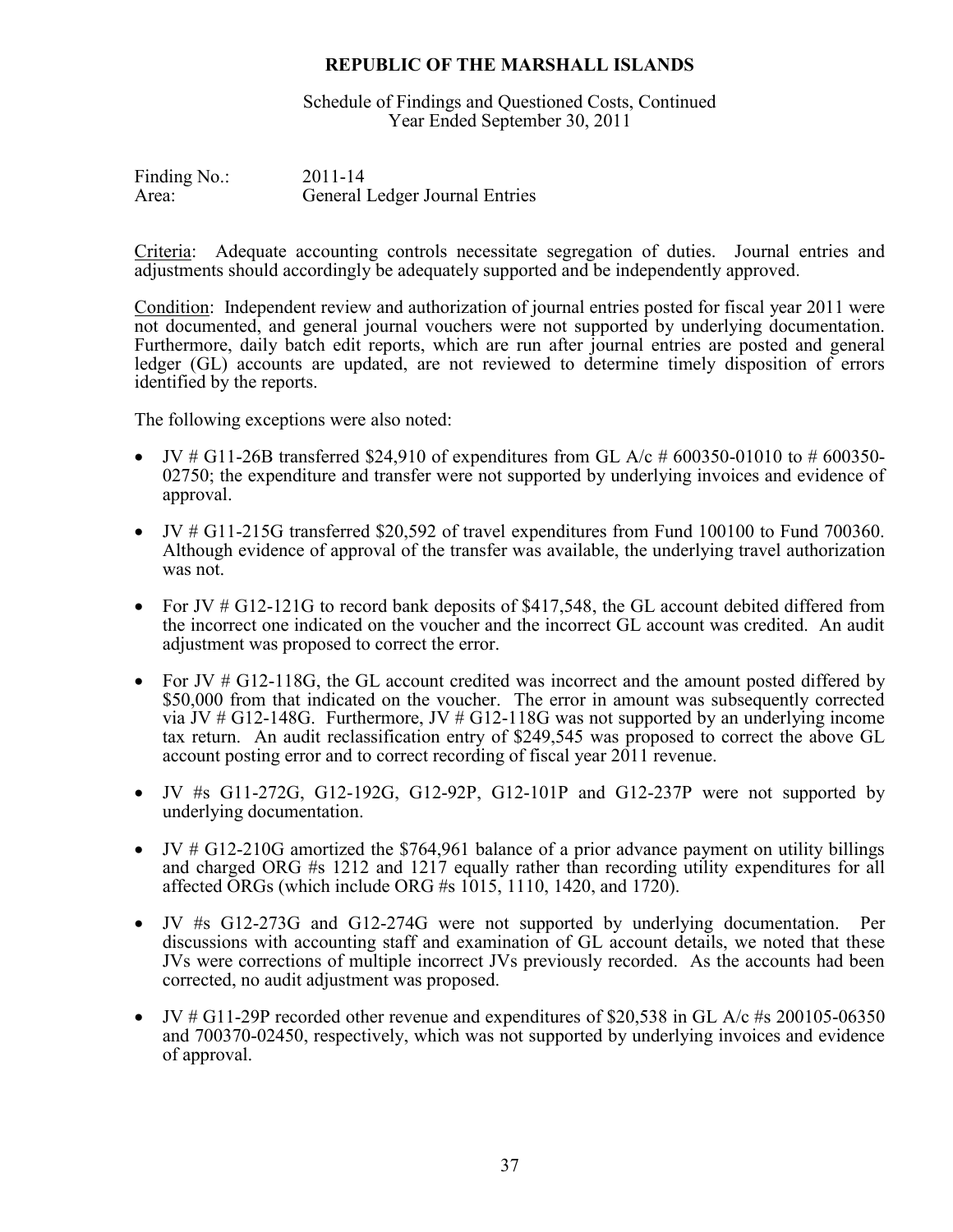Schedule of Findings and Questioned Costs, Continued Year Ended September 30, 2011

Finding No.: 2011-14, Continued<br>Area: General Ledger Jour General Ledger Journal Entries

### Condition, Continued:

- JV  $\#$  G12-124P recorded a direct deposit for import tax revenue; however, \$19,375 of the \$88,128 deposited was not supported by underlying tax returns or invoices.
- JV #s G12-290P, G12-187P, G12-190P and G12-314P were not evidenced by signature of preparer and approver.
- $\bullet$  JV # G11-50P transferred subsidy expenditures from Fund 100100 to Fund 700370; the transfer was not supported by underlying evidence of approval.

Cause: The cause of the above condition is the lack of adequate internal control policies and procedures to require that journal entries and adjustments to the general ledger are subject to independent review and approval by designated persons.

Effect: The effect of the above condition is a possible misstatement of financial statement balances and recording of unauthorized transactions.

Recommendation: We recommend that management establish policies and procedures relative to independent authorization and review of journal entries and adjustments.

Prior Year Status: The lack of adequate independent review and approval of journal entries and adjustments was reported as a finding in the Single Audits of RepMar for fiscal years 2009 and 2010.

Auditee Response and Corrective Action Plan: The Ministry of Finance takes note of the finding and agrees with the recommendation. Noting that this is a repeat finding  $-2009$ , 2010, and 2011 – the Ministry will establish in-house training to ascertain that its accounting staffs are fully aware of their role as defined in the SOP.